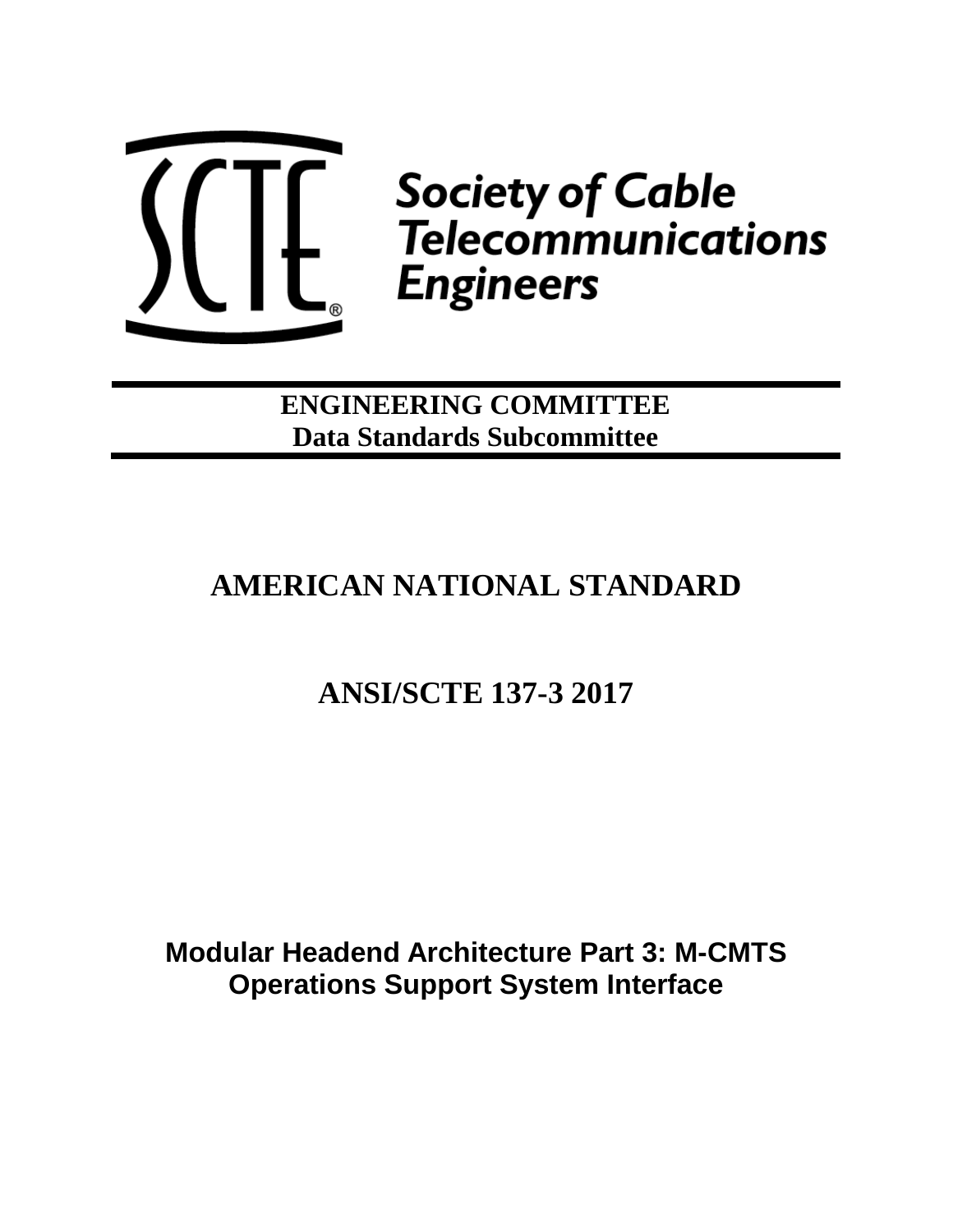# **NOTICE**

The Society of Cable Telecommunications Engineers (SCTE) Standards and Operational Practices (hereafter called "documents") are intended to serve the public interest by providing specifications, test methods and procedures that promote uniformity of product, interchangeability, best practices and ultimately the long term reliability of broadband communications facilities. These documents shall not in any way preclude any member or non-member of SCTE from manufacturing or selling products not conforming to such documents, nor shall the existence of such standards preclude their voluntary use by those other than SCTE members.

SCTE assumes no obligations or liability whatsoever to any party who may adopt the documents. Such adopting party assumes all risks associated with adoption of these documents, and accepts full responsibility for any damage and/or claims arising from the adoption of such documents.

Attention is called to the possibility that implementation of this document may require the use of subject matter covered by patent rights. By publication of this document, no position is taken with respect to the existence or validity of any patent rights in connection therewith. If a patent holder has filed a statement of willingness to grant a license under these rights on reasonable and nondiscriminatory terms and conditions to applicants desiring to obtain such a license, then details may be obtained from the standards developer. SCTE shall not be responsible for identifying patents for which a license may be required or for conducting inquiries into the legal validity or scope of those patents that are brought to its attention.

Patent holders who believe that they hold patents which are essential to the implementation of this document have been requested to provide information about those patents and any related licensing terms and conditions. Any such declarations made before or after publication of this document are available on the SCTE web site at [http://www.scte.org.](http://www.scte.org/)

All Rights Reserved

© Society of Cable Telecommunications Engineers, Inc. 2017 140 Philips Road Exton, PA 19341

**Note:** DOCSIS® and M-CMTS™ are registered trademarks of Cable Television Laboratories, Inc., and are used in this document with permission.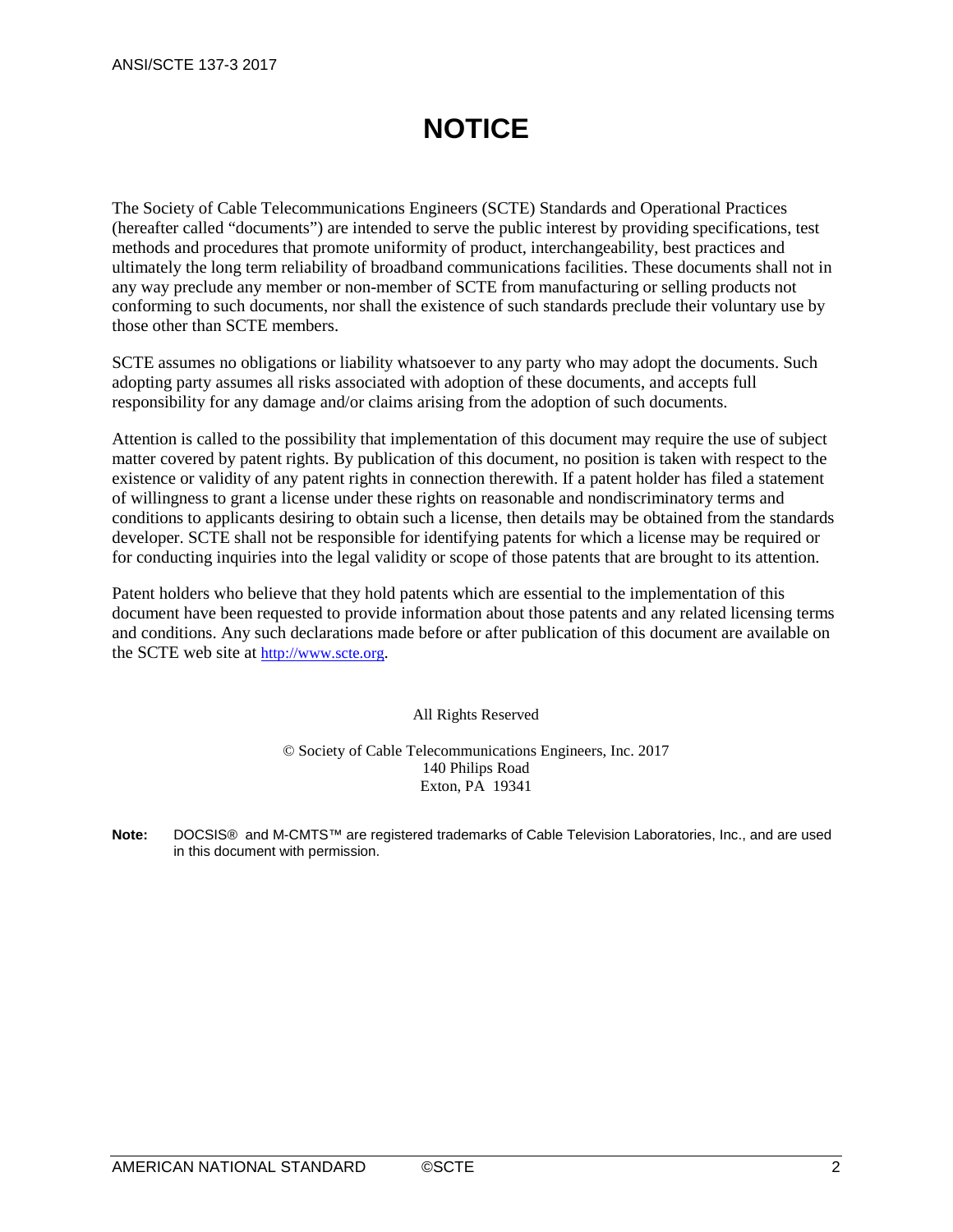# **Contents**

| $\mathbf{1}$   |     |                |  |
|----------------|-----|----------------|--|
|                | 1.1 |                |  |
|                | 1.2 |                |  |
| $\overline{2}$ |     |                |  |
|                | 2.1 |                |  |
|                | 2.2 |                |  |
|                | 2.3 |                |  |
| 3              |     |                |  |
| 4              |     |                |  |
|                |     |                |  |
| 5              |     |                |  |
|                | 5.1 |                |  |
|                | 5.2 |                |  |
|                | 5.3 |                |  |
|                | 5.4 |                |  |
| 6              |     |                |  |
|                | 6.1 |                |  |
|                | 6.2 |                |  |
| 7              |     |                |  |
|                |     |                |  |
|                | 7.1 |                |  |
|                |     |                |  |
|                | 7.2 |                |  |
|                |     |                |  |
|                | 7.3 |                |  |
|                |     | 7.3.1          |  |
|                |     | 7.3.1.1        |  |
|                |     | 7.3.2          |  |
|                |     | 7.3.3          |  |
|                |     | 7.3.3.1        |  |
|                |     |                |  |
|                |     |                |  |
|                |     | 7.3.4          |  |
|                |     | 7.3.5          |  |
|                |     | 7.3.5.1        |  |
|                |     | 7.3.5.2        |  |
|                |     | 7.3.6          |  |
|                |     | 7.3.7<br>7.3.8 |  |
|                |     | 7.3.8.1        |  |
|                |     | 7.3.9          |  |
|                |     | 7.3.9.1        |  |
|                |     |                |  |
|                |     | 7.3.9.2        |  |
|                |     | 7.3.9.3        |  |
|                |     | 7.3.10         |  |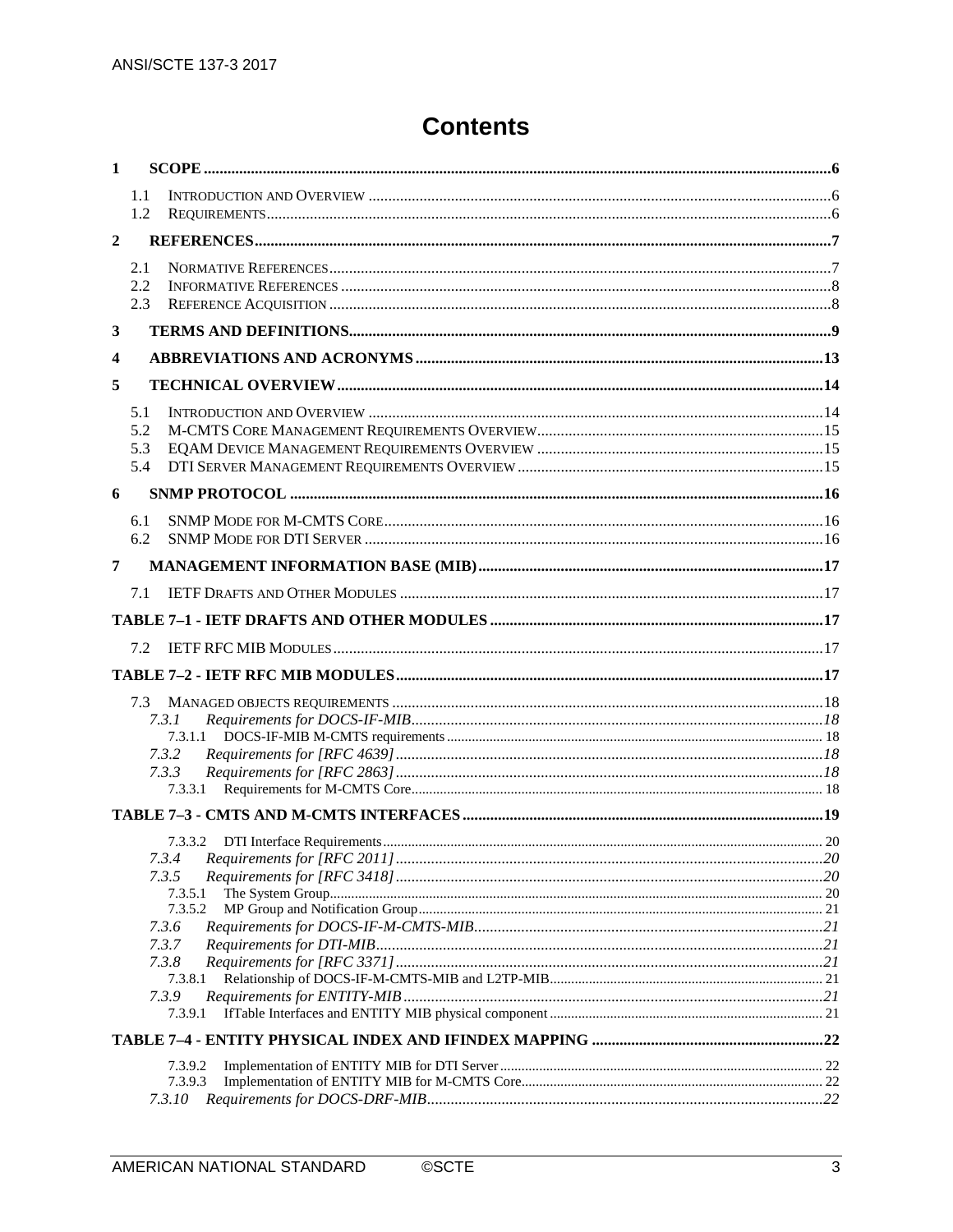|            | ANNEX B FORMAT AND CONTENT FOR EVENT, SYSLOG, AND SNMP TRAP (NORMATIVE)37 |  |
|------------|---------------------------------------------------------------------------|--|
| <b>B.1</b> |                                                                           |  |
| <b>B.2</b> |                                                                           |  |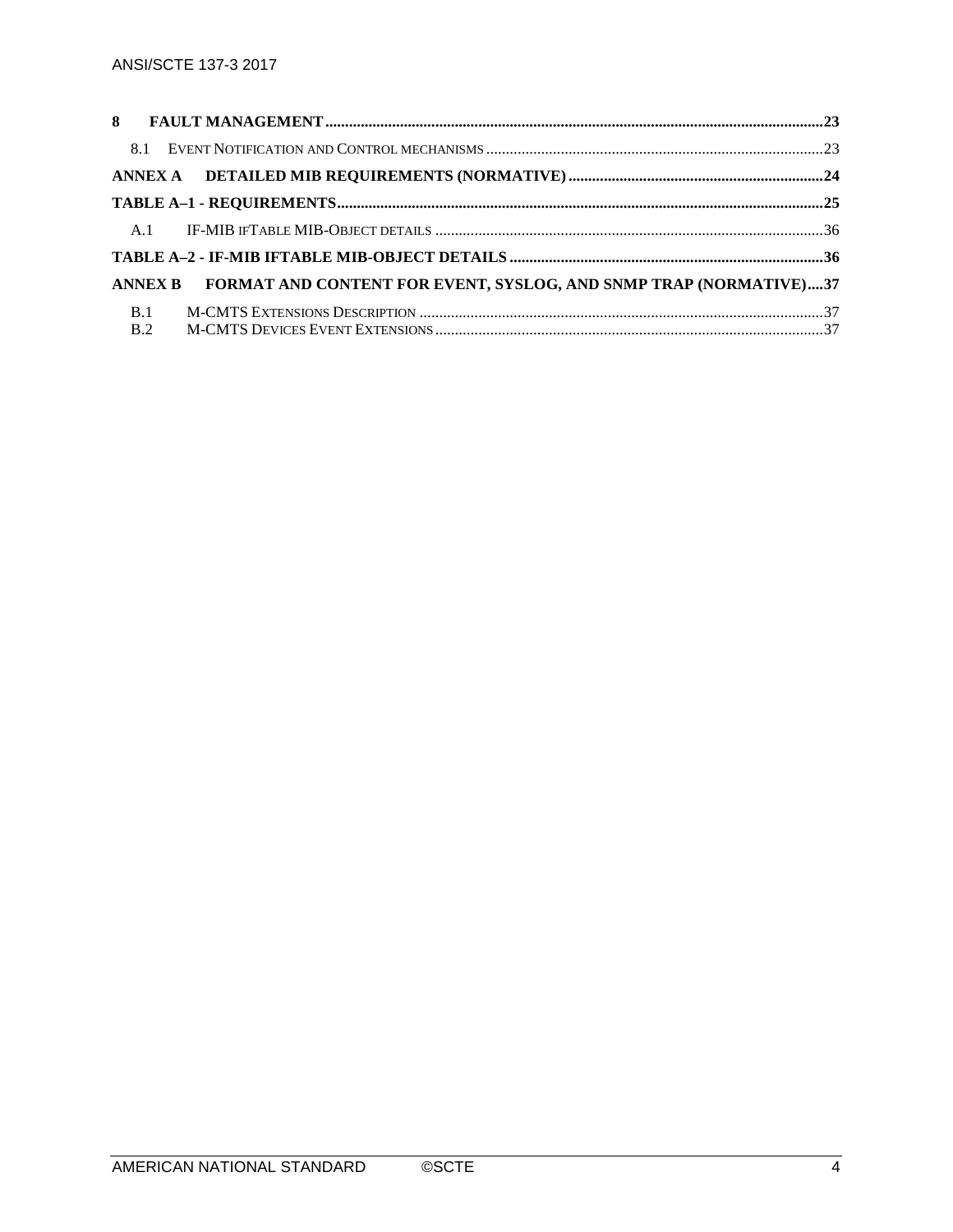# **Figures**

# **Tables**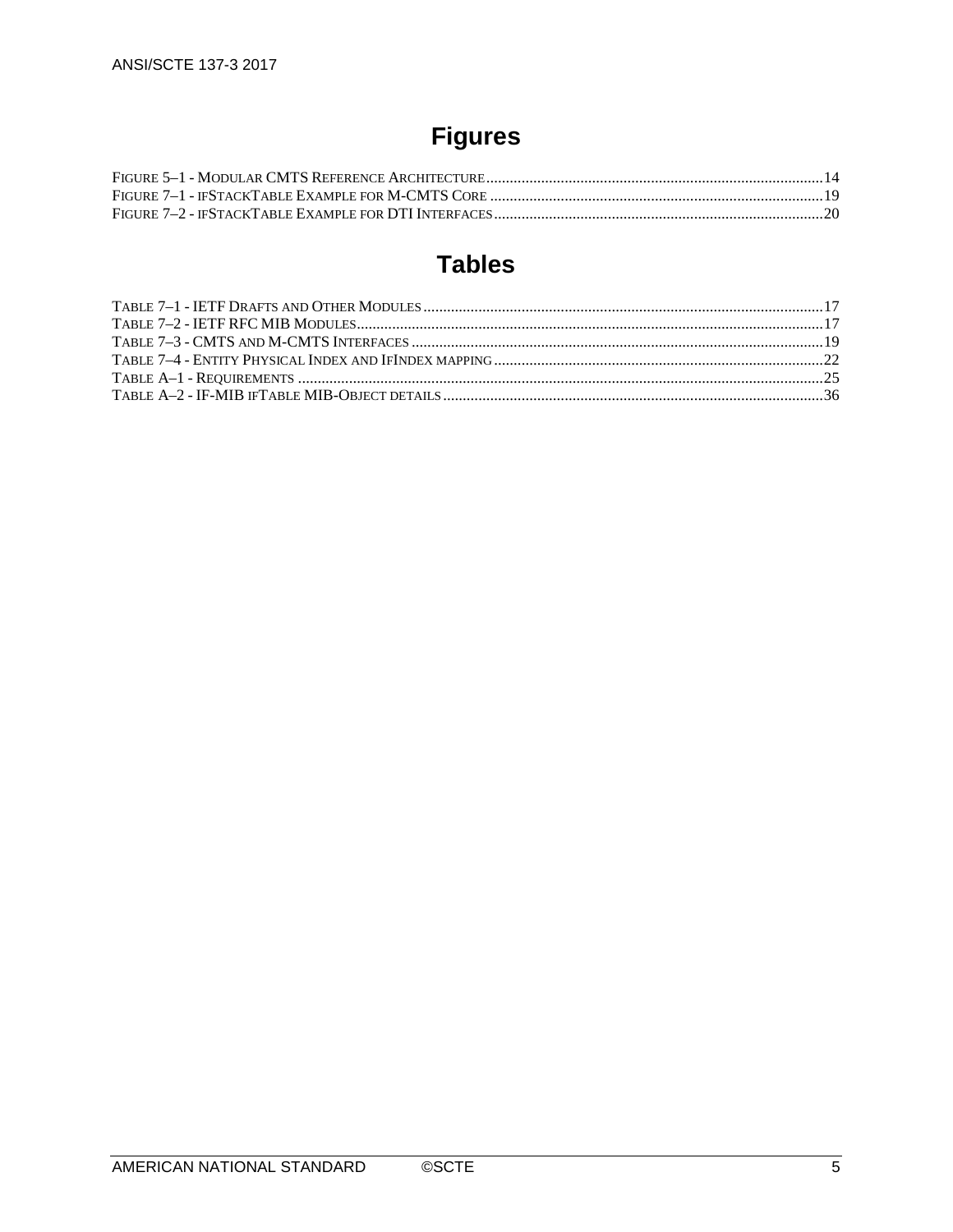# <span id="page-5-0"></span>**1 SCOPE**

### <span id="page-5-1"></span>**1.1 Introduction and Overview**

NOTE: This document is identical to SCTE 137-3 2010 except for informative components which may have been updated such as the title page, NOTICE text, headers and footers. No normative changes have been made to this document.

This specification defines the Network Management requirements to support a Modular Cable Modem Termination System (M-CMTS™) for headend components compliant to DOCSIS®. The purpose of this document is to define the management requirements for the M-CMTS architecture that enables an effective operation of the M-CMTS components.

The M-CMTS architecture separates the traditional CMTS into two parts. The first part is the downstream physical (PHY) component (known as a DOCSIS EQAM) and the second part consists of the IP networking and DOCSIS MAC functions of the CMTS (known as the M-CMTS Core). This separation of a CMTS into EQAM and M-CMTS Core introduces three new protocol interfaces to DOCSIS-compliant headend systems.

- DOCSIS Timing Interface (DTI): Provides a frequency reference for M-CMTS Core and DOCSIS EQAM via direct connections to a DTI Server.
- Downstream External PHY Interface (DEPI): Controls the delivery of DOCSIS frames from the M-CMTS Core to the EQAM devices.
- Edge Resource Management Interface (ERMI): Provides EOAM devices registration and control to the Edge Resource Management device with the purpose of sharing EQAM resources with video systems such as Video on Demand (VoD).

## <span id="page-5-2"></span>**1.2 Requirements**

Throughout this document, the words that are used to define the significance of particular requirements are capitalized. These words are:

| "MUST"       | This word means that the item is an absolute requirement of this specification.                                                                                                                                                                                                         |
|--------------|-----------------------------------------------------------------------------------------------------------------------------------------------------------------------------------------------------------------------------------------------------------------------------------------|
| "MUST NOT"   | This phrase means that the item is an absolute prohibition of this specification.                                                                                                                                                                                                       |
| "SHOULD"     | This word means that there may exist valid reasons in particular circumstances to ignore<br>this item, but the full implications should be understood and the case carefully weighed<br>before choosing a different course.                                                             |
| "SHOULD NOT" | This phrase means that there may exist valid reasons in particular circumstances when the<br>listed behavior is acceptable or even useful, but the full implications should be understood<br>and the case carefully weighed before implementing any behavior described with this label. |
| "MAY"        | This word means that this item is truly optional. One vendor may choose to include the item<br>because a particular marketplace requires it or because it enhances the product, for example;<br>another vendor may omit the same item.                                                  |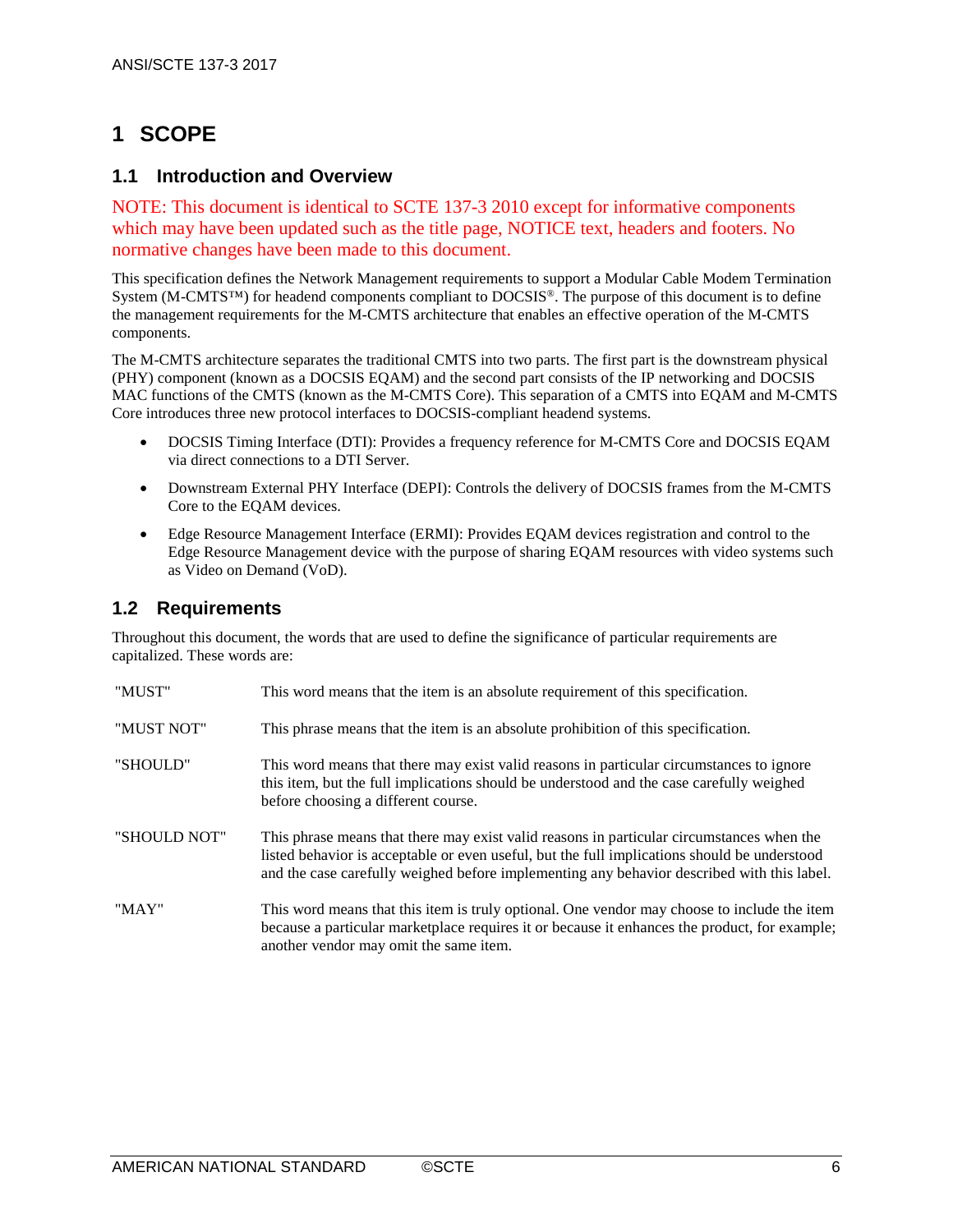## <span id="page-6-0"></span>**2 REFERENCES**

The following documents contain provisions, which, through reference in this text, constitute provisions of this standard. At the time of publication, the editions indicated were valid. All standards are subject to revision, and parties to agreement based on this standard are encouraged to investigate the possibility of applying the most recent editions of the documents listed below.

### <span id="page-6-1"></span>**2.1 Normative References**

- <span id="page-6-2"></span>[DEPI] ANSI/SCTE 137-2 2007, DOCSIS Downstream External PHY Interface for Modular Cable Modem Termination Systems.
- <span id="page-6-3"></span>[DRFI] ANSI/SCTE 133 2007, Downstream RF Interface for Cable modem Termination Systems.
- <span id="page-6-5"></span>[DTI] ANSI/SCTE 137-1 2010, DOCSIS Timing Interface for Cable Modem Termination Systems.
- <span id="page-6-20"></span>[ERMI] SCTE 137-4 2010, Edge Resource Manager Interface.
- <span id="page-6-4"></span>[OSSI2.0] ANSI/SCTE 79-2 2009, DOCSIS 2.0 Part 2: Operations Support Systems Interface.
- <span id="page-6-6"></span>[EQAM-PMI] ANSI/SCTE 137-5 2010, Modular Headend Architecture Part 5: Edge QAM Provisioning and Management Interface.
- <span id="page-6-10"></span>[RFC 2011] IETF RFC 2011, Category: Standards Track SNMPv2 Management Information Base for the Internet Protocol using SMIv2, November 1996.
- <span id="page-6-11"></span>[RFC 2863] IETF RFC 2853, The Interfaces Group MIB, June 2000.
- <span id="page-6-12"></span>[RFC 3371] IETF RFC 3371, L2TPv3 Extensions Working Group, Layer Two Tunneling Protocol 'L2TP' Management Information Base, August 2002.
- <span id="page-6-13"></span>[RFC 3410] IETF RFC 3410, Introduction and Applicability Statements for Internet-Standard Management Framework, December 2002.
- <span id="page-6-7"></span>[RFC 3411] IETF RFC 3411 / STD0062, An Architecture for Describing Simple Network Management Protocol (SNMP) Management Frameworks, December 2002.
- <span id="page-6-14"></span>[RFC 3412] IETF RFC 3412 / STD0062, Message Processing and Dispatching for the Simple Network Management Protocol (SNMP), December 2002.
- <span id="page-6-15"></span>[RFC 3413] IETF RFC 3413 / STD0062, Simple Network Management Protocol (SNMP) Applications, December 2002.
- <span id="page-6-16"></span>[RFC 3414] IETF RFC 3414 / STD0062, User-based Security Model (USM) for version 3 of the Simple Network Management Protocol (SNMPv3), December 2002.
- <span id="page-6-8"></span>[RFC 3415] IETF RFC 3415 / STD0062, View-based Access Control Model (VACM) for the Simple Network Management Protocol (SNMP), December 2002.
- <span id="page-6-17"></span>[RFC 3418] IETF RFC 3418 / STD0062, Management Information Base (MIB) for the Simple Network Management Protocol (SNMP), December 2002.
- <span id="page-6-9"></span>[RFC 3584] IETF RFC 3584 / BCP0074, Coexistence between Version 1, Version 2, and Version 3 of the Internet-Standard and Network Management Framework, August 2003.
- <span id="page-6-19"></span>[RFC 3931] IETF RFC 3931, Layer Two Tunneling Protocol - Version 3 (L2TPv3), March 2005.
- <span id="page-6-18"></span>[RFC 4133] IETF RFC 4133, A. Bierman, K. and McCloghrie, Entity MIB, August 2005.
- <span id="page-6-21"></span>[RFC 4546] IETF RFC 4546, D. Raftus and E. Cardona, Radio Frequency (RF) Interface Management Information Base for DOCSIS 2.0 Compliant RF Interfaces, June 2006.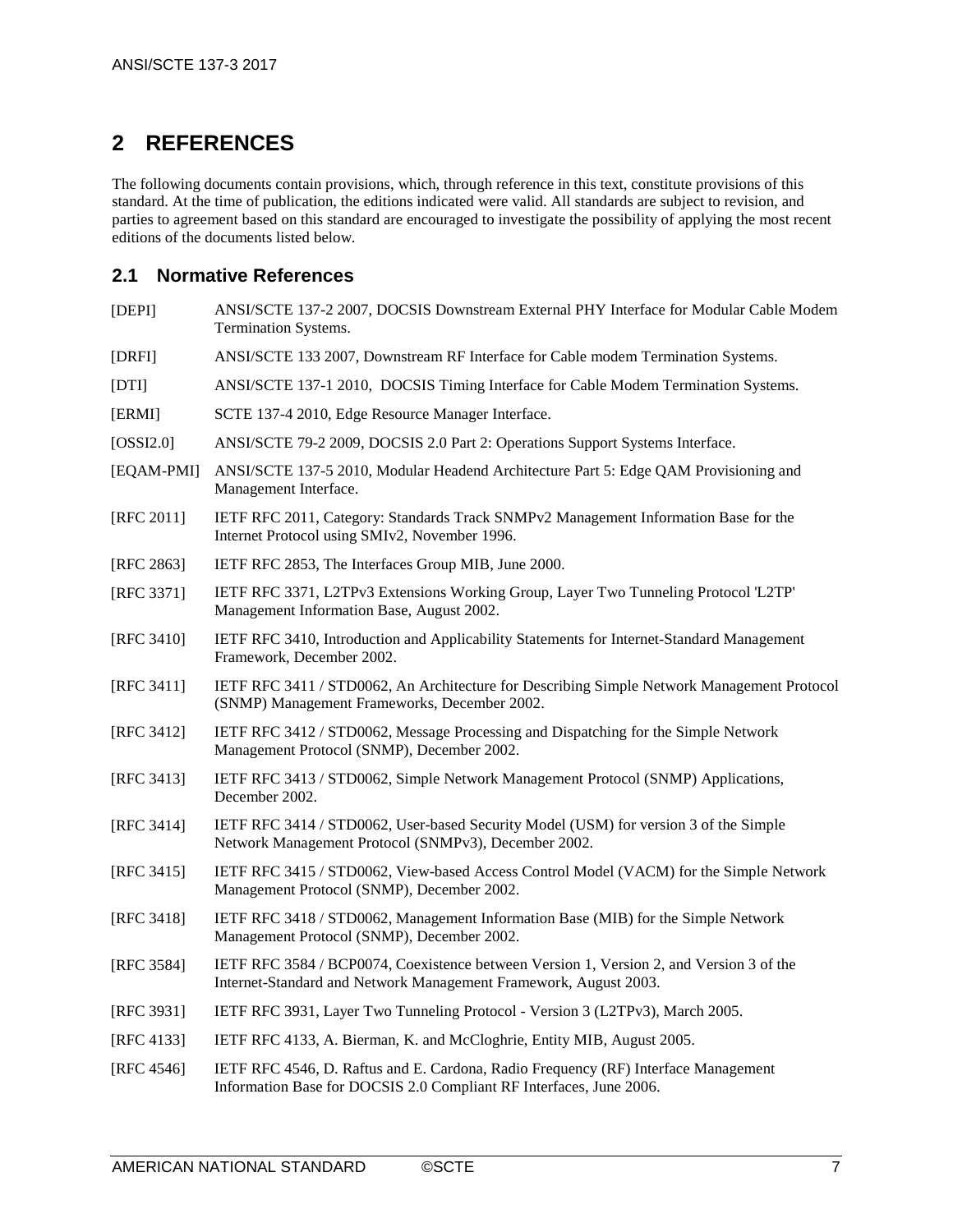<span id="page-7-2"></span>[RFC 4639] IETF RFC 4639, R. Woundy and K. Marez, Cable Device Management Information Base for Data-Over-Cable Service Interface Specification (DOCSIS) Compliant Cable Modems and Cable Modem Termination Systems, December 2006.

### <span id="page-7-0"></span>**2.2 Informative References**

- <span id="page-7-3"></span>[PW-MIB] IETF draft-ietf-pwe3-pw-mib-06.txt, Zelig, D., Nadeau, T., Pseudo Wire (PW) Management Information Base, July 2005.
- <span id="page-7-5"></span>[RFC 2661] IETF RFC 2661, Layer Two Tunneling Protocol "L2TP", August 1999.
- <span id="page-7-4"></span>[RFC 4087] IETF RFC 4087, IP Tunnel MIB, June 2005.

### <span id="page-7-1"></span>**2.3 Reference Acquisition**

- Cable Television Laboratories, Inc., 858 Coal Creek Circle, Louisville, CO 80027, Phone +1-303-661-9100; Fax +1-303-661-9199; [http://www.cablelabs.com](http://www.cablelabs.com/)
- Internet Engineering Task Force (IETF) Secretariat, 46000 Center Oak Plaza, Sterling, VA 20166, Phone +1-571-434-3500, Fax +1-571-434-3535, [http://www.ietf.org](http://www.ietf.org/)
- **Note**: Internet-Drafts are draft documents valid for a maximum of six months and may be updated, replaced, or obsoleted by other documents at any time. The list of current Internet-Drafts can be accessed a[t http://www.ietf.org/ietf/1id-abstracts.txt.](http://www.ietf.org/ietf/1id-abstracts.txt)  Internet-Drafts may also be accessed at<http://tools.ietf.org/html/>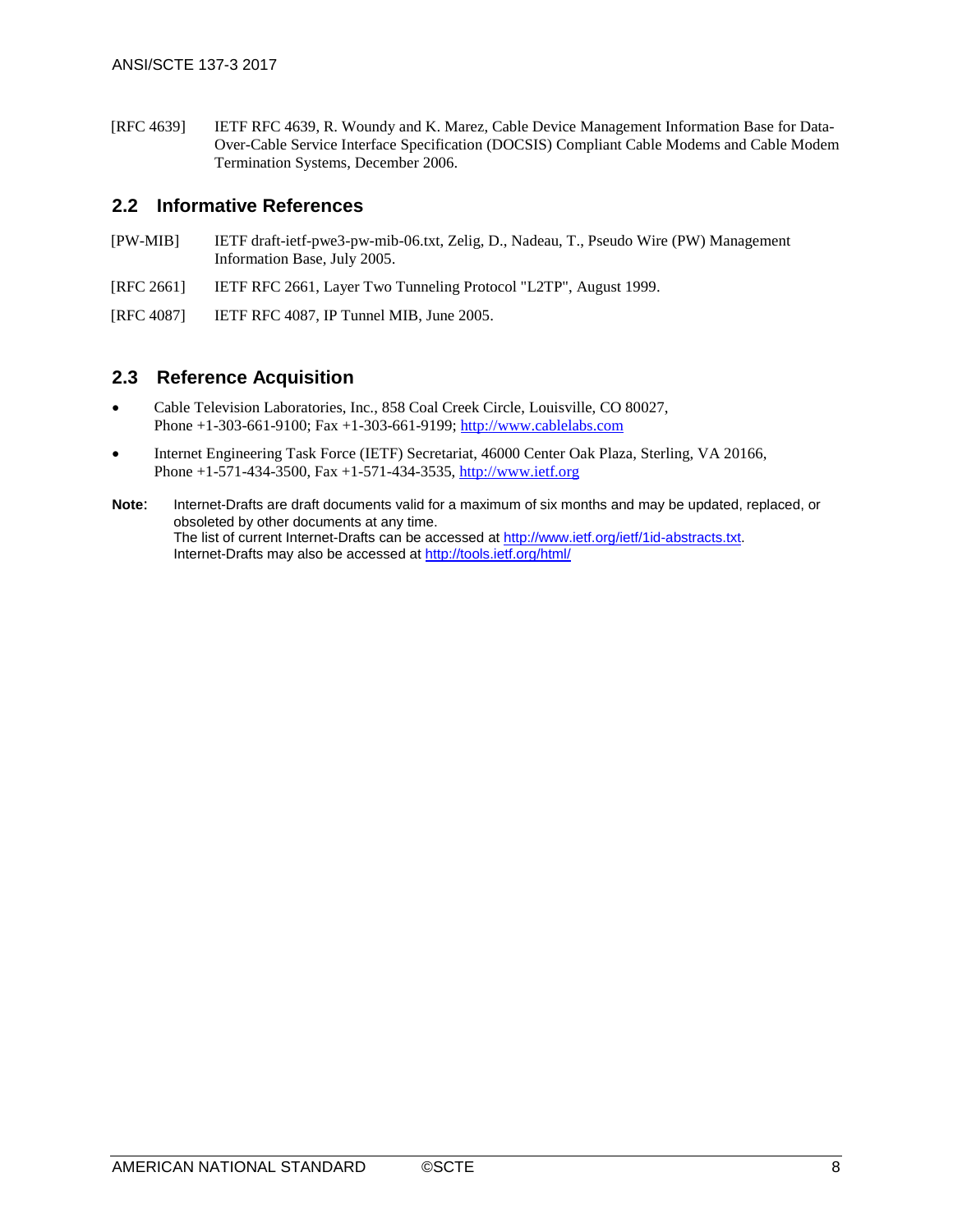# <span id="page-8-0"></span>**3 TERMS AND DEFINITIONS**

This specification uses the following terms and definitions:

| <b>Cable Modem (CM)</b>                               | A modulator-demodulator at subscriber locations intended for use in conveying data<br>communications on a cable television system.                                                                                                                                                |  |  |
|-------------------------------------------------------|-----------------------------------------------------------------------------------------------------------------------------------------------------------------------------------------------------------------------------------------------------------------------------------|--|--|
| <b>CDN</b>                                            | L2TPv3 Call-Disconnect-Notify message.                                                                                                                                                                                                                                            |  |  |
| <b>Converged Interconnect</b><br><b>Network</b>       | The network (generally gigabit Ethernet) that connects an M-CMTS Core to an<br>EQAM.                                                                                                                                                                                              |  |  |
| <b>Customer Premises</b><br><b>Equipment (CPE)</b>    | Equipment at the end user's premises; may be provided by the service provider.                                                                                                                                                                                                    |  |  |
| <b>Data Rate</b>                                      | Throughput, data transmitted in units of time usually in bits per second (bps).                                                                                                                                                                                                   |  |  |
| Decibels (dB)                                         | Ratio of two power levels expressed mathematically as $dB = 10\log_{10}(P_{OUT}/P_{IN})$ .                                                                                                                                                                                        |  |  |
| Decibel-Millivolt (dBmV)                              | Unit of RF power expressed in decibels relative to 1 millivolt over 75 ohms, where<br>$dBmV = 20log_{10}(value in mV/1 mV).$                                                                                                                                                      |  |  |
| <b>DOCSIS-MPT</b><br>$(D-MPT)$                        | DOCSIS MPT Mode.                                                                                                                                                                                                                                                                  |  |  |
| Downstream (DS)                                       | Transmissions from CMTS to CM. This includes transmission from the M-<br>1.<br>CMTS Core to the EQAM as well as the RF transmissions from the EQAM to<br>the CM.                                                                                                                  |  |  |
|                                                       | RF spectrum used to transmit signals from a cable operator's headend or hub<br>2.<br>site to subscriber locations.                                                                                                                                                                |  |  |
| <b>DTI</b> Client                                     | The receiver of the Timing signal from the DTI Server. Through the DTI protocol<br>DTI clients have the same time reference.                                                                                                                                                      |  |  |
| <b>DTI</b> Server                                     | Timing Signal generator for a DTI client of the point to point DOCSIS Timing<br>Interface (DTI).                                                                                                                                                                                  |  |  |
| edgeQAM modulator<br>(EQAM)                           | A headend or hub device that receives packets of digital video or data. It re-<br>packetizes the video or data into an MPEG transport stream and digitally modulates<br>the digital transport stream onto a downstream RF carrier using quadrature<br>amplitude modulation (QAM). |  |  |
| <b>Electronic Industries</b><br><b>Alliance (EIA)</b> | A voluntary body of manufacturers, which, among other activities, prepares and<br>publishes standards.                                                                                                                                                                            |  |  |
| Flow                                                  | A stream of packets in DEPI used to transport data of a certain priority from the M-<br>CMTS Core to a particular QAM channel of the EQAM. In PSP operation, there can<br>exist several flows per QAM channel.                                                                    |  |  |
| Gigahertz (GHz)                                       | A unit of frequency; 1,000,000,000 or $10^9$ Hz.                                                                                                                                                                                                                                  |  |  |
| GigE (GE)                                             | Gigabit Ethernet (1 Gbps).                                                                                                                                                                                                                                                        |  |  |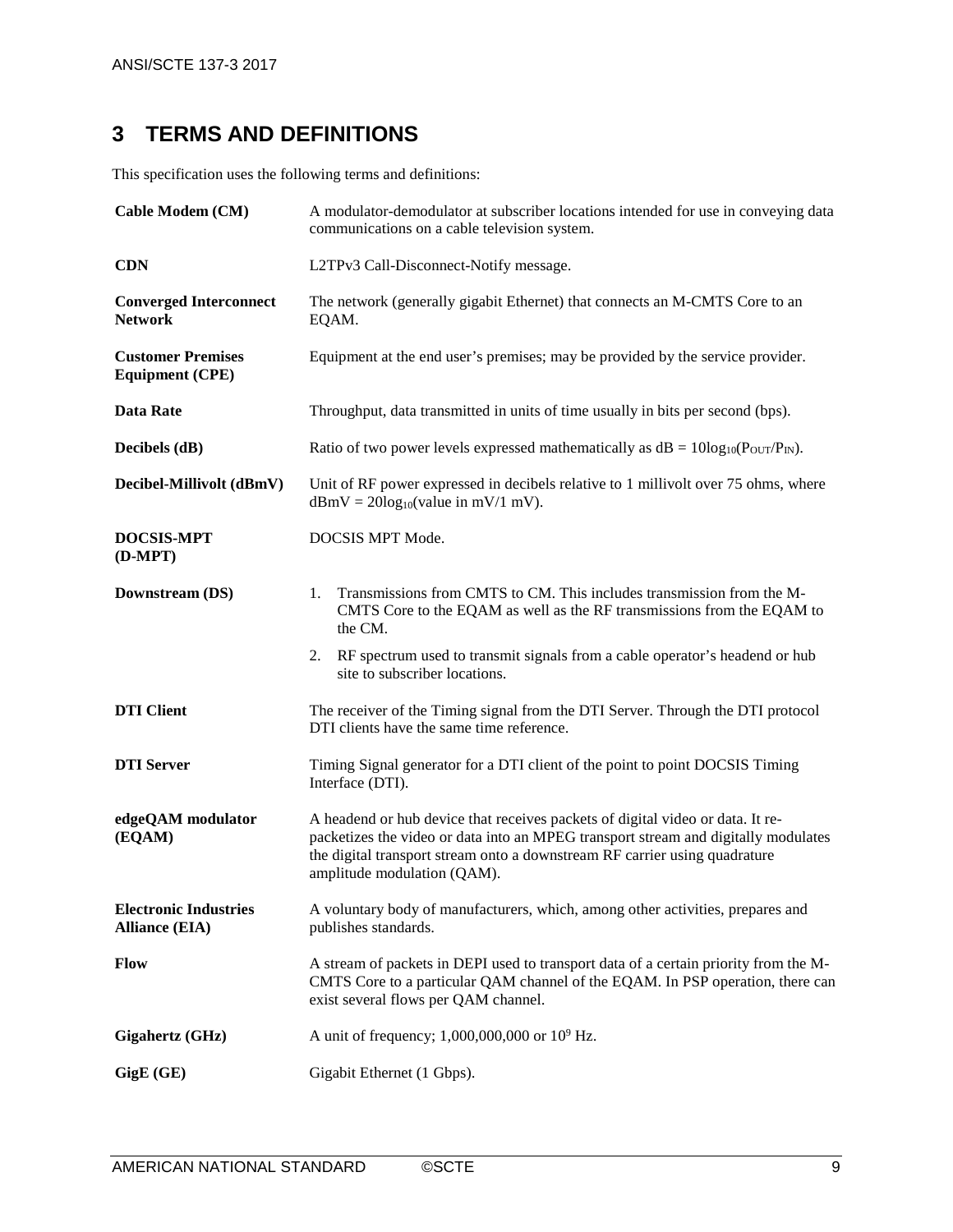| <b>GPSSEC</b>                                            | The timestamp used for GPS systems. This timestamp is a 32-bit counter that<br>increments every second and uses as initialization reference January 6, 1980.                                                                                                                                                                                                                                                                                                                                                                                                                                            |  |
|----------------------------------------------------------|---------------------------------------------------------------------------------------------------------------------------------------------------------------------------------------------------------------------------------------------------------------------------------------------------------------------------------------------------------------------------------------------------------------------------------------------------------------------------------------------------------------------------------------------------------------------------------------------------------|--|
| Hertz (Hz)                                               | A unit of frequency; formerly cycles per second.                                                                                                                                                                                                                                                                                                                                                                                                                                                                                                                                                        |  |
| <b>Hybrid Fiber/Coax (HFC)</b><br><b>System</b>          | A broadband bidirectional shared-media transmission system using optical fiber<br>trunks between the headend and the fiber nodes, and coaxial cable distribution from<br>the fiber nodes to the customer locations.                                                                                                                                                                                                                                                                                                                                                                                     |  |
| <b>ICCN</b>                                              | L2TPv3 Incoming-Call-Connected message.                                                                                                                                                                                                                                                                                                                                                                                                                                                                                                                                                                 |  |
| <b>ICRP</b>                                              | L2TPv3 Incoming-Call-Reply message.                                                                                                                                                                                                                                                                                                                                                                                                                                                                                                                                                                     |  |
| <b>ICRQ</b>                                              | L2TPv3 Incoming-Call-Request message.                                                                                                                                                                                                                                                                                                                                                                                                                                                                                                                                                                   |  |
| <b>Internet Engineering Task</b><br>Force (IETF)         | A body responsible for, among other things, developing standards used in the<br>Internet.                                                                                                                                                                                                                                                                                                                                                                                                                                                                                                               |  |
| <b>Internet Protocol (IP)</b>                            | An Internet network-layer protocol.                                                                                                                                                                                                                                                                                                                                                                                                                                                                                                                                                                     |  |
| IPv4                                                     | Internet Protocol version 4.                                                                                                                                                                                                                                                                                                                                                                                                                                                                                                                                                                            |  |
| kilohertz (kHz)                                          | Unit of frequency; $1,000$ or $103$ Hz; formerly kilocycles per second.                                                                                                                                                                                                                                                                                                                                                                                                                                                                                                                                 |  |
| <b>L2TP Attribute Value</b><br>Pair (AVP)                | The L2TP variable-length concatenation of a unique Attribute (represented by an<br>integer), a length field, and a Value containing the actual value identified by the<br>attribute.                                                                                                                                                                                                                                                                                                                                                                                                                    |  |
| <b>L2TP Control Connection</b>                           | An L2TP control connection is a reliable control channel that is used to establish,<br>maintain, and release individual L2TP sessions as well as the control connection<br>itself.                                                                                                                                                                                                                                                                                                                                                                                                                      |  |
| <b>L2TP Control Connection</b><br><b>Endpoint (LCCE)</b> | An L2TP node that exists at either end of an L2TP control connection. May also be<br>referred to as an LAC or LNS, depending on whether tunneled frames are processed<br>at the data link (LAC) or network layer (LNS).                                                                                                                                                                                                                                                                                                                                                                                 |  |
| <b>L2TP Control Connection</b><br>$\mathbf{D}$           | The Control Connection ID field contains the identifier for the control connection, a<br>32-bit value. The Assigned Control Connection ID AVP, Attribute Type 61,<br>contains the ID being assigned to this control connection by the sender. The Control<br>Connection ID specified in the AVP must be included in the Control Connection ID<br>field of all control packets sent to the peer for the lifetime of the control connection.<br>Because a Control Connection ID value of 0 is used in this special manner, the zero<br>value must not be sent as an Assigned Control Connection ID value. |  |
| <b>L2TP Control Message</b>                              | An L2TP message used by the control connection.                                                                                                                                                                                                                                                                                                                                                                                                                                                                                                                                                         |  |
| <b>L2TP Data Message</b>                                 | L2TP message used by the data channel.                                                                                                                                                                                                                                                                                                                                                                                                                                                                                                                                                                  |  |
| <b>L2TP</b> Endpoint                                     | A node that acts as one side of an L2TP tunnel.                                                                                                                                                                                                                                                                                                                                                                                                                                                                                                                                                         |  |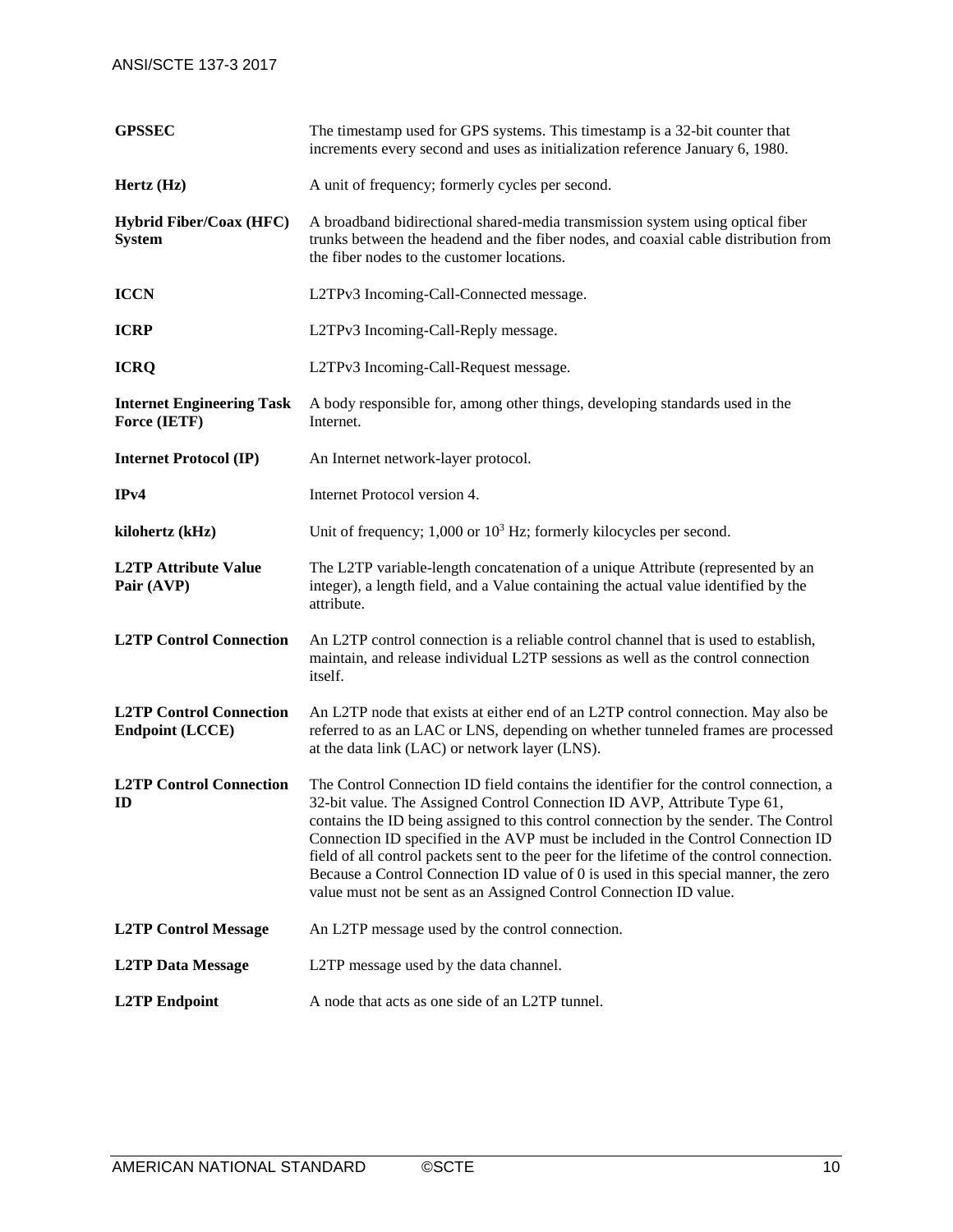| <b>L2TP Network Server</b><br>(LNS)  | If a given L2TP session is terminated at the L2TP node and the encapsulated<br>network layer (L3) packet processed on a virtual interface, we refer to this L2TP<br>node as an L2TP Network Server (LNS). A given LCCE may act as both an LNS for<br>some sessions and an LAC for others, so these terms must only be used within the<br>context of a given set of sessions unless the LCCE is in fact single purpose for a<br>given topology.                                                                                                                                                                                                                                                          |  |
|--------------------------------------|---------------------------------------------------------------------------------------------------------------------------------------------------------------------------------------------------------------------------------------------------------------------------------------------------------------------------------------------------------------------------------------------------------------------------------------------------------------------------------------------------------------------------------------------------------------------------------------------------------------------------------------------------------------------------------------------------------|--|
| <b>L2TP Pseudowire (PW)</b>          | An emulated circuit as it traverses a PSN. There is one Pseudowire per L2TP<br>Session.                                                                                                                                                                                                                                                                                                                                                                                                                                                                                                                                                                                                                 |  |
| <b>L2TP Pseudowire Type</b>          | The payload type being carried within an L2TP session. Examples include PPP,<br>Ethernet, and Frame Relay.                                                                                                                                                                                                                                                                                                                                                                                                                                                                                                                                                                                              |  |
| <b>L2TP</b> Session                  | An L2TP session is the entity that is created between two LCCEs in order to<br>exchange parameters for and maintain an emulated L2 connection. Multiple sessions<br>may be associated with a single Control Connection.                                                                                                                                                                                                                                                                                                                                                                                                                                                                                 |  |
| <b>L2TP</b> Session ID               | A 32-bit field containing a non-zero identifier for a session. L2TP sessions are<br>named by identifiers that have local significance only. That is, the same logical<br>session will be given different Session IDs by each end of the control connection for<br>the life of the session. When the L2TP control connection is used for session<br>establishment, session IDs are selected and exchanged as Local Session ID AVPs<br>during the creation of a session. The Session ID alone provides the necessary<br>context for all further packet processing, including the presence, size, and value of<br>the Cookie, the type of L2-Specific Sublayer, and the type of payload being<br>tunneled. |  |
| <b>MAC Domain</b>                    | A grouping of layer 2 devices that can communicate with each other without using<br>bridging or routing. In DOCSIS is the group of CMs that are using upstream and<br>downstream channels linked together through a MAC forwarding entity.                                                                                                                                                                                                                                                                                                                                                                                                                                                              |  |
| <b>Media Access Control</b><br>(MAC) | Used to refer to the layer 2 element of the system which would include DOCSIS<br>framing and signaling.                                                                                                                                                                                                                                                                                                                                                                                                                                                                                                                                                                                                 |  |
| <b>Megahertz</b> (MHz)               | A unit of frequency; $1,000,000$ or $106$ Hz; formerly megacycles per second.                                                                                                                                                                                                                                                                                                                                                                                                                                                                                                                                                                                                                           |  |
| Microsecond $(\mu s)$                | $10^{-6}$ second.                                                                                                                                                                                                                                                                                                                                                                                                                                                                                                                                                                                                                                                                                       |  |
| <b>Millisecond</b> (ms)              | $10^{-3}$ second.                                                                                                                                                                                                                                                                                                                                                                                                                                                                                                                                                                                                                                                                                       |  |
| M/N                                  | Relationship of integer numbers M,N that represents the ratio of the downstream<br>symbol clock rate to the DOCSIS master clock rate.                                                                                                                                                                                                                                                                                                                                                                                                                                                                                                                                                                   |  |
| <b>MPT</b>                           | MPEG-TS mode of DEPI.                                                                                                                                                                                                                                                                                                                                                                                                                                                                                                                                                                                                                                                                                   |  |
| <b>Multiple System Operator</b>      |                                                                                                                                                                                                                                                                                                                                                                                                                                                                                                                                                                                                                                                                                                         |  |
| (MSO)                                | A corporate entity that owns and/or operates more than one cable system.                                                                                                                                                                                                                                                                                                                                                                                                                                                                                                                                                                                                                                |  |
| Nanosecond (ns)                      | $10^{-9}$ second.                                                                                                                                                                                                                                                                                                                                                                                                                                                                                                                                                                                                                                                                                       |  |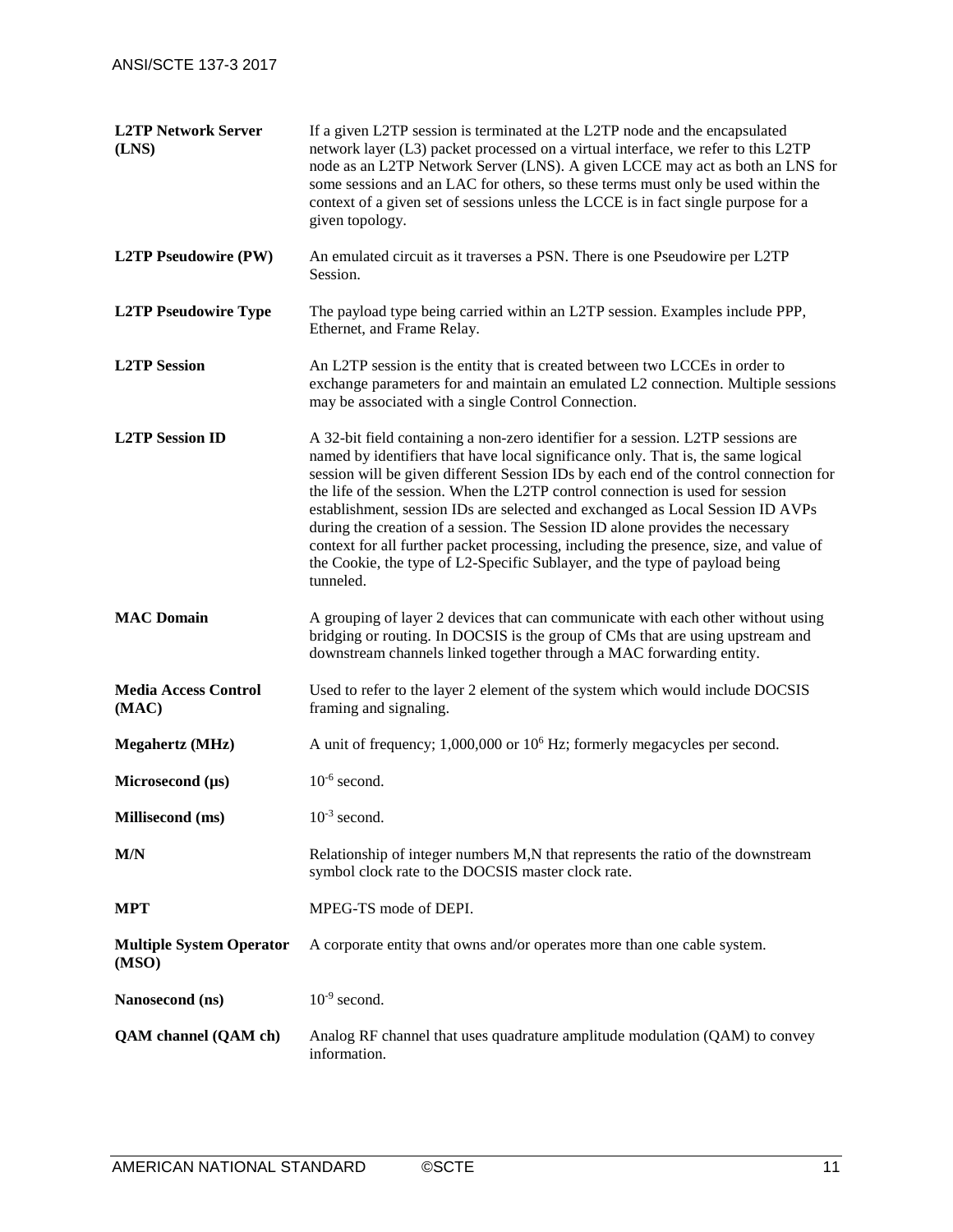| <b>Quadrature Amplitude</b><br><b>Modulation (QAM)</b> | A modulation technique in which an analog signal's amplitude and phase vary to<br>convey information, such as digital data.                                                                                                                                                                                  |  |  |
|--------------------------------------------------------|--------------------------------------------------------------------------------------------------------------------------------------------------------------------------------------------------------------------------------------------------------------------------------------------------------------|--|--|
| <b>Radio Frequency (RF)</b>                            | In cable television systems, this refers to electromagnetic signals in the range 5 to<br>1000 MHz.                                                                                                                                                                                                           |  |  |
| <b>Radio Frequency</b><br><b>Interface (RFI)</b>       | Term encompassing the downstream and the upstream radio frequency interfaces.                                                                                                                                                                                                                                |  |  |
| <b>Request For Comments</b><br>(RFC)                   | A technical policy document of the IETF; these documents can be accessed on the<br>World Wide Web at http://www.rfc-editor.org/.                                                                                                                                                                             |  |  |
| <b>SCCRN</b>                                           | L2TPv3 Start-Control-Connection-Connected message.                                                                                                                                                                                                                                                           |  |  |
| <b>SCCRP</b>                                           | L2TPv3 Start-Control-Connection-Reply message.                                                                                                                                                                                                                                                               |  |  |
| <b>SCCRQ</b>                                           | L2TPv3 Start-Control-Connection-Request message.                                                                                                                                                                                                                                                             |  |  |
| <b>Session</b>                                         | An L2TP data plane connection from the M-CMTS Core to the QAM channel.<br>There must be one session per QAM Channel. There is one DEPI pseudowire type<br>per session. There may be multiple MPT flows and multiple PSP flows per session.<br>Multiple sessions may be bound to a single control connection. |  |  |
| <b>SLI</b>                                             | L2TPv3 Set Link Info message.                                                                                                                                                                                                                                                                                |  |  |
| <b>StopCCN</b>                                         | L2TPv3 Stop-Control-Connection-Notification message.                                                                                                                                                                                                                                                         |  |  |
| <b>Upstream (US)</b>                                   | Transmissions from CM to CMTS. This includes transmission from the EQAM<br>1.<br>to M-CMTS Core as well as the RF transmissions from the CM to the EQAM.                                                                                                                                                     |  |  |
|                                                        | RF spectrum used to transmit signals from a subscriber location to a cable<br>2.<br>operator's headend or hub site.                                                                                                                                                                                          |  |  |
| <b>Upstream Channel</b><br><b>Descriptor (UCD)</b>     | The MAC Management Message used to communicate the characteristics of the<br>upstream physical layer to the cable modems.                                                                                                                                                                                    |  |  |
| <b>Video on Demand (VoD)</b><br><b>System</b>          | System that enables individuals to select and watch video content over a network<br>through an interactive television system.                                                                                                                                                                                |  |  |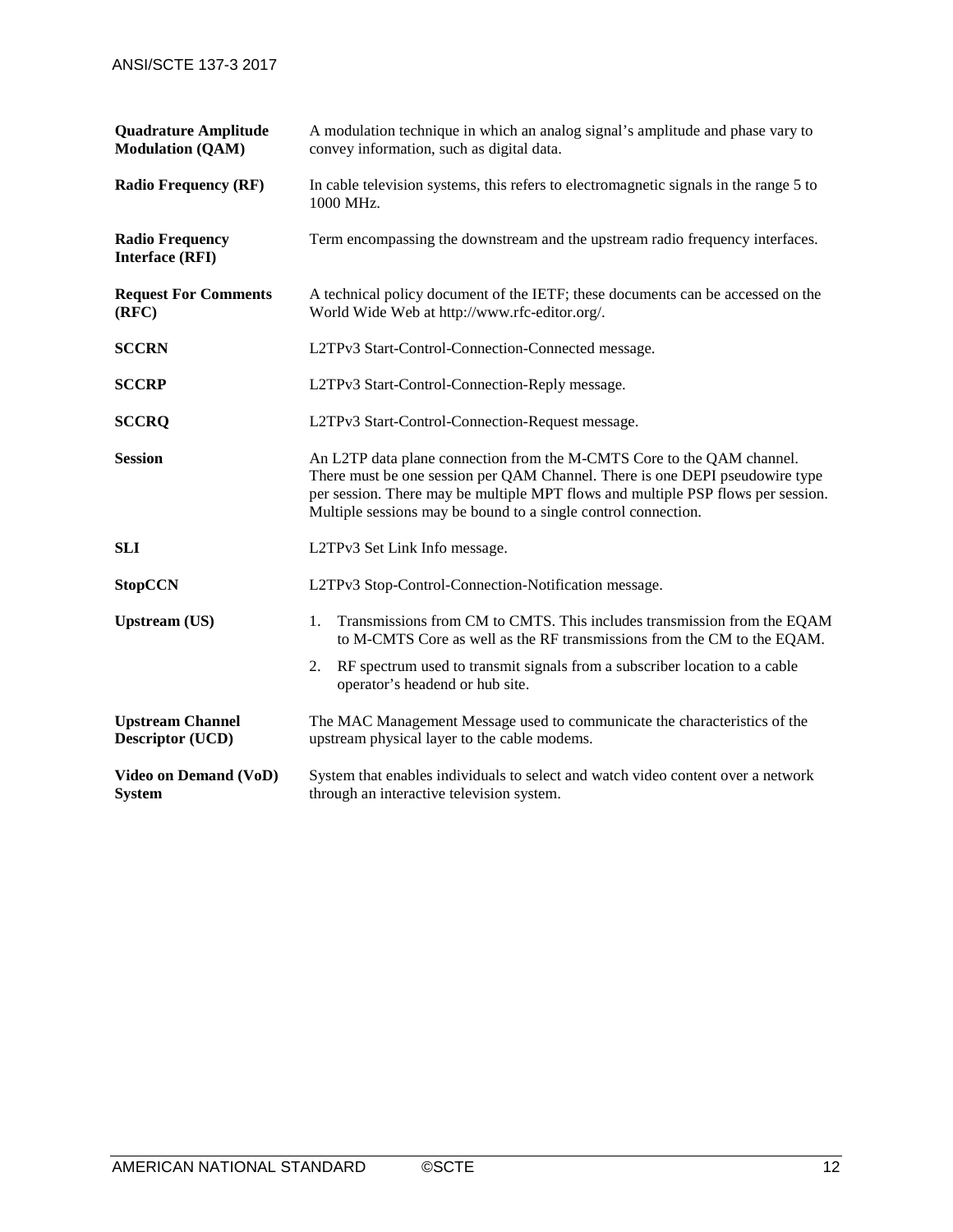# <span id="page-12-0"></span>**4 ABBREVIATIONS AND ACRONYMS**

This specification uses the following abbreviations and acronyms:

| <b>CIN</b>     | <b>Converged Interconnect Network</b>                                                 |  |
|----------------|---------------------------------------------------------------------------------------|--|
| <b>CMCI</b>    | Cable Modem CPE Interface                                                             |  |
| <b>CMTS</b>    | Cable Modem Termination System                                                        |  |
| <b>CRC</b>     | <b>Cyclic Redundancy Check</b>                                                        |  |
| <b>DEPI</b>    | Downstream External-PHY Interface                                                     |  |
| <b>DOCSIS®</b> | Data-Over-Cable Service Interface Specifications                                      |  |
| <b>DRFI</b>    | Downstream Radio Frequency Interface                                                  |  |
| <b>DSCP</b>    | Differentiated Services Code Point                                                    |  |
| <b>DTI</b>     | <b>DOCSIS</b> Timing Interface                                                        |  |
| <b>ERM</b>     | <b>Edge Resource Manager</b>                                                          |  |
| <b>ERMI</b>    | Edge Resource Manager Interface                                                       |  |
| Gbps           | Gigabits per second                                                                   |  |
| <b>GPS</b>     | Global Positioning System                                                             |  |
| <b>ITU</b>     | International Telecommunications Union                                                |  |
| <b>ITU-T</b>   | Telecommunication Standardization Sector of the International Telecommunication Union |  |
| <b>Kbps</b>    | Kilobits per second                                                                   |  |
| <b>LSB</b>     | Least Significant Bit                                                                 |  |
| <b>Mbps</b>    | Megabits per second                                                                   |  |
| <b>M-CMTS</b>  | Modular Cable Modem Termination System                                                |  |
| <b>MIB</b>     | <b>Management Information Base</b>                                                    |  |
| <b>MPEG</b>    | Moving Picture Experts Group                                                          |  |
| <b>MPEG-TS</b> | Moving Picture Experts Group Transport Stream                                         |  |
| <b>MSB</b>     | Most Significant Bit                                                                  |  |
| <b>OSSI</b>    | <b>Operations System Support Interface</b>                                            |  |
| <b>PHY</b>     | Physical Layer                                                                        |  |
| <b>PSP</b>     | Packet-Streaming-Protocol                                                             |  |
| <b>S-CDMA</b>  | <b>Synchronous Code Division Multiple Access</b>                                      |  |
| <b>SNMP</b>    | Simple Network Management Protocol                                                    |  |
| <b>TBD</b>     | To Be Determined (or To Be Deferred)                                                  |  |
| <b>TSID</b>    | <b>MPEG2 Transport Stream ID</b>                                                      |  |
| <b>ToD</b>     | Time of Day                                                                           |  |
| <b>UDP</b>     | <b>User Datagram Protocol</b>                                                         |  |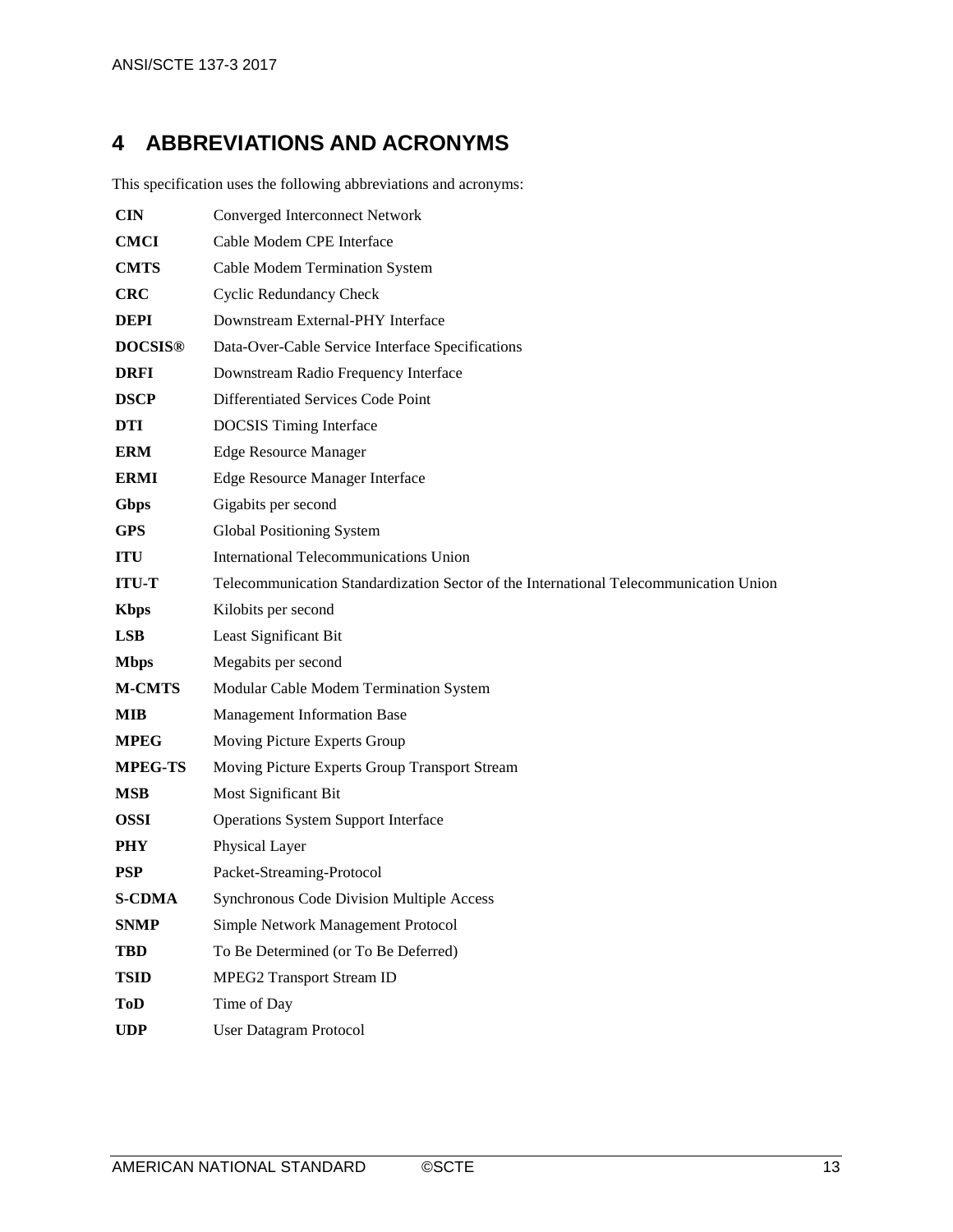# <span id="page-13-0"></span>**5 TECHNICAL OVERVIEW**

## <span id="page-13-1"></span>**5.1 Introduction and Overview**

This section is informative.



*Figure 5–1 - Modular CMTS Reference Architecture*

<span id="page-13-2"></span>[Figure](#page-13-2) 5–1 depicts the Modular CMTS architecture on which the traditional CMTS system is divided into: the M-CMTS Core and the EQAM device. The M-CMTS Core contains all the traditional DOCSIS CMTS functions, including MAC timing and framing, packet classification, service flow management, and security. The EQAM device performs the RF transmission functions such as modulation and frequency up-conversion for the transmission of Data packets over the HFC. The M-CMTS architecture includes a DOCSIS Timing server to maintain a consistent timing reference between the M-CMTS Core and EQAM, as well as to mitigate the propagation delay differences of these two components. The DOCSIS Timing Interface (DTI) runs between the DTI Server and the M-CMTS and EQAM devices, and is known as the DTI clients.

The EQAM device, as specified by the DOCSIS M-CMTS Interface specifications, is an adaptation of the Video QAM devices used for VoD service. To optimize the resource allocation of DOCSIS QAM channels for DOCSIS and VoD services, the M-CMTS architecture defines a Resource Manager to control the reservation of those QAM (Edge) resources. The Edge Resource Manager (ERM) provides reliable and optimized access to EQAM device resources The ERM interface is designed to manage the resource allocation of various EQAM resources for DOCSIS and VoD activities. In addition, the EQAM device supports a Registration Interface to ERM with the purpose of maintaining an accurate inventory of resources availability in the EQAM devices.

In the absence of ERM, or in a transition from VOD EQAMs only to VOD and DOCSIS QAMs, the M-CMTS architecture offers the option to configure and allocate EQAM resources via the M-CMTS Core by using the Downstream External PHY Interface [\[DEPI\].](#page-6-2) DEPI is basically a Layer 2 encapsulation of the DOCSIS traffic for the purpose of transport from the M-CMTS Core to the EQAM device.

The [\[DRFI\]](#page-6-3) is defined by the M-CMTS architecture for the purpose of gathering all the RF specification requirements from DOCSIS into a standalone specification to be referenced in the future for Modular or integrated CMTS implementations.

Complete details of the M-CMTS interfaces are within their respective specifications, and referenced in Section [1.1.](#page-5-1)

The Operations Support Systems requirements of the M-CMTS architecture consist of the Management Information Base (MIB), residing in the M-CMTS modules such as M-CMTS Core, EQAM device and DTI Server, with the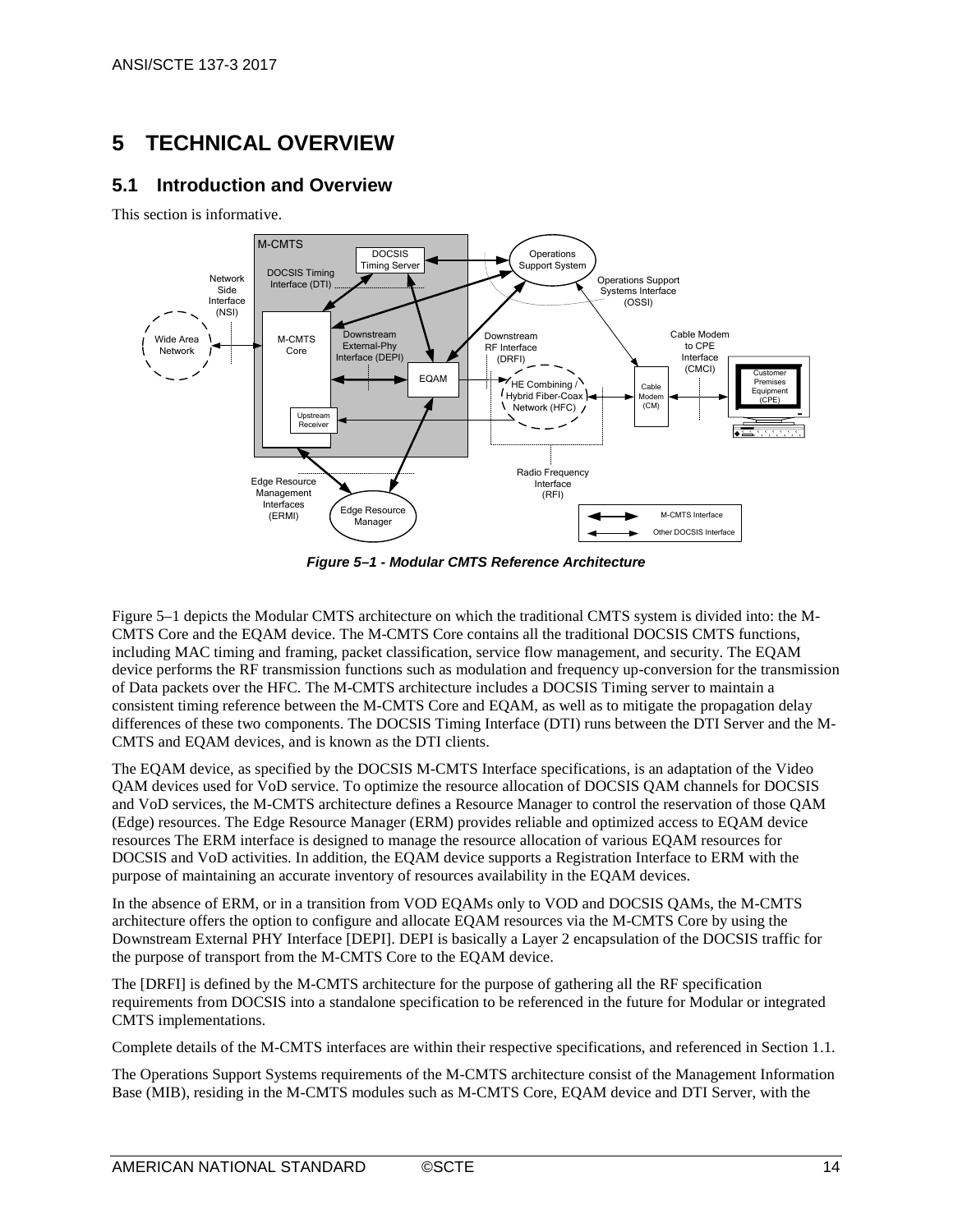purpose of providing configuration, monitoring, and troubleshooting management functions of the M-CMTS interface specifications.

## <span id="page-14-0"></span>**5.2 M-CMTS Core Management Requirements Overview**

The M-CMTS Core Management requirements are of two types:

- M-CMTS Core MUST support standard OSSI CMTS requirements, as specified in [\[OSSI2.0\].](#page-6-4)
- M-CMTS Core MUST support the M-CMTS OSS requirements defined by this specification.

For M-CMTS Core-compliant devices, conflicts of M-CMTS OSSI requirements and OSSI CMTS requirements are resolved by the prevailing M-CMTS OSSI requirements. The M-CMTS Core compliant device MUST support M-CMTS OSSI requirements over OSSI CMTS requirements in case those requirements are in conflict.

M-CMTS OSSI requirements for the M-CMTS Core are summarized below:

- Requirements for Downstream RF Interface Specification [\[DRFI\]](#page-6-3)
- Requirements for DOCSIS External PHY Interface [\[DEPI\]](#page-6-2)
- Requirements for DOCSIS Timing Interface [\[DTI\]](#page-6-5)

## <span id="page-14-1"></span>**5.3 EQAM Device Management Requirements Overview**

See [\[EQAM-PMI\].](#page-6-6)

## <span id="page-14-2"></span>**5.4 DTI Server Management Requirements Overview**

The management requirements for the M-CMTS DTI Server-compliant device are specified in this document and summarized as:

- Requirements for DOCSIS Timing Interface [\[DTI\]](#page-6-5)
- SNMP and Management Information MIB requirements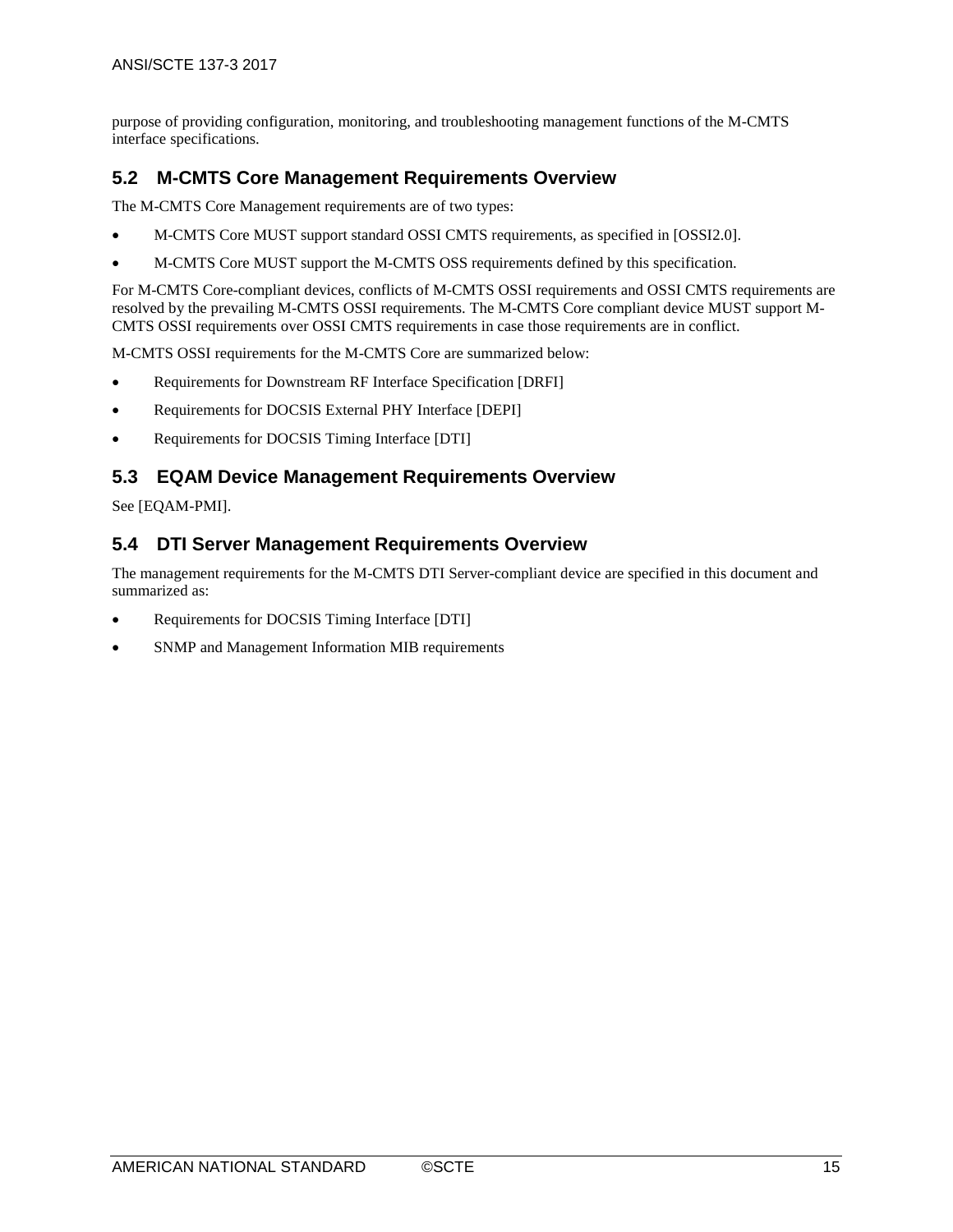# <span id="page-15-0"></span>**6 SNMP PROTOCOL**

## <span id="page-15-1"></span>**6.1 SNMP Mode for M-CMTS Core**

M-CMTS Core has no additional SNMP protocol requirements above those defined in the DOCSIS OSSI specifications.

## <span id="page-15-2"></span>**6.2 SNMP Mode for DTI Server**

The DTI Server MUST support SNMPv3 as described b[y \[RFC](#page-6-7) 3411] through [RFC [3415\].](#page-6-8) The DTI Server MUST support SNMPv1 and SNMPv2c coexistence mode as described in [RFC [3584\].](#page-6-9)

The DTI Server is not required to support writable configuration via SNMP SETs; therefore, DTI Server MAY support creation, deletion, or modification of SNMPv3 and [\[RFC](#page-6-9) 3584] configured parameters.

If the DTI Server does not provide SNMP write access to SNMPv3 and coexistence MIB objects configuration, the DTI Server MUST provide alternative Management interfaces to do so.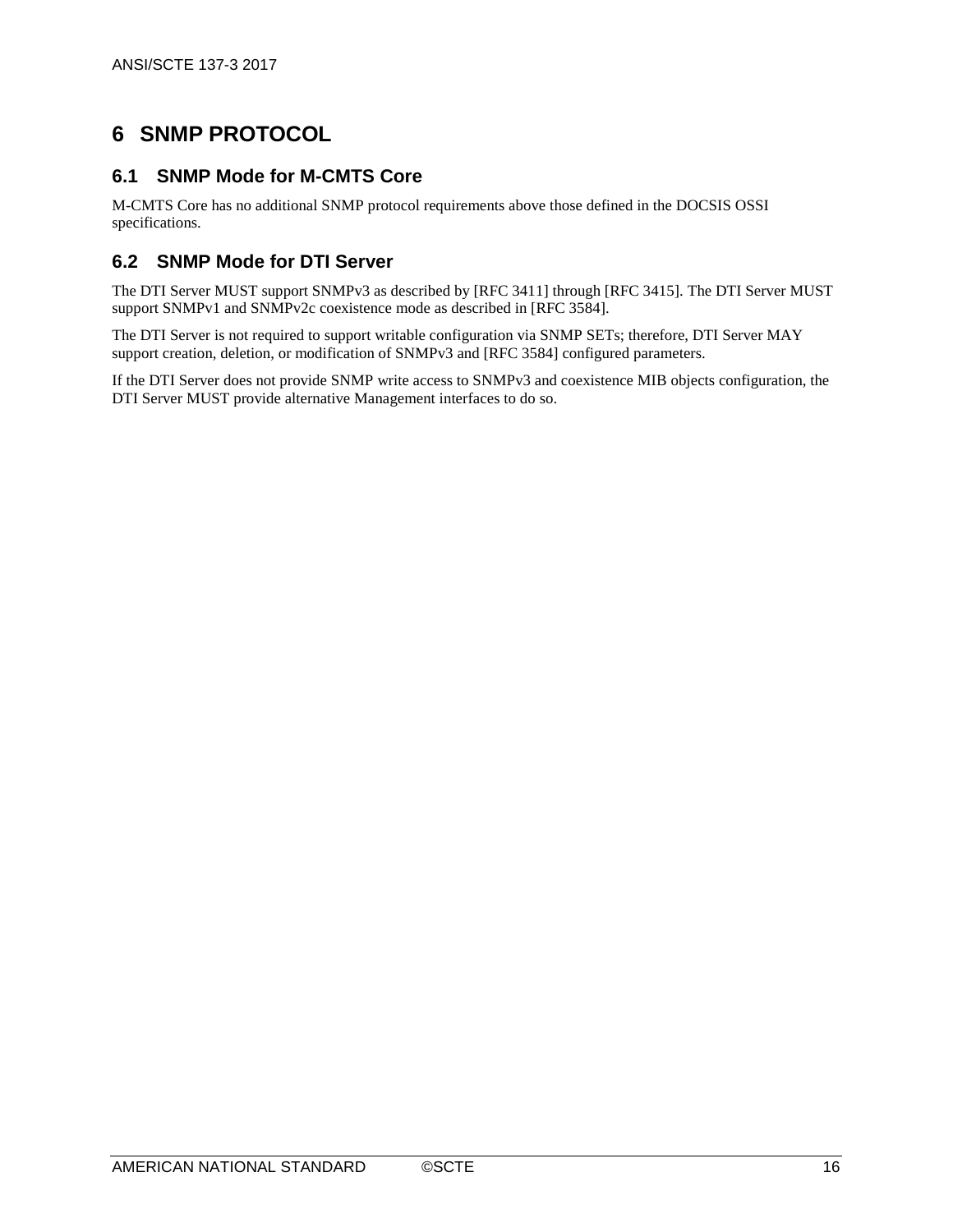## <span id="page-16-0"></span>**7 MANAGEMENT INFORMATION BASE (MIB)**

This section defines the minimum set of managed objects required to be supported by M-CMTS entities.

The requirements described in this specification have priority over IETF-defined MIB modules. It includes MIB objects made mandatory in this specification, whereas the IETF standards may have defined them as deprecated, obsolete, or those with optional implementation compliances.

Unless otherwise indicated, IETF deprecated, obsolete, or optional MIB objects that are supported by the M-CMTS Core MUST be implemented correctly according to the MIB module definition.

Unless otherwise indicated, IETF deprecated, obsolete, or optional MIB objects that are supported by the DTI Server MUST be implemented correctly according to the MIB module definition.

If an M-CMTS Core device does not support a deprecated, obsolete, or optional MIB object, the device SNMP Agent MUST NOT instantiate the MIB object and MUST return the corresponding error code on SNMP PDU requests.

If a DTI Server does not support a deprecated, obsolete, or optional MIB object, the device SNMP Agent MUST NOT instantiate the MIB object and MUST return the corresponding error code on SNMP PDU requests.

The following sections provide a detailed summary of the MIB modules applicability for M-CMTS components.

Specific requirements for M-CMTS Core and DTI Server are detailed in Sections [7.3,](#page-17-0) [8,](#page-22-0) [Annex A,](#page-23-0) and [Annex B.](#page-36-0) For the case of M-CMTS Core, the requirements described in this specification are in addition and/or replacement of CMTS requirements outlined in th[e \[OSSI2.0\]](#page-6-4) specification.

## <span id="page-16-1"></span>**7.1 IETF Drafts and Other Modules**

*Table 7–1 - IETF Drafts and Other Modules*

<span id="page-16-2"></span>

| Reference    | MIB                                             | <b>Applicable Device(s)</b> |
|--------------|-------------------------------------------------|-----------------------------|
| [DEPI]       | DOCSIS M-CMTS Interface MIB: DOCS-IF-M-CMTS-MIB | <b>CMTS</b>                 |
| <b>IDTII</b> | DOCSIS Time Interface MIB: DTI-MIB              | M-CMTS Core and DTI Server  |
| [DRFI]       | DOCSIS DRF MIB: DOCS-DRF-MIB                    | <b>CMTS</b>                 |

## <span id="page-16-3"></span>**7.2 IETF RFC MIB Modules**

#### *Table 7–2 - IETF RFC MIB Modules*

<span id="page-16-4"></span>

| <b>Reference</b>                                                                               | MIB                                                                                                                                                                              | <b>Applicable Device(s)</b> |
|------------------------------------------------------------------------------------------------|----------------------------------------------------------------------------------------------------------------------------------------------------------------------------------|-----------------------------|
| [RFC 2011]                                                                                     | SNMP <sub>v2</sub> Management Information Base for the Internet Protocol using<br>SMIv2: IP-MIB                                                                                  |                             |
| [RFC 2863]                                                                                     | The Interfaces Group MIB using SMIv2: IF-MIB                                                                                                                                     | M-CMTS Core and DTI Server  |
| [RFC 3371]                                                                                     | Layer Two Tunneling Protocol "L2TP" Management Information Base<br>RFC 3371, August 2002                                                                                         | M-CMTS Core                 |
| [RFC 3410]<br>[RFC 3411]<br>[RFC 3412]<br>[RFC 3413]<br>[RFC 3414]<br>[RFC 3415]<br>[RFC 3584] | SNMP v3 MIBs:<br>SNMP-FRAMEWORK-MIB,<br>SNMP-MPD-MIB,<br>SNMP-NOTIFICATION-MIB.<br>SNMP-TARGET-MIB.<br>SNMP-USER-BASED-SM-MIB,<br>SNMP-VIEW-BASED-ACM-MIB,<br>SNMP-COMMUNITY-MIB | <b>DTI Server</b>           |
| [RFC 3418]                                                                                     | Management Information Base (MIB) for the Simple Network<br>Management Protocol (SNMP): SNMPv2-MIB                                                                               | <b>DTI Server</b>           |
| [RFC 4133]                                                                                     | Entity MIB: ENTITY-MIB                                                                                                                                                           | M-CMTS Core and DTI Server  |
| [RFC 4639]                                                                                     | DOCSIS Cable Device MIB: DOCS-CABLE-DEVICE-MIB                                                                                                                                   | <b>DTI Server</b>           |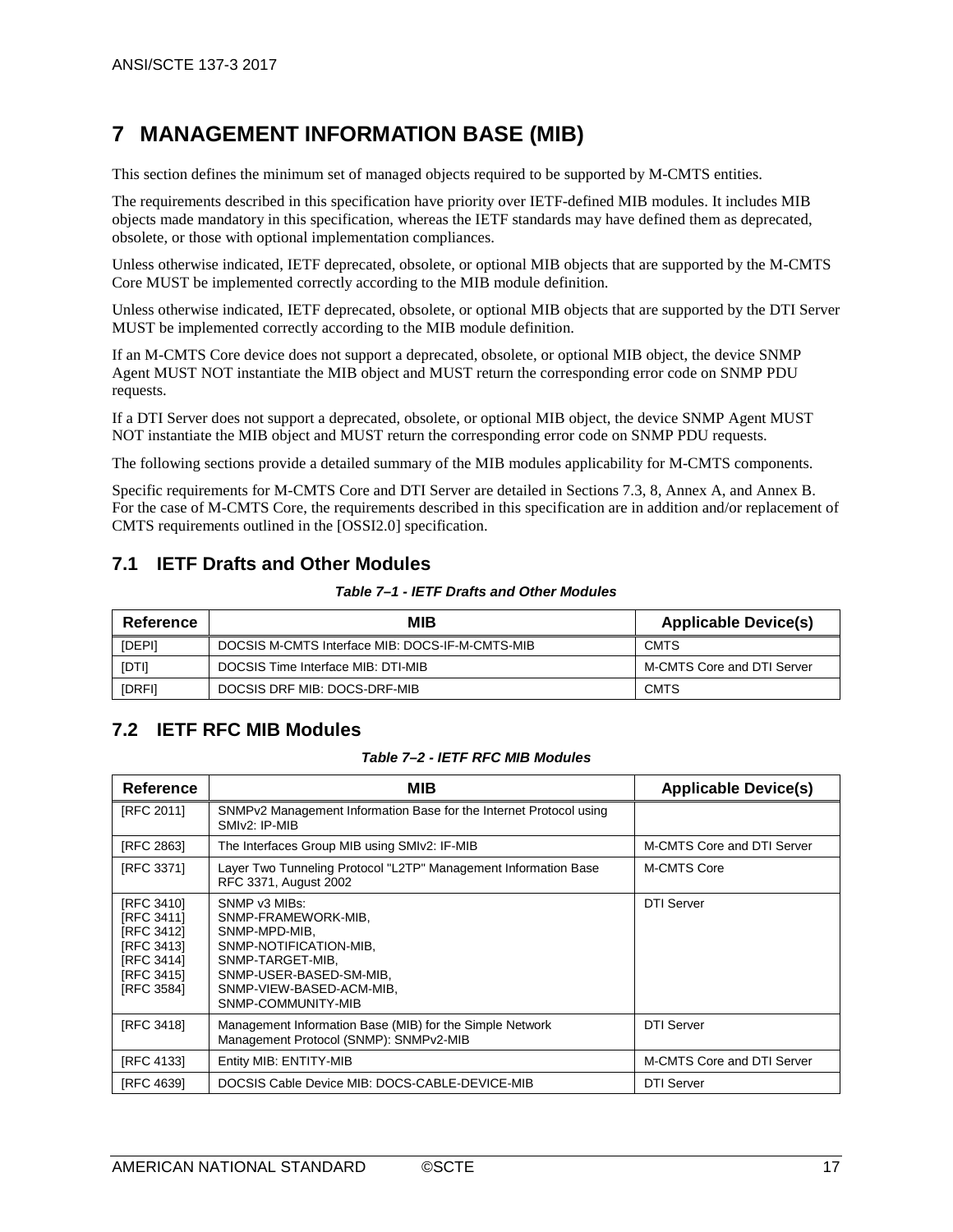## <span id="page-17-0"></span>**7.3 Managed objects requirements**

The following sections detail any additional implementation requirements for the MIB modules listed above. Refer to [Annex A](#page-23-0) for specific object implementation requirements.

The M-CMTS Core and DTI Server -compliant devices MUST support a minimum of 10 available SNMP table rows unless otherwise specified by the corresponding IETF MIB Module document or the corresponding DOCSIS OSSI specification. The minimum number of available SNMP table rows SHOULD mean rows (per table) that are available to support device configuration. M-CMTS Core and DTI Server MUST not count default or static preconfigured row entries as part of the minimum number of available SNMP table rows.

#### <span id="page-17-1"></span>**7.3.1 Requirements for DOCS-IF-MIB**

#### <span id="page-17-2"></span>*7.3.1.1 DOCS-IF-MIB M-CMTS requirements*

A compliant M-CMTS Core MAY implement the table docsIfDownstreamChannelTable as read-only and defer the configuration aspects of M-CMTS Downstream interfaces to DOCS-IF-M-CMTS-MIB.

If a compliant M-CMTS Core device supports write access to docsIfDownsteamChannelTable, in the event of a SET operation in one of the writable MIB Objects of this table, the M-CMTS Core MUST update the docsIfMCmtsDepiSessionConfigTable equivalent PHY Parameter and perform the L2TPv3 parameter update signaling from there. The M-CMTS Core may reject the set parameter because the DEPI Control Table was signaled previously that a bit lock has been set for the particular PHY parameter. Thus, M-CMTS MAY reject SNMP Sets to Downstream PHY parameters that were previously signaled as locked without the need to invoke the L2TPv3 request.

If a compliant M-CMTS Core supports write access to docsIfDownsteamChannelTable, the M-CMTS Core MUST use the L2TPv3 connection control plane when instructed to set any writable MIB object in docsIfDownstreamTable. The M-CMTS MUST delay the SNMP PDU response to the SNMP requester entity until the L2TPv3 [\[RFC](#page-6-19) 3931] session returns the status of the execution of the SNMP request.

The M-CMTS MUST return the error "NotWritable" if the PHY parameter of the EQAM channel associated with the Downstream Interface is being reported as "locked" by the L2TPv3 Session.

If a compliant M-CMTS Core supports write access to docsIfDownsteamChannelTable, the M-CMTS Core MUST return "CommitFailed" error for a SNMP SET to any writable parameter in the docsIfDownstream Table of a Downstream Interface, with no L2TPv3 Session active.

#### <span id="page-17-3"></span>**7.3.2 Requirements for [\[RFC 4639\]](#page-7-2)**

The DTI Server MUST implement the docsDevEventGroup from [\[RFC 4639\]](#page-7-2) as indicated in [Annex A.](#page-23-0)

#### <span id="page-17-4"></span>**7.3.3 Requirements for [\[RFC](#page-6-11) 2863]**

The Interface MIB [\[RFC](#page-6-11) 2863] MUST be implemented by compliant M-CMTS Core and DTI Server, as described in [Annex A](#page-23-0) and [A.1.](#page-35-0)

#### <span id="page-17-5"></span>*7.3.3.1 Requirements for M-CMTS Core*

#### *7.3.3.1.1 M-CMTS Core Interface Types*

To represent the DOCSIS MAC service adaptation to the DEPI PW infrastructure, the logical interfaces M-CMTS Downstream Interface (docsCableMCmtsDownstream) is defined. The equivalent M-CMTS Upstream Interfaces (docsCableMCmtsUpstream) is defined as a term but not specified in the scope of this specification.

To guarantee backward compatibility with the DOCSIS OSSI Management framework and existing MIB Modules (se[e \[OSSI2.0\]\)](#page-6-4), the logic association of the CMTS Physical interfaces, as well as the DOCSIS MAC interface IfStackTable hierarchy, is preserved. [Table](#page-18-0) 7–3 shows the differences between the IfIndex for Integrated CMTS and M-CMTS Core implementations. Currently, IANA has not assigned these values, so in the interim period, IfType numbers for docsCableMCmtsDownstream and docsCableMCmtsUPstream Interfaces in M-CMTS-compliant devices, MUST report 'other' for downstream Interface DOCSIS IfType.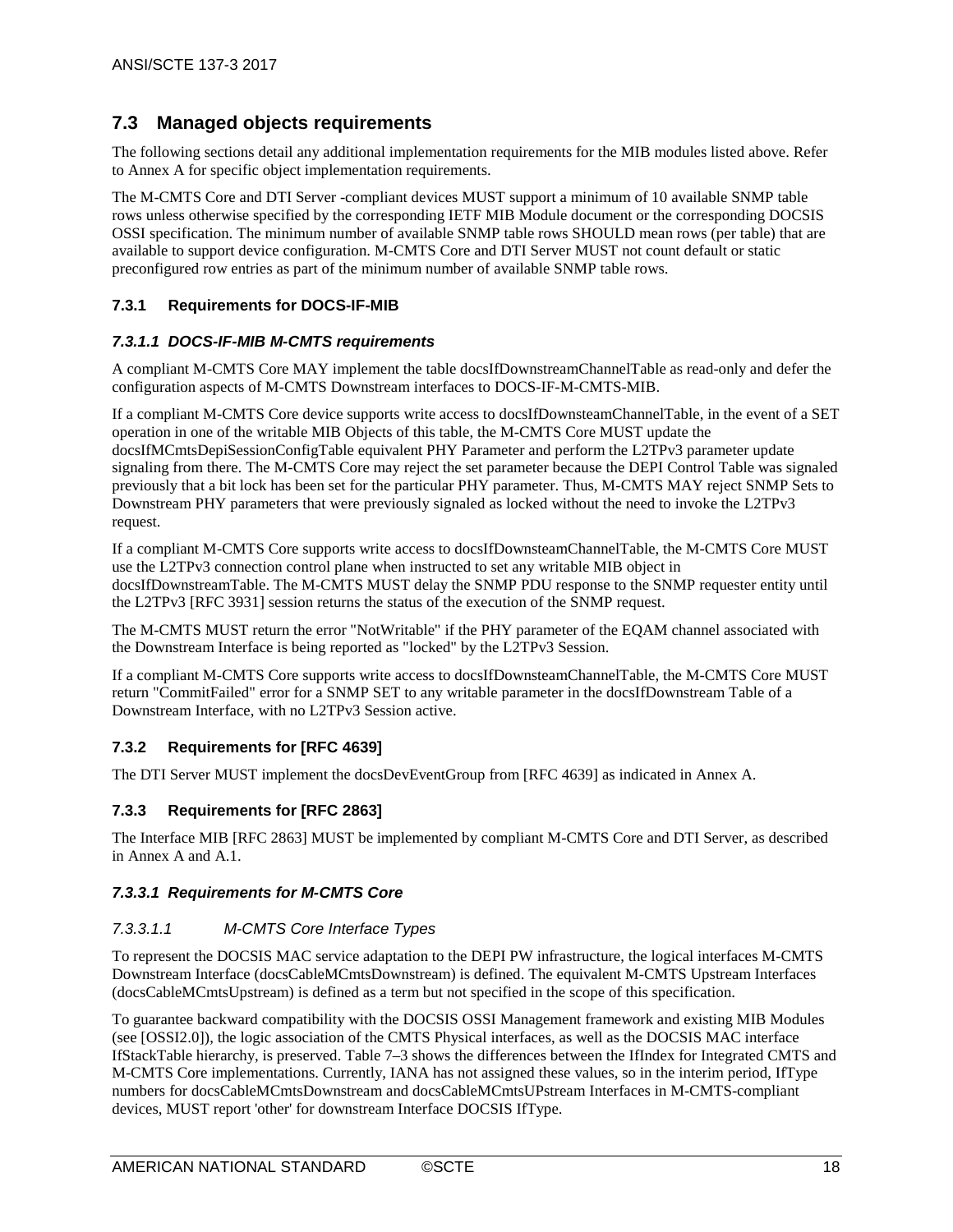<span id="page-18-0"></span>

| <b>DOCSIS Interface</b>       | <b>Integrated CMTS</b>         | <b>Modular CMTS</b>                                |
|-------------------------------|--------------------------------|----------------------------------------------------|
| CATV MAC interface            | docsCableMacLayer (127)        | docsCableMacLayer (127)                            |
| CATV downstream channel       | docsCableDownstream (128)      | docsCableMCmtsDownstream (ifType 229)              |
| CATV upstream interface       | docsCableUpStream (129)        | docsCableMCmtsUpStream (ifType TBD) - out of scope |
| CATV upstream logical channel | docsCableUpstreamChannel (205) | docsCableUpstreamChannel (205)                     |

#### *Table 7–3 - CMTS and M-CMTS Interfaces*

[Figure](#page-18-1) 7–1 depicts the upstream interfaces attached to the M-CMTS Core. There is a possibility that in the future, upstream receivers would be external to the M-CMTS Core, but outside of the scope of this specification.

#### *7.3.3.1.2 Interface organization and numbering*

A compliant M-CMTS Core device MUST have an instance of ifEntry for each M-CMTS Downstream Interface. The M-CMTS Core-compliant device MUST include entries in the ifStackTable [\[RFC](#page-6-11) 2863] to identify the stack relationships of the M-CMTS Downstream interfaces.

#### *7.3.3.1.3 M-CMTS Core Interface IfStackTable*

The M-CMTS Core maintains a similar IfStackTable Structure to that defined in DOCSIS OSSI specifications. [Figure](#page-18-1) 7–1 depicts an example of an M-CMTS Core Interface Stack. In [Figure](#page-18-1) 7–1, the CATV interface has one M-CMTS DS Interface and two US interfaces, each one with two US logical channels.



Implementation of ifStackTable for this example:

| ifStackHigherLayer | ifStackLowerLayer |
|--------------------|-------------------|
|                    | 2                 |
| 2                  | 3                 |
| 2                  | 4                 |
| 2                  | 5                 |
| 3                  | 0                 |
|                    | 6                 |
| 4                  |                   |
| 5                  | 8                 |
| 5                  | 9                 |
| 6                  | 0                 |
|                    | 0                 |
| 8                  | 0                 |
| 9                  |                   |
|                    |                   |

<span id="page-18-1"></span>*Figure 7–1 - ifStackTable Example for M-CMTS Core*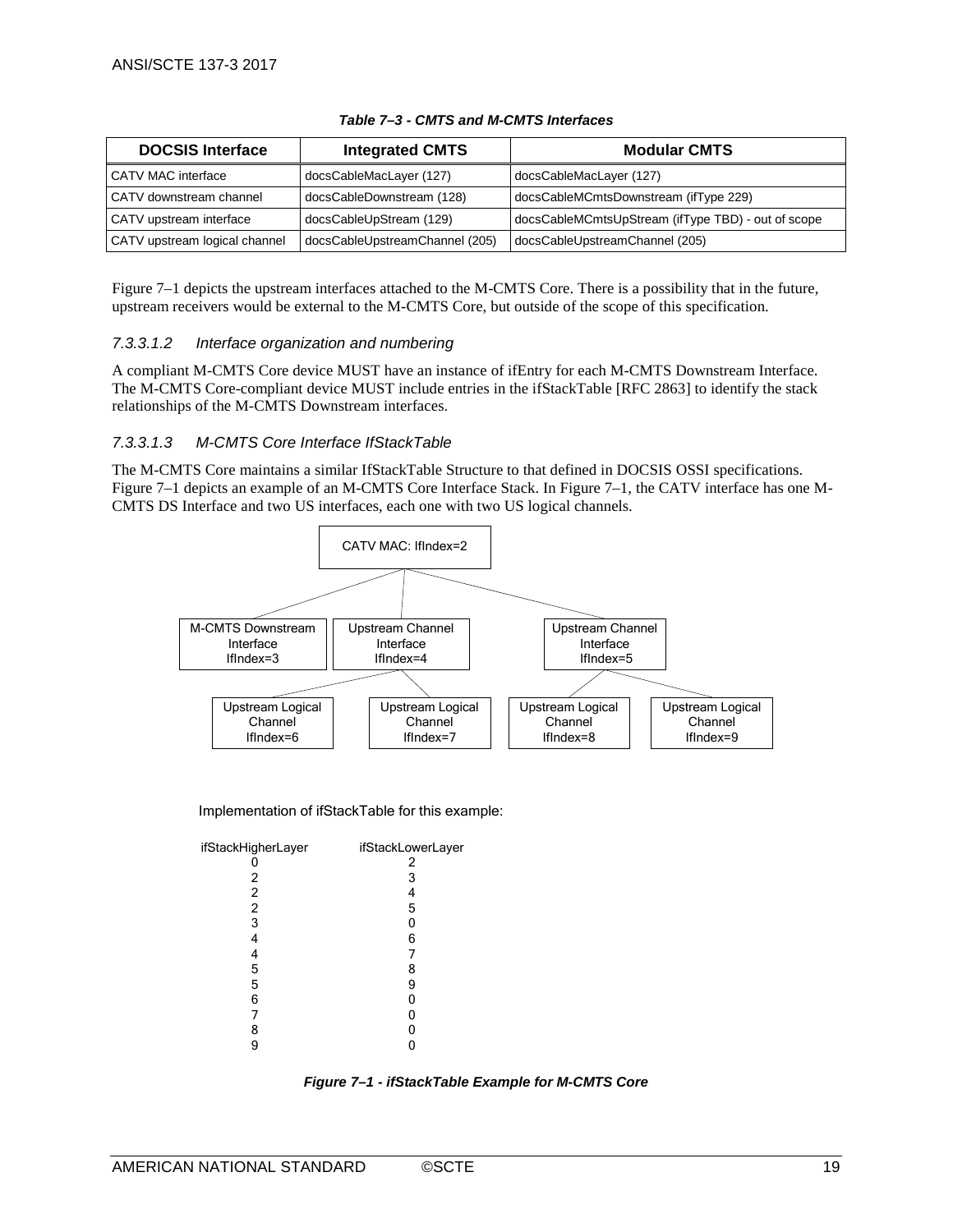#### *7.3.3.1.4 M-CMTS Core DOCSIS Interface MIB Considerations*

A compliant M-CMTS Core device MUST conform to the Interface requirements from Annex [A.1](#page-35-0) of this specification.

#### <span id="page-19-0"></span>*7.3.3.2 DTI Interface Requirements*

#### *7.3.3.2.1 DTI Server Interface Types*

The DTI Server MUST support instances of ifEntry for all DTI interfaces. That is, interfaces connecting to the DTI root server and DTI clients.

A compliant M-CMTS Core device MUST support an instance of ifEntry for all the DTI client interfaces residing in the device.

A compliant M-CMTS Core device MUST set the ifType of DTI Interfaces to 'other', and MUST conform to the requirements defined in [Annex A](#page-23-0) of this specification.

A compliant DTI Server device MUST set the ifType of DTI Interfaces to 'other', and MUST conform to the requirements defined in [Annex A](#page-23-0) of this specification.

#### *7.3.3.2.2 Interface organization and numbering*

A compliant M-CMTS Core device MUST include entries in the ifStackTabl[e \[RFC](#page-6-11) 2863] for the DTI interfaces.

A compliant DTI Server device MUST include entries in the ifStackTabl[e \[RFC](#page-6-11) 2863] for the DTI interfaces.

#### *7.3.3.2.3 DTI Interface IfStackTable*

Compliant DTI Server devices MUST implement the DTI interfaces at the top of the Interface stack with no subinterfaces. [Figure](#page-19-4) 7–2 depicts an example of the IfStackTable entries corresponding to two DTI interfaces in the DTI Server.



*Figure 7–2 - ifStackTable Example for DTI Interfaces*

#### <span id="page-19-4"></span><span id="page-19-1"></span>**7.3.4 Requirements for [\[RFC](#page-6-10) 2011]**

A compliant DTI Server MUST support the ipAddrTable from [RFC [2011\].](#page-6-10)

A compliant DTI Server MAY support the ipNetToMediaTable [RFC [2011\],](#page-6-10) although it is unnecessary as an IP Host. DTI has other mechanisms to discover the DTI network topology (see [\[DTI\]\)](#page-6-5).

#### <span id="page-19-2"></span>**7.3.5 Requirements for [\[RFC](#page-6-17) 3418]**

#### <span id="page-19-3"></span>*7.3.5.1 The System Group*

The DTI-compliant device MUST support the systemGroup of [RFC [3418\].](#page-6-17)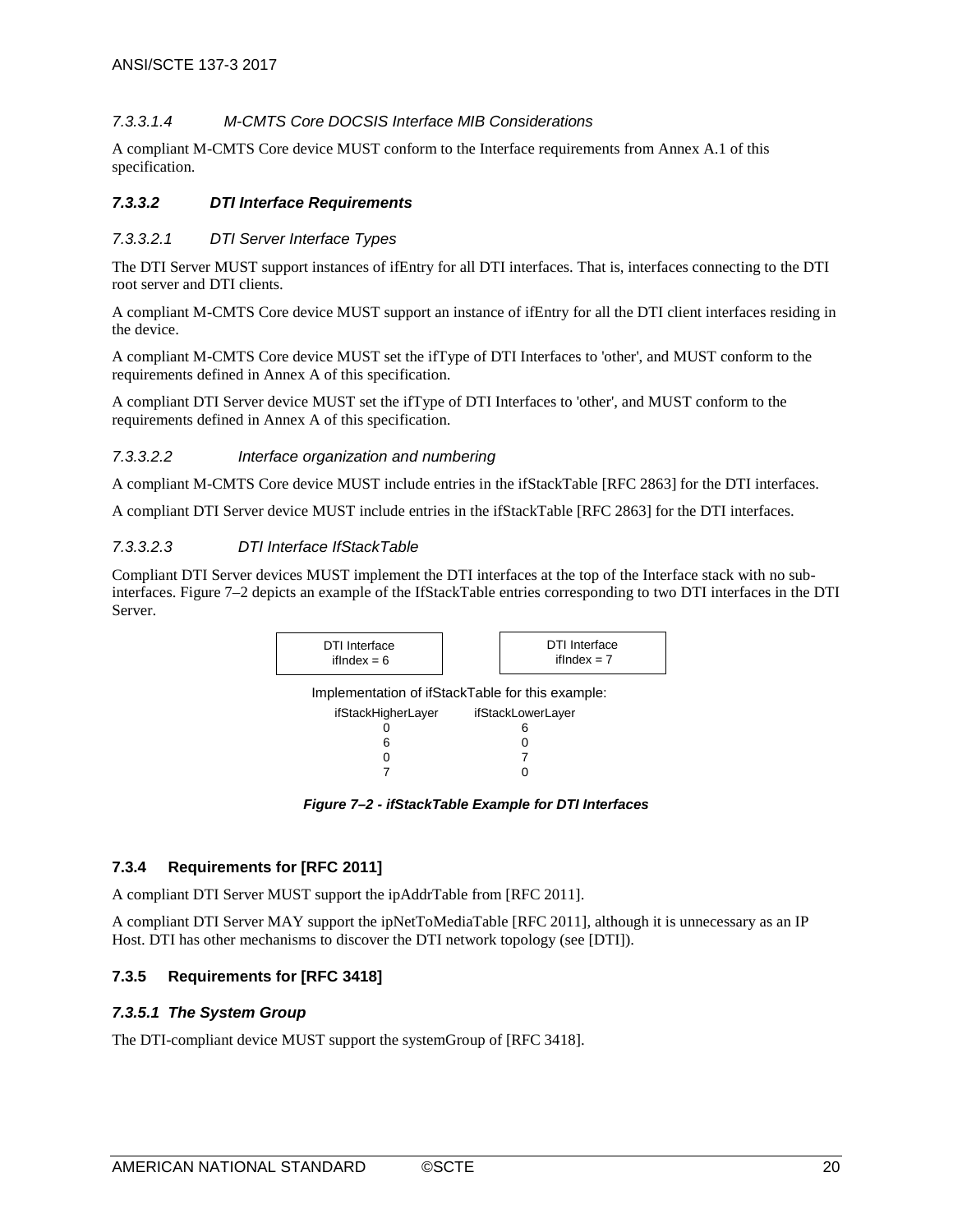#### <span id="page-20-0"></span>*7.3.5.2 MP Group and Notification Group*

Compliant DTI Servers MUST support the MIB object snmpEnableAuthenTraps from the snmpGroup and the notifications coldStart and authenticationFailure from the snmpBasicNotificationsGroup of [RFC [3418\].](#page-6-17)

#### <span id="page-20-1"></span>**7.3.6 Requirements for DOCS-IF-M-CMTS-MIB**

A compliant M-CMTS Core device MUST support the DOCS-IF-M-CMTS-MIB module as described in [Annex A.](#page-23-0) 

#### <span id="page-20-2"></span>**7.3.7 Requirements for DTI-MIB**

A compliant M-CMTS Core device MUST support the DTI-MIB module as described in [Annex A.](#page-23-0)

A compliant EQAM device MUST support the DTI-MIB module as described in [Annex A.](#page-23-0)

A compliant DTI server device MUST support the DTI-MIB module as described in [Annex A.](#page-23-0)

#### <span id="page-20-3"></span>**7.3.8 Requirements for [\[RFC](#page-6-12) 3371]**

The M-CMTS Core MAY implement the groups in the L2TP-MIB.

#### <span id="page-20-4"></span>*7.3.8.1 Relationship of DOCS-IF-M-CMTS-MIB and L2TP-MIB*

The DOCS-IF-M-CMTS-MIB provides mechanisms for static configuration of DEPI L2TPv3 tunnels as well as providing status information on dynamic DEPI L2TPv3 sessions created by other means such as ERMI [\[ERMI\].](#page-6-20) The MIB table docsIfMCmtsDepiSessionConfigTable follows a similar structure of Pseudo Wire (PW) MIB [\[PW-MIB\].](#page-7-3) Therefore, the current L2TP-MIB [\[RFC](#page-6-12) 3371] reference to the TUNNEL-MIB [\[RFC](#page-7-4) 4087] is no longer needed.

The current L2TP-MIB is based on L2TP protoco[l \[RFC](#page-7-5) 2661] and has not been updated for L2TPv3 Pseudowire framework. As a result, some information and capability developed for L2TPv3 has not been reflected in the MIB. Because of this, the use of the L2TP-MI[B \[RFC](#page-6-12) 3371] is not required for a compliant M-CMTS devices.

#### <span id="page-20-5"></span>**7.3.9 Requirements for ENTITY-MIB**

A compliant M-CMTS Core MAY implement the ENTITY-MIB module as described in [Annex A.](#page-23-0) The formal requirements for the ENTITY-MIB module are in [\[RFC 4133\].](#page-6-18)

A Compliant DTI server device MUST support the ENTITY-MIB objects as described in [Annex A](#page-23-0) and [\[RFC 4133\]](#page-6-18)

In particular, the ENTITY-MIB requirements in [Annex A](#page-23-0) include MIB objects from the Entity object groups entityGeneralGroup, entityMappingGroup, entityPhysicalGroup, entityPhysical2Group, and entityPhysical3Group.

A DTI server is not required to implement Logical Management Entities as defined in [\[RFC 4133\].](#page-6-18) Therefore, support of MIB objects from entLogical2Group is not required.

A Compliant M-CMTS Core device MAY implement Logical Management Entities, in which case the entLogical2Group MUST be supported.

A Compliant DTI Server device MAY implement Logical Management Entities, in which case the entLogical2Group MUST be supported.

#### <span id="page-20-6"></span>*7.3.9.1 IfTable Interfaces and ENTITY MIB physical component*

ENTITY-MIB mapping of physical components of Entity PhysicalClass 'port' and ifTable interfaces are completed through the entAliasMappingTable.

A simple example of this mapping is presented in [Table](#page-21-0)  $7-4$ . The example shows QAM channel PhysicalIndex = m to if Index  $=$  n mapping.

**Note:** entAliasLogicalIndexOrZero is set to zero to indicate "all" logical entities; including devices with only one Logical Management Entity.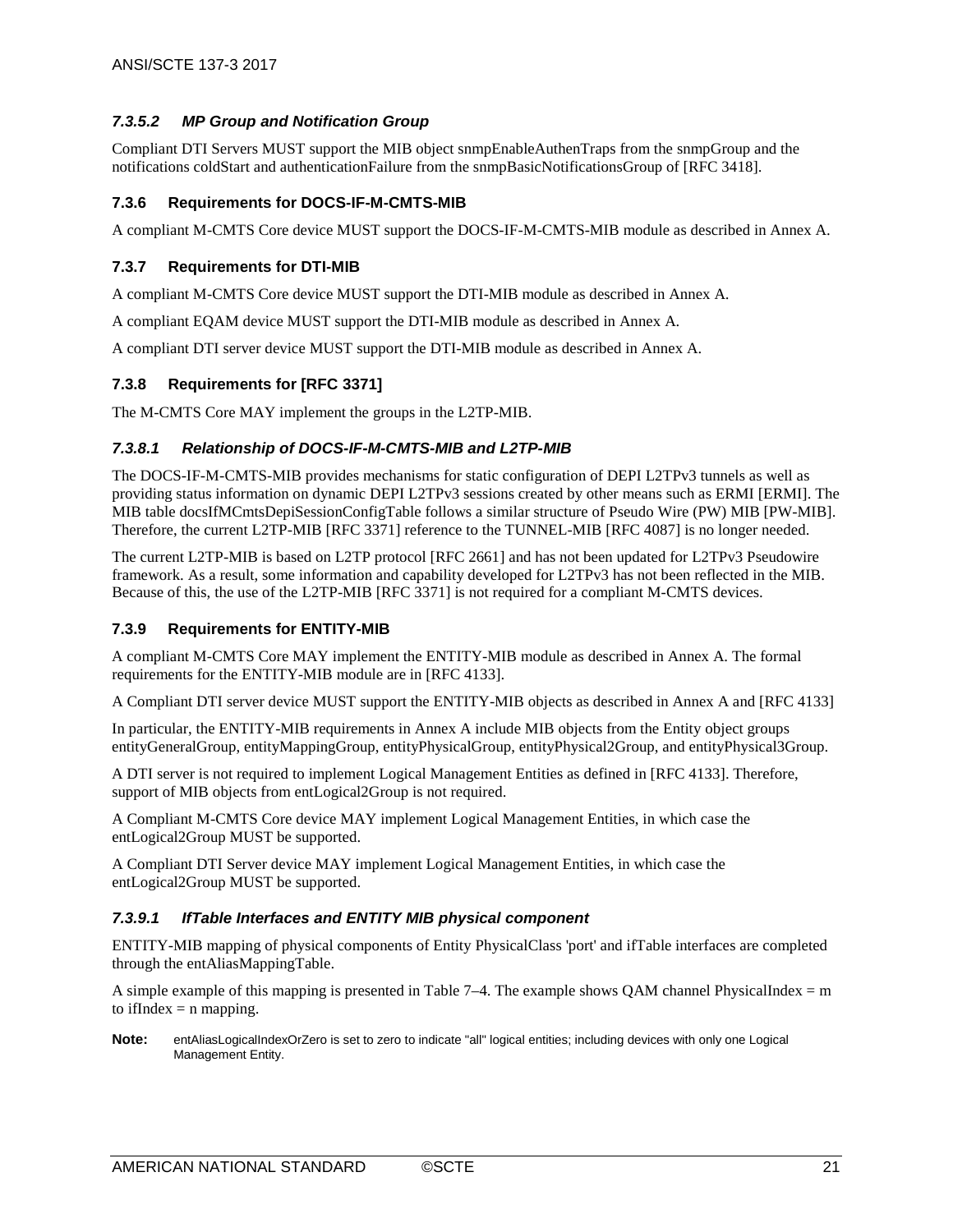<span id="page-21-0"></span>

| entAliasPhysicalIndex<br><b>QAM</b> channel<br>(PhysicalClass = 'port') | entAliasLogicalIndexOrZero | entAliasMappingIdentifier |
|-------------------------------------------------------------------------|----------------------------|---------------------------|
| m                                                                       |                            | ifIndex.n                 |

#### *Table 7–4 - Entity Physical Index and IfIndex mapping*

#### <span id="page-21-1"></span>*7.3.9.2 Implementation of ENTITY MIB for DTI Server*

A compliant DTI Server MUST assign the ENTITY-MIB PhysicalClass type of 'port' to DTI ports for ports destined to RootServer and DTI Clients. Other Physical Class types such 'stack,' 'chassis,' 'backplane,' and 'module,' are used as ENTITY-MI[B \[RFC 4133\]](#page-6-18) describes them.

#### <span id="page-21-2"></span>*7.3.9.3 Implementation of ENTITY MIB for M-CMTS Core*

In order for a compliant M-CMTS Core to claim support of the DEPI control objects docsIfMCmtsDepiControlCableMacEntDescriptor and docsIfMCmtsDepiControlCableDownEntId, the M-CMTS Core MUST support the ENTITY-MIB [Annex A.](#page-23-0) Specifically, the MIB objects from the Entity object groups: entityGeneralGroup, entityMappingGroup, entityPhysicalGroup, entityPhysical2Group, and entityPhysical3Group, with the exception of entLPPhysicalIndex, which is needed if multiple Logical Management Entities are supported.

#### <span id="page-21-3"></span>**7.3.10 Requirements for DOCS-DRF-MIB**

A compliant M-CMTS Core device MUST support the DOCS-DRF-MIB module as described in [Annex A.](#page-23-0)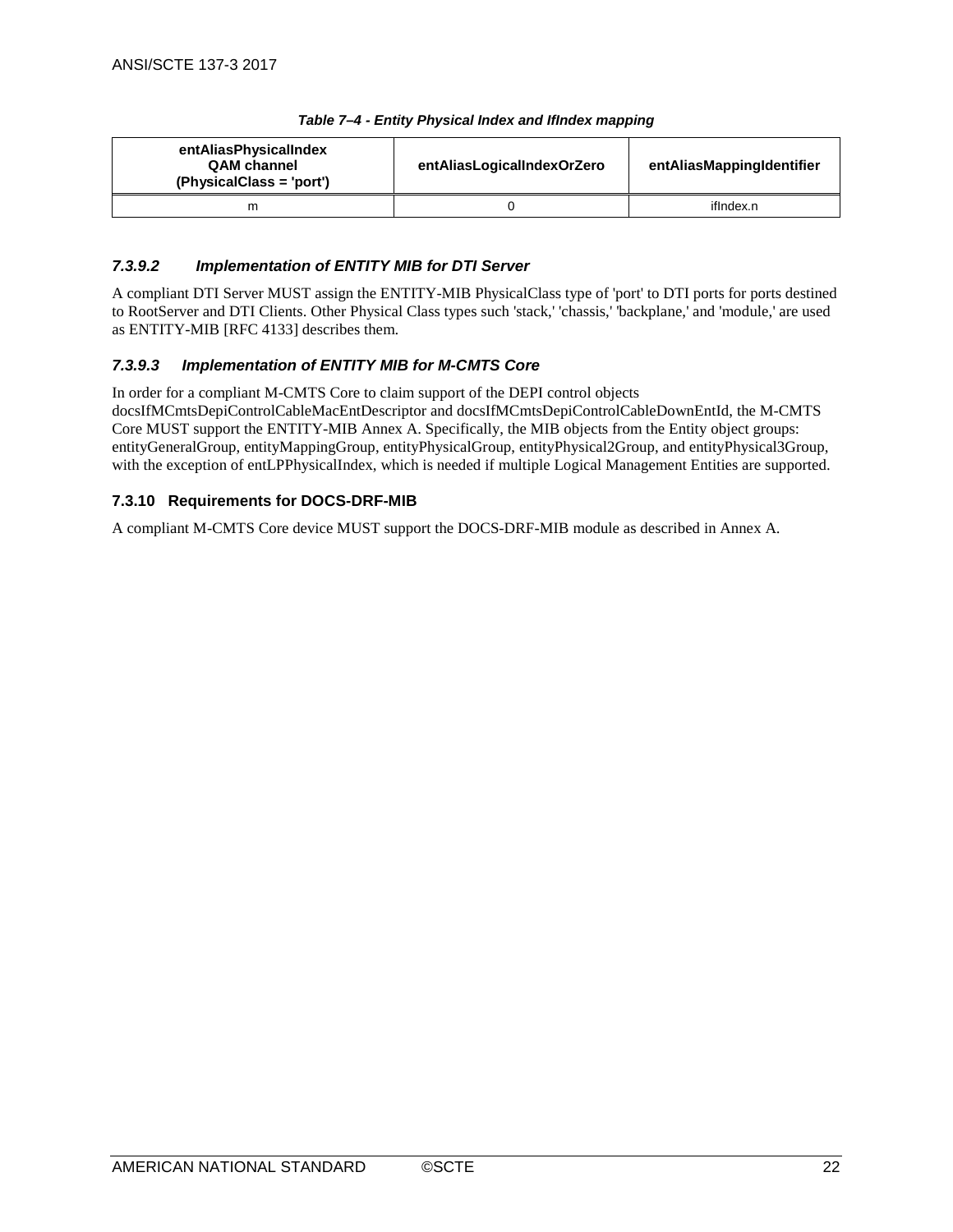# <span id="page-22-0"></span>**8 FAULT MANAGEMENT**

## <span id="page-22-1"></span>**8.1 Event Notification and Control mechanisms**

A compliant DTI server device MUST support the Event notification requirements described in sections 7.4.2 and 7.4.3 of the DOCSIS OSSI specification [\[OSSI2.0\].](#page-6-4)

A compliant DTI server device MUST support the event reporting mechanism defined for DOCSIS-compliant CMTS in [\[OSSI2.0\].](#page-6-4)

A compliant DTI Server device MUST NOT implement the CM provisioning described in section 7.4.2.3, "Standard DOCSIS events for CMs" i[n \[OSSI2.0\].](#page-6-4)

An M-CMTS Core compliant device MUST support the events described in the event DEPI process, DEPI-CDN sub-process described in [DEPI].

An M-CMTS Core SHOULD support the events in the event DEPI Process, sub-processes L2TP-Stop-CCN and L2TP-CDN.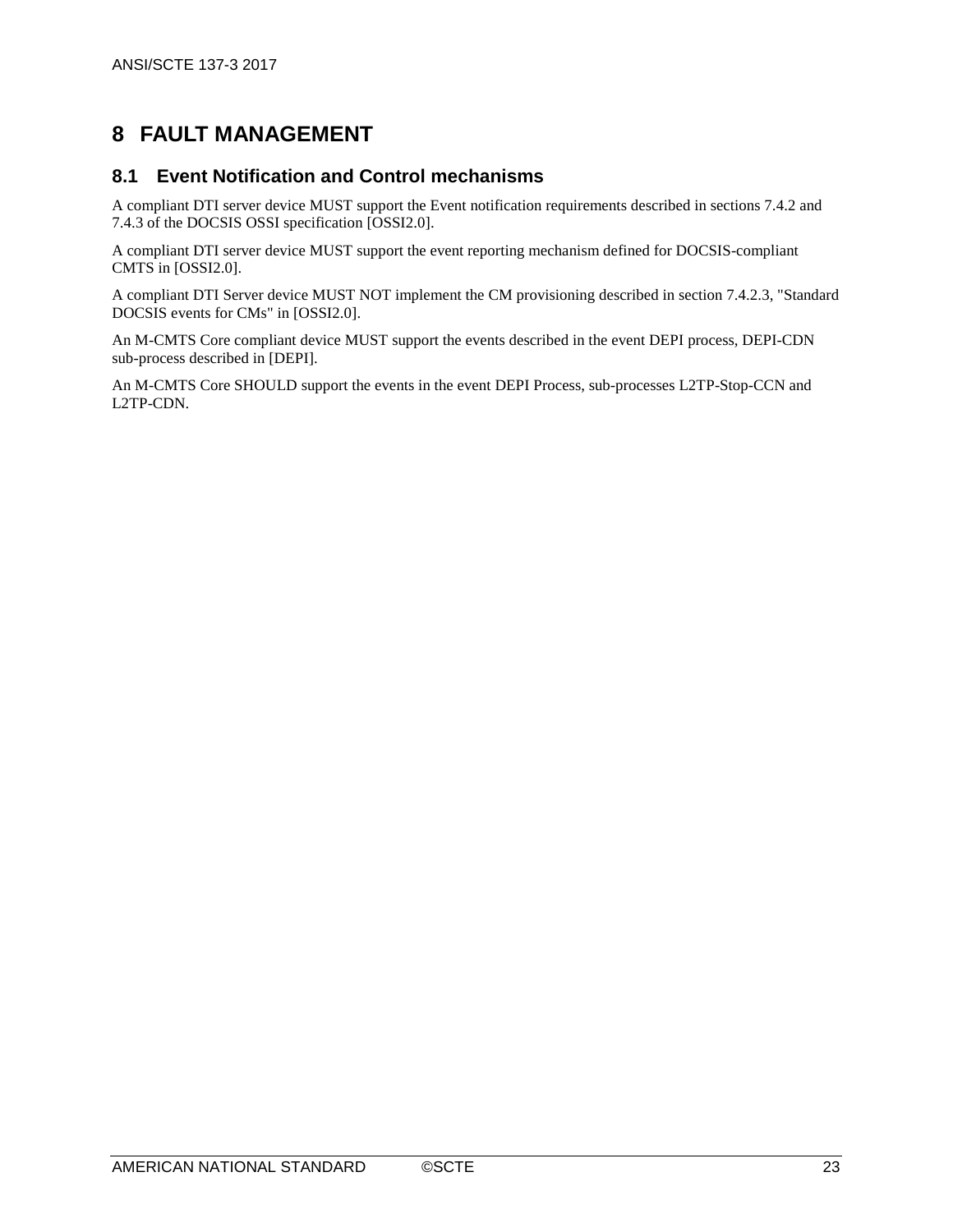# <span id="page-23-0"></span>**Annex A Detailed MIB Requirements (normative)**

The following abbreviations and rules apply in this Annex:

| <b>ACC-FN</b> | Accessible for Notify.                                                                                                                                                                                                                                                                                                                                                                                                                                                                                                                                                                                |
|---------------|-------------------------------------------------------------------------------------------------------------------------------------------------------------------------------------------------------------------------------------------------------------------------------------------------------------------------------------------------------------------------------------------------------------------------------------------------------------------------------------------------------------------------------------------------------------------------------------------------------|
| <b>ATRAP</b>  | Accessible through SNMP trap.                                                                                                                                                                                                                                                                                                                                                                                                                                                                                                                                                                         |
| D             | Deprecated. Deprecated objects are optional. That is, a vendor can choose to implement or not<br>implement the object. If a vendor chooses to implement the object, the object MUST be implemented<br>correctly according to the MIB definition. If a vendor chooses not to implement the object, an agent<br>MUST NOT instantiate such object and MUST respond with the appropriate error/exception condition<br>(e.g., no such object for SNMPv2c).                                                                                                                                                 |
| M             | Mandatory. The object MUST be implemented correctly according to the MIB definition.                                                                                                                                                                                                                                                                                                                                                                                                                                                                                                                  |
| N-Acc         | Not accessible. The object is not accessible and is usually an index in a table.                                                                                                                                                                                                                                                                                                                                                                                                                                                                                                                      |
| <b>NA</b>     | Not Applicable (to the device).                                                                                                                                                                                                                                                                                                                                                                                                                                                                                                                                                                       |
| N-Sup         | MUST not support. The device MUST NOT support the object. That is, an agent MUST NOT<br>instantiate such object and MUST respond with the appropriate error/exception condition (e.g., no such<br>object for SNMPv2c).                                                                                                                                                                                                                                                                                                                                                                                |
| $\mathbf 0$   | Optional. A vendor can choose to implement or not implement the object. If a vendor chooses to<br>implement the object, the object MUST be implemented correctly according to the MIB definition. If a<br>vendor chooses not to implement the object, an agent MUST NOT instantiate such object and MUST<br>respond with the appropriate error/exception condition (e.g., no such object for SNMPv2c).                                                                                                                                                                                                |
| Ob            | Obsolete. It is optional. Though in SNMP convention, obsolete objects should not be implemented,<br>DOCSIS 2.0 OSSI lets vendors choose whether or not to support the obsolete object. That is, a vendor<br>can choose to implement or not implement the object. If a vendor chooses to implement the object, the<br>object MUST be implemented correctly according to the MIB definition. If a vendor chooses not to<br>implement the object, the SNMP agent MUST NOT instantiate such object and MUST respond with<br>the appropriate error/exception condition (e.g., no such object for SNMPv2c). |
| RC            | Read-Create. The access of the object MUST be implemented as Read-Create.                                                                                                                                                                                                                                                                                                                                                                                                                                                                                                                             |
| RO            | Read-Only. The access of the object MUST be implemented as Read-Only.                                                                                                                                                                                                                                                                                                                                                                                                                                                                                                                                 |
| <b>RW</b>     | Read-Write. The access of the object MUST be implemented as Read-Write.                                                                                                                                                                                                                                                                                                                                                                                                                                                                                                                               |
| <b>RC/RO</b>  | Read-Create or Read-Only. The access of the object MUST be implemented as either Read-Create or<br>Read-Only as described in the MIB definition.                                                                                                                                                                                                                                                                                                                                                                                                                                                      |
| <b>RW/RO</b>  | Read-Write or Read-Only. The access of the object MUST be implemented as either Read-Write or<br>Read-Only as described in the MIB definition.                                                                                                                                                                                                                                                                                                                                                                                                                                                        |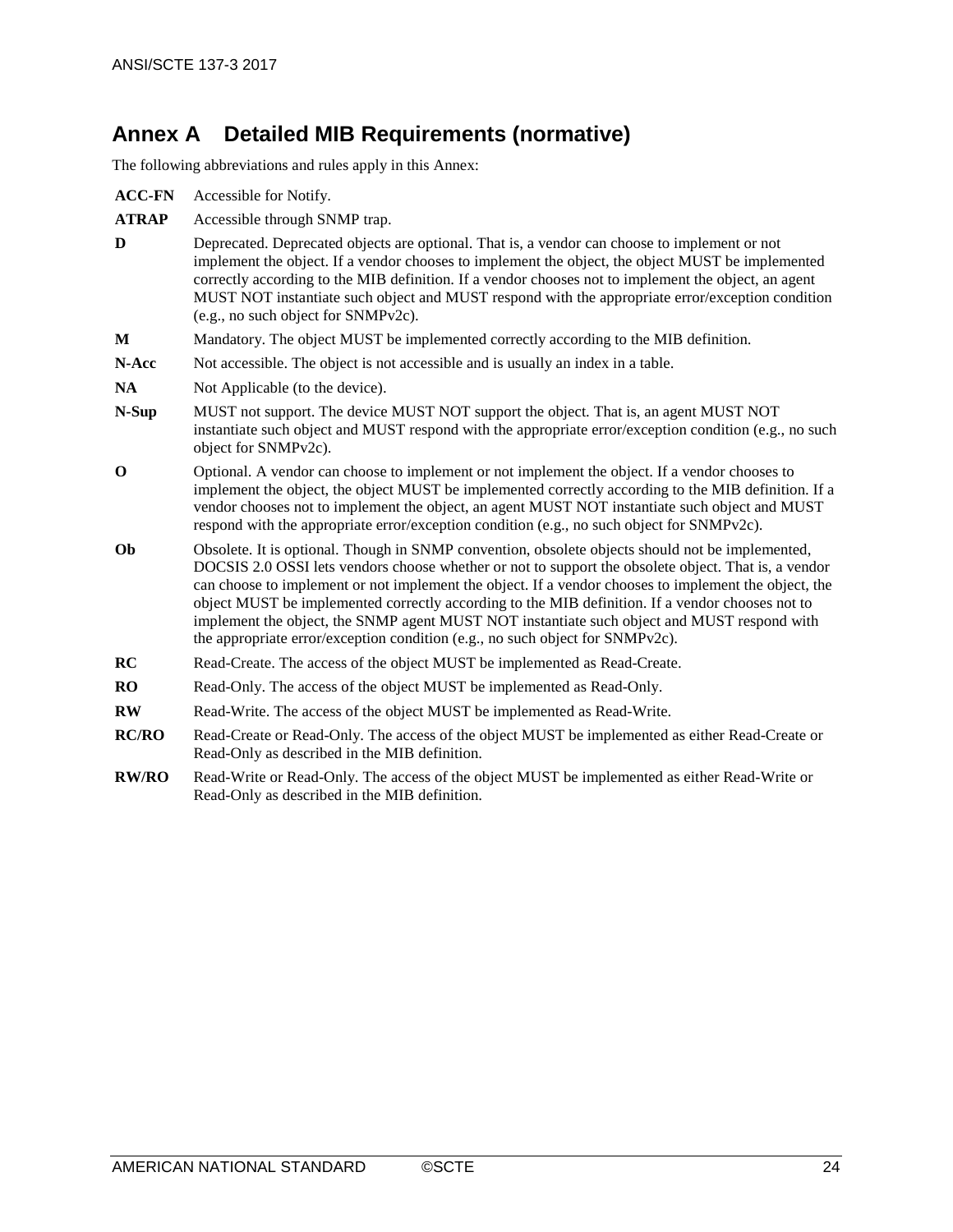The table below lists the M-CMTS modules M-CMTS Core and DTI Server Compliance requirements summary.

## *Table A–1 - Requirements*

<span id="page-24-0"></span>

| DOCS-IF-MIB [RFC 4546]                            |                    |               |  |  |  |
|---------------------------------------------------|--------------------|---------------|--|--|--|
| docsIfDownstreamChannelTable                      |                    |               |  |  |  |
| Object                                            | <b>M-CMTS Core</b> | <b>Access</b> |  |  |  |
| docsIfDownChannelId                               | М                  | <b>RW</b>     |  |  |  |
| docsIfDownChannelFrequency                        | M                  | RW/RO         |  |  |  |
| docsIfDownChannelWidth                            | М                  | RW/RO         |  |  |  |
| docsIfDownChannelModulation                       | M                  | <b>RW</b>     |  |  |  |
| docsIfDownChannelInterleave                       | M                  | <b>RW</b>     |  |  |  |
| docsIfDownChannelPower                            | М                  | RW/RO         |  |  |  |
| docsIfDownChannelAnnex                            | O                  | RW/RO         |  |  |  |
| DOCS-IF-M-CMTS-MIB [DEPI]                         |                    |               |  |  |  |
| docsIfMCmtsCoreDownstreamTable                    |                    |               |  |  |  |
| Object                                            | <b>M-CMTS Core</b> | <b>Access</b> |  |  |  |
| docsIfMCmtsCoreDownstreamType                     | D                  | RO            |  |  |  |
| docsIfMCmtsCoreDownstreamPhyDependencies          | D                  | RO            |  |  |  |
| docsIfMCmtsEqamDownstreamTable                    |                    |               |  |  |  |
| Object                                            | <b>M-CMTS Core</b> | <b>Access</b> |  |  |  |
| docsIfMCmtsEqamDownstreamTSID                     | NA                 | <b>NA</b>     |  |  |  |
| docsIfMCmtsEqamDownstreamPhyDependencies          | NA                 | <b>NA</b>     |  |  |  |
| docsIfMCmtsEqamDownstreamDevicePhyParamLock       | <b>NA</b>          | <b>NA</b>     |  |  |  |
| docsIfMCmtsEqamDownstreamDeviceConfigPhyParamLock | <b>NA</b>          | <b>NA</b>     |  |  |  |
| docsIfMCmtsEqamDownstreamAllocationType           | <b>NA</b>          | <b>NA</b>     |  |  |  |
| docsIfMCmtsEqamDownstreamAllocationStatus         | <b>NA</b>          | <b>NA</b>     |  |  |  |
| docsIfMCmtsEqamDownstreamAllocationTimeout        | NA                 | <b>NA</b>     |  |  |  |
| docsIfMCmtsEqamDownstreamDRRPAdvertizing          | <b>NA</b>          | <b>NA</b>     |  |  |  |
| docsIfMCmtsEqamDownstreamUdpPortMapping           | <b>NA</b>          | <b>NA</b>     |  |  |  |
| docsIfMCmtsEqamDownstreamCapabilitiesTable        |                    |               |  |  |  |
| Object                                            | <b>M-CMTS Core</b> | <b>Access</b> |  |  |  |
| docsIfMCmtsEqamDownstreamCapabFrequency           | <b>NA</b>          | <b>NA</b>     |  |  |  |
| docsIfMCmtsEgamDownstreamCapabBandwidth           | <b>NA</b>          | <b>NA</b>     |  |  |  |
| docsIfMCmtsEqamDownstreamCapabPower               | <b>NA</b>          | <b>NA</b>     |  |  |  |
| docsIfMCmtsEqamDownstreamCapabModulation          | <b>NA</b>          | <b>NA</b>     |  |  |  |
| docsIfMCmtsEqamDownstreamCapabInterleaver         | NA                 | <b>NA</b>     |  |  |  |
| docsIfMCmtsEqamDownstreamCapabJ83Annex            | <b>NA</b>          | <b>NA</b>     |  |  |  |
| docsIfMCmtsEqamDownstreamCapabConcurrentServices  | <b>NA</b>          | <b>NA</b>     |  |  |  |
| docsIfMCmtsEqamDownstreamCapabServicesTransport   | <b>NA</b>          | <b>NA</b>     |  |  |  |
| docsIfMCmtsEqamDownstreamCapabMuting              | <b>NA</b>          | <b>NA</b>     |  |  |  |
| docsIfMCmtsEqamGroupDependencyTable               |                    |               |  |  |  |
| Object                                            | <b>M-CMTS Core</b> | <b>Access</b> |  |  |  |
| docsIfMCmtsEqamGroupDependencyPhyParam            | <b>NA</b>          | <b>NA</b>     |  |  |  |
| docsIfMCmtsEqamGroupDependencyPhysicalIndex       | NA                 | NA            |  |  |  |
| docsIfMCmtsEqamGroupDependencyGroupID             | NA                 | NA            |  |  |  |
| docsIfMCmtsEqamGroupDependencyType                | <b>NA</b>          | <b>NA</b>     |  |  |  |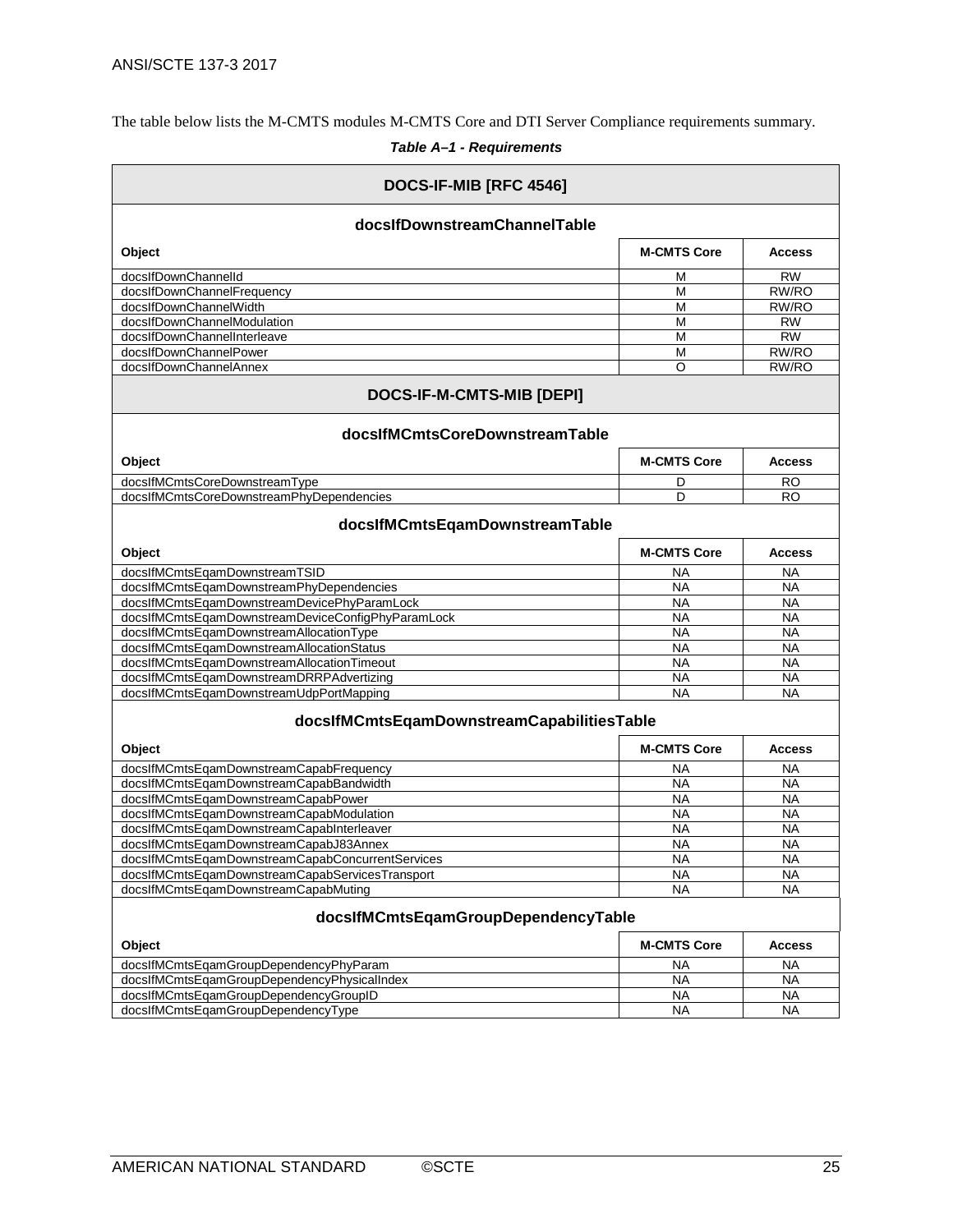| docsIfMCmtsEqamGlobCfgDownTable                                                |                    |                        |  |  |  |
|--------------------------------------------------------------------------------|--------------------|------------------------|--|--|--|
| Object                                                                         | <b>M-CMTS Core</b> | <b>Access</b>          |  |  |  |
| docsIfMCmtsEqamGlobCfgDownIndex                                                | NA                 | ΝA                     |  |  |  |
| docsIfMCmtsEqamGlobCfgDownPhysicalIndex                                        | <b>NA</b>          | <b>NA</b>              |  |  |  |
| docsIfMCmtsEqamGlobCfgDownBandwidth                                            | <b>NA</b>          | <b>NA</b>              |  |  |  |
| docsIfMCmtsEqamGlobCfgDownPower                                                | <b>NA</b>          | <b>NA</b>              |  |  |  |
| docsIfMCmtsEqamGlobCfgDownModulation                                           | <b>NA</b>          | <b>NA</b>              |  |  |  |
| docsIfMCmtsEqamGlobCfqDownInterleave                                           | <b>NA</b>          | <b>NA</b>              |  |  |  |
| docsIfMCmtsEqamGlogCfgDownAnnex                                                | <b>NA</b>          | <b>NA</b>              |  |  |  |
| docsIfMCmtsEqamGlobCfgDownSymbolRateM                                          | <b>NA</b>          | <b>NA</b>              |  |  |  |
| docsIfMCmtsEqamGlobCfgDownSymbolRateN                                          | <b>NA</b>          | <b>NA</b>              |  |  |  |
| docsIfMCmtsEqamGlobCfgDownLockParams                                           | <b>NA</b>          | <b>NA</b>              |  |  |  |
| docsIfMCmtsEqamGlobCfgDownExecutionCode                                        | <b>NA</b>          | <b>NA</b>              |  |  |  |
| docsIfMCmtsEqamGlobCfgDownErrorsCount                                          | <b>NA</b>          | <b>NA</b>              |  |  |  |
| docsIfMCmtsEqamGlobCfgDownRowStatus                                            | <b>NA</b>          | <b>NA</b>              |  |  |  |
| docsIfMCmtsChannelBlockTable                                                   |                    |                        |  |  |  |
| Object                                                                         | <b>M-CMTS Core</b> | <b>Access</b>          |  |  |  |
| docsIfMCmtsChannelBlockPhysicalIndex                                           | NA                 | NA                     |  |  |  |
| docsIfMCmtsChannelBlockNumberChannels                                          | <b>NA</b>          | <b>NA</b>              |  |  |  |
| docsIfMCmtsChannelBlockCfgNumberChannels                                       | <b>NA</b>          | <b>NA</b>              |  |  |  |
| docsIfMCmtsChannelBlockMute                                                    | <b>NA</b>          | <b>NA</b>              |  |  |  |
| docsIfMCmtsChannelBlockTestType                                                | NA                 | NA                     |  |  |  |
| docsIfMCmtsChannelBlockTestIfIndex                                             | <b>NA</b>          | <b>NA</b>              |  |  |  |
| docsIfMCmtsDepiSessionConfigTable                                              |                    |                        |  |  |  |
|                                                                                |                    |                        |  |  |  |
| Object                                                                         | <b>M-CMTS Core</b> | <b>Access</b>          |  |  |  |
| docsIfMCmtsDepiSessionConfigIndex                                              | M                  | N-Acc                  |  |  |  |
| docsIfMCmtsDepiSessionConfigCableMacIfIndex                                    | M                  | <b>RO</b>              |  |  |  |
| docsIfMCmtsDepiSessionConfigCableDownfIndex                                    | M                  | <b>RC</b>              |  |  |  |
| docsIfMCmtsDepiSessionConfigAddrType                                           | M                  | $\overline{RC}$        |  |  |  |
| docsIfMCmtsDepiSessionConfigLocalAddr                                          | M                  | <b>RC</b>              |  |  |  |
| docsIfMCmtsDepiSessionConfigRemoteAddr                                         | M                  | <b>RC</b>              |  |  |  |
| docsIfMCmtsDepiSessionConfigL2TPv3HeaderType                                   | M                  | <b>RC</b>              |  |  |  |
| docsIfMCmtsDepiSessionConfigMethod                                             | M                  | RC                     |  |  |  |
| docsIfMCmtsDepiSessionConfigTSID                                               | M                  | RC                     |  |  |  |
| docsIfMCmtsDepiSessionConfigDEPIMode                                           | M                  | <b>RC</b>              |  |  |  |
| docsIfMCmtsDepiSessionConfigRsrcAllocReq                                       | M                  | <b>RC</b>              |  |  |  |
| docsIfMCmtsDepiSessionConfigCinPhbIdPolicy                                     | M                  | <b>RC</b>              |  |  |  |
| docsIfMCmtsDepiSessionConfigSyncEnabled                                        | M                  | RC                     |  |  |  |
| docsIfMCmtsDepiSessionConfigSyncInterval                                       | M                  | <b>RC</b>              |  |  |  |
| docsIfMCmtsDepiSessionConfigPhyParamsFlag                                      | M                  | <b>RC</b>              |  |  |  |
| docsIfMCmtsDepiSessionConfigChannelFrequency                                   | M                  | RC                     |  |  |  |
| docsIfMCmtsDepiSessionConfigChannelModulation                                  | M                  | <b>RC</b>              |  |  |  |
| docsIfMCmtsDepiSessionConfigChannelInterleave                                  | M                  | <b>RC</b>              |  |  |  |
| docsIfMCmtsDepiSessionConfigChannelPower                                       | M                  | <b>RC</b>              |  |  |  |
| docsIfMCmtsDepiSessionConfigChannelAnnex                                       | M                  | $\overline{RC}$        |  |  |  |
| docsIfMCmtsDepiSessionConfigChannelSymbolRateM                                 | M                  | <b>RC</b>              |  |  |  |
| docsIfMCmtsDepiSessionConfigChannelSymbolRateN                                 | $\overline{M}$     | $\overline{RC}$        |  |  |  |
| docsIfMCmtsDepiSessionConfigChannelOutputRate                                  | M                  | <b>RC</b>              |  |  |  |
| docsIfMCmtsDepiSessionConfigChannelBurstSize                                   | M                  | <b>RC</b>              |  |  |  |
| docsIfMCmtsDepiSessionConfigStorage                                            | M                  | $\overline{RC}$        |  |  |  |
| docsIfMCmtsDepiSessionConfigRowStatus<br>docsIfMCmtsDepiSessionConfigChannelId | M<br>M             | <b>RC</b><br><b>RC</b> |  |  |  |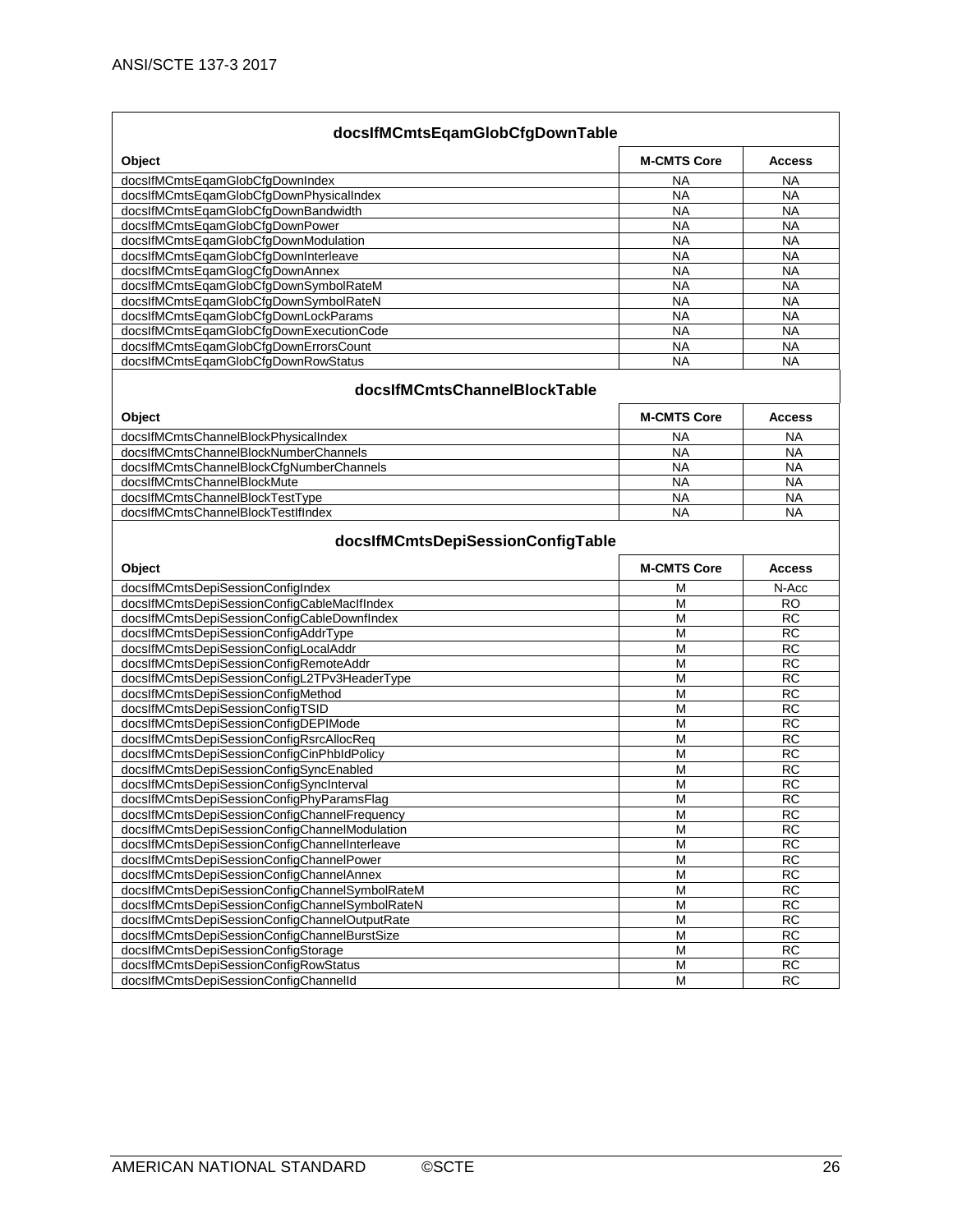| Object                                          | <b>M-CMTS Core</b>      | <b>Access</b> |
|-------------------------------------------------|-------------------------|---------------|
| docsIfMCmtsDepiSessionInfoCfgIndex              | м                       | <b>RO</b>     |
| docsIfMCmtsDepiSessionInfoUdpPort               | M                       | <b>RO</b>     |
| docsIfMCmtsDepiSessionInfoMaxPayload            | M                       | <b>RO</b>     |
| docsIfMCmtsDepiSessionInfoPathPayload           | M                       | <b>RO</b>     |
| docsIfMCmtsDepiSessionInfoIncludeDOCSISMsgs     | М                       | RO            |
| docsIfMCmtsDepiSessionInfoRsrcAllocResp         | M                       | <b>RO</b>     |
| docsIfMCmtsDepiSessionInfoConnCtrIID            | M                       | <b>RO</b>     |
| docsIfMCmtsDepiSessionInfoEQAMSessionID         | M                       | <b>RO</b>     |
| docsIfMCmtsDepiSessionInfoOwner                 | M                       | <b>RO</b>     |
| docsIfMCmtsDepiSessionInfoState                 | M                       | <b>RO</b>     |
| docsIfMCmtsDepiSessionInfoErrorCode             | M                       | <b>RO</b>     |
| docsIfMCmtsDepiSessionInfoCreationTime          | M                       | <b>RO</b>     |
| docsIfMCmtsDepiSessionInfoStorage               | M                       | <b>RO</b>     |
| docsIfMCmtsDepiRsrcAllocTable                   |                         |               |
| Object                                          | <b>M-CMTS Core</b>      | <b>Access</b> |
| docsIfMCmtsDepiRsrcAllocIndex                   | М                       | RC            |
| docsIfMCmtsDepiRsrcAllocSeq                     | M                       | <b>RC</b>     |
| docsIfMCmtsDepiRsrcAllocPhbld                   | M                       | <b>RC</b>     |
| docsIfMCmtsDepiRsrcAllocFlowId                  | M                       | <b>RC</b>     |
| docsIfMCmtsDepiRsrcAllocUdpPort                 | M                       | <b>RC</b>     |
| docsIfMCmtsDepiRsrcAllocPolicyScnTags           | М                       | <b>RC</b>     |
| docsIfMCmtsDepiRsrcAllocStorage                 | M                       | <b>RC</b>     |
| docsIfMCmtsDepiRsrcAllocRowStatus               | M                       | <b>RC</b>     |
| docsIfMCmtsDepiSessionStatsTable                |                         |               |
| Object                                          | <b>M-CMTS Core</b>      | <b>Access</b> |
| docsIfMCmtsDepiSessionInfoOutOfSequencePkts     | <b>NA</b>               | NA            |
| docsIfMCmtsDepiSessionCinLatency<br>Object      | <b>M-CMTS Core</b>      | <b>Access</b> |
| docsIfMCmtsDepiSessionCinLatencyInterval        | М                       | <b>RW</b>     |
| docsIfMCmtsDepiSessionCinLatencyThrshId         | M                       | <b>RW</b>     |
| docsIfMCmtsDepiSessionCinEventLevel             | M                       | <b>RW</b>     |
| docsIfMCmtsDepiSessionCinLastValue              | M                       | <b>RO</b>     |
| docsIfMCmtsDepiSessionCinLastValueIfIndex       | М                       | RO            |
| docsIfMCmtsDepiSessionCinLatencyValueLastTime   | M                       | RO            |
| docsIfMCmtsDepiSessionCinLatency                |                         |               |
| Object                                          | <b>M-CMTS Core</b>      | <b>Access</b> |
| docsIfMCmtsDepiSessionCinLatencyPerfIntervalSeq | M                       | <b>RO</b>     |
| docsIfMCmtsDepiSessionCinLatencyPerfValue       | $\overline{\mathsf{M}}$ | <b>RO</b>     |
| docsIfMCmtsDepiSessionCinLatencyTime            | М                       | RO            |
|                                                 |                         |               |
| docsIfMCmtsDepiPhbPolicyTable                   |                         |               |
|                                                 |                         |               |

| Googhini Shiropophi Tibi Ghoy Labio |                    |               |  |  |
|-------------------------------------|--------------------|---------------|--|--|
| <b>Object</b>                       | <b>M-CMTS Core</b> | <b>Access</b> |  |  |
| docsIfMCmtsDepiPhbPolicyTag         | м                  | N-Acc         |  |  |
| docsIfMCmtsDepiPhbPolicySCN         | м                  | RC            |  |  |
| docsIfMCmtsDepiPhbPolicyCinPhbId    | м                  | RC            |  |  |
| docsIfMCmtsDepiPhbPolicyStorage     | м                  | <b>RC</b>     |  |  |
| docsIfMCmtsDepiPhbPolicyRowStatus   | м                  | RC            |  |  |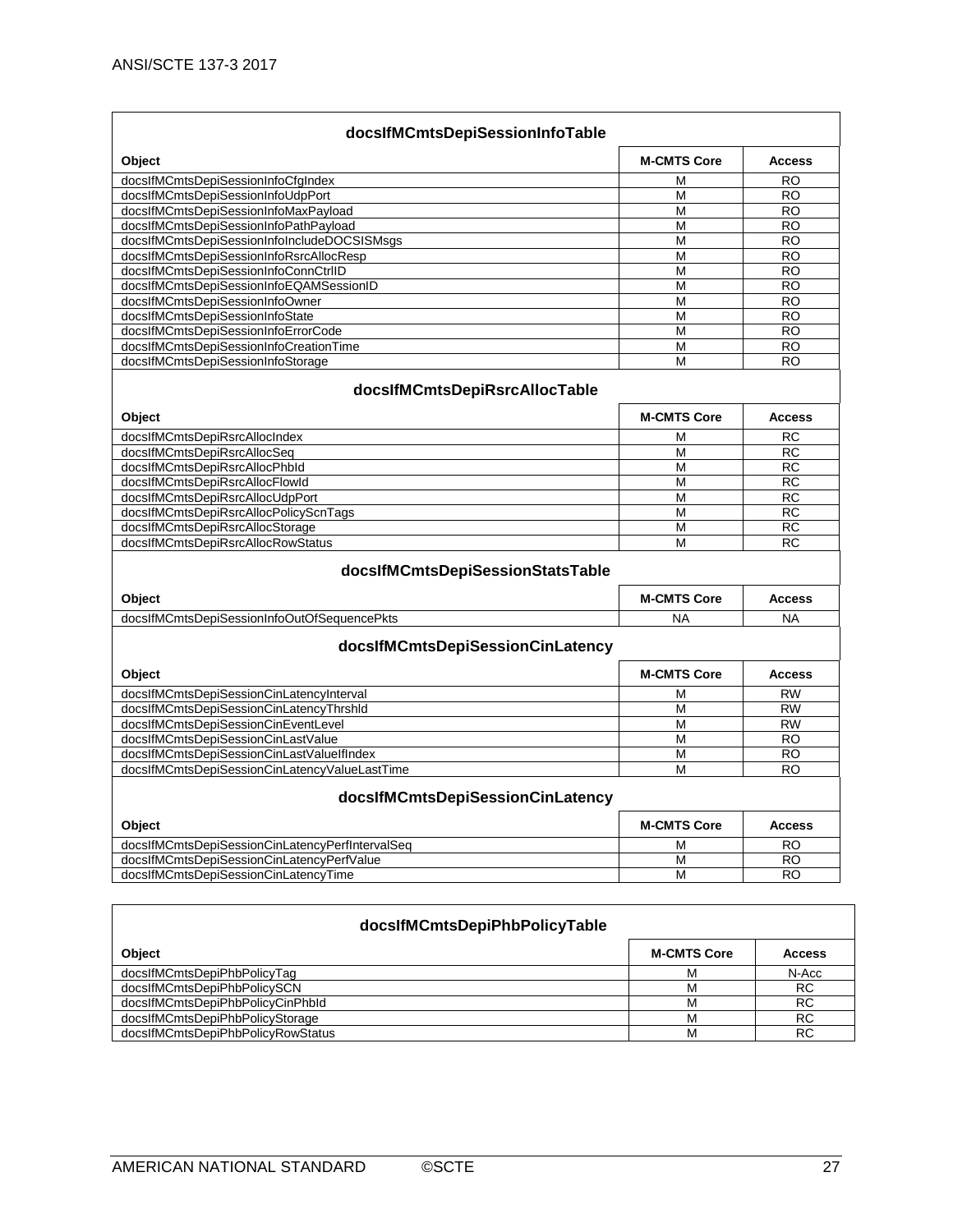| docsIfMCmtsQosServiceFlowExtTable                                                 |                             |                        |                    |                        |
|-----------------------------------------------------------------------------------|-----------------------------|------------------------|--------------------|------------------------|
| Object                                                                            |                             |                        | <b>M-CMTS Core</b> | <b>Access</b>          |
| docsIfMCmtsQosServiceFlowExtDepiFlowId                                            |                             |                        | М                  | RO                     |
| docsIfMCmtsQosServiceFlowExtCinPhbld                                              |                             |                        | M                  | <b>RO</b>              |
| docsIfMCmtsQosServiceFlowExtDepilfIndex                                           |                             |                        | М                  | RO.                    |
|                                                                                   | <b>DTI-MIB [DTI]</b>        |                        |                    |                        |
|                                                                                   | dtiProtocolTable            |                        |                    |                        |
| Object                                                                            | <b>M-CMTS Core</b>          | <b>Access</b>          | <b>DTI Server</b>  | <b>Access</b>          |
| dtiProtocolEntityType                                                             | м                           | <b>RO</b>              | м                  | RO                     |
| dtiProtocolClientClockType                                                        | M                           | <b>RO</b>              | M                  | <b>RO</b>              |
| dtiProtocolServerStatusFlag                                                       | M                           | <b>RO</b>              | M                  | <b>RO</b>              |
| dtiProtocolClientStatusFlag                                                       | M                           | <b>RO</b>              | M                  | <b>RO</b>              |
| dtiProtocolServerToDState                                                         | M                           | <b>RO</b>              | M                  | <b>RO</b>              |
| dtiProtocolServerToDType                                                          | M<br>M                      | <b>RO</b>              | M<br>M             | RO                     |
| dtiProtocolServerToDValue<br>dtiProtocolServerCableAdvanceFlag                    | M                           | <b>RO</b><br><b>RO</b> | M                  | <b>RO</b><br><b>RO</b> |
| dtiProtocolServerCableAdvanceValue                                                | M                           | <b>RW</b>              | M                  | <b>RO</b>              |
| dtiProtocolClientPhaseError                                                       | M                           | <b>RO</b>              | M                  | <b>RO</b>              |
| dtiProtocolClientVersion                                                          | M                           | RO                     | M                  | <b>RO</b>              |
| dtiProtocolClientPathTraceability                                                 | M                           | RO                     | M                  | RO                     |
|                                                                                   | dtiProtocolControlTable     |                        |                    |                        |
| Object                                                                            | <b>M-CMTS Core</b>          | <b>Access</b>          | <b>DTI Server</b>  | <b>Access</b>          |
| dtiProtocolControlTimeInterval                                                    | NA                          | <b>NA</b>              | М                  | <b>RW</b>              |
| dtiProtocolControlErrorRateInterval                                               | M                           | RW/RO                  | M                  | <b>RW</b>              |
| dtiProtocolControlJitterTimeInterval                                              | NA                          | <b>NA</b>              | М                  | <b>RW</b>              |
| dtiProtocolControlTestMode<br>dtiProtocolControlToDValue                          | <b>NA</b>                   | <b>NA</b>              | M                  | <b>RW</b>              |
|                                                                                   | <b>NA</b>                   | <b>NA</b>              | M                  | <b>RW</b>              |
|                                                                                   | dtiProtocolPerformanceTable |                        |                    |                        |
| Object                                                                            | <b>M-CMTS Core</b>          | <b>Access</b>          | <b>DTI Server</b>  | <b>Access</b>          |
| dtiProtocolPerformanceDelay                                                       | ΝA                          | NA                     | M                  | RO                     |
| dtiProtocolPerformanceFrameErrorRate                                              | М                           | <b>RO</b>              | M                  | RO                     |
| dtiProtocolPerformancePeakToPeakJitter                                            | <b>NA</b>                   | <b>NA</b>              | M                  | <b>RO</b>              |
| dtiProtocolPerformanceWander35Second                                              | <b>NA</b>                   | <b>NA</b>              | M                  | <b>RO</b>              |
| dtiProtocolPerformanceWanderTSeconds<br>dtiProtocolPerformanceFrameErrorRateScale | <b>NA</b><br>M              | NA<br><b>RO</b>        | M<br>M             | RO<br>RO               |
|                                                                                   |                             |                        |                    |                        |
|                                                                                   | dtiPathTraceabilityTable    |                        |                    |                        |
| Object                                                                            | <b>M-CMTS Core</b>          | <b>Access</b>          | <b>DTI Server</b>  | <b>Access</b>          |
| dtiPathTraceabilityIndex                                                          | M                           | <b>RO</b>              | M                  | <b>RO</b>              |
| dtiPathTraceabilityRootServerInetAddrType                                         | M                           | <b>RO</b>              | M                  | <b>RO</b>              |
| dtiPathTraceabilityRootServerInetAddr                                             | M                           | <b>RO</b>              | M                  | RO.                    |
| dtiPathTraceabilityRootServerOutPhyIdx                                            | M                           | <b>RO</b>              | M                  | <b>RO</b>              |
| dtiPathTraceabilityServerInetAddrType<br>dtiPathTraceabilityServerInetAddr        | M<br>M                      | <b>RO</b><br><b>RO</b> | M<br>M             | <b>RO</b><br><b>RO</b> |
| dtiPathTraceabilityServerOutPhyIdx                                                | M                           | <b>RO</b>              | M                  | <b>RO</b>              |
| dtiPathTraceabilityRootServerProtVersion                                          | M                           | <b>RO</b>              | M                  | <b>RO</b>              |
| dtiPathTraceabilityServerProtVersion                                              | M                           | <b>RO</b>              | M                  | $\overline{RO}$        |
|                                                                                   |                             |                        |                    |                        |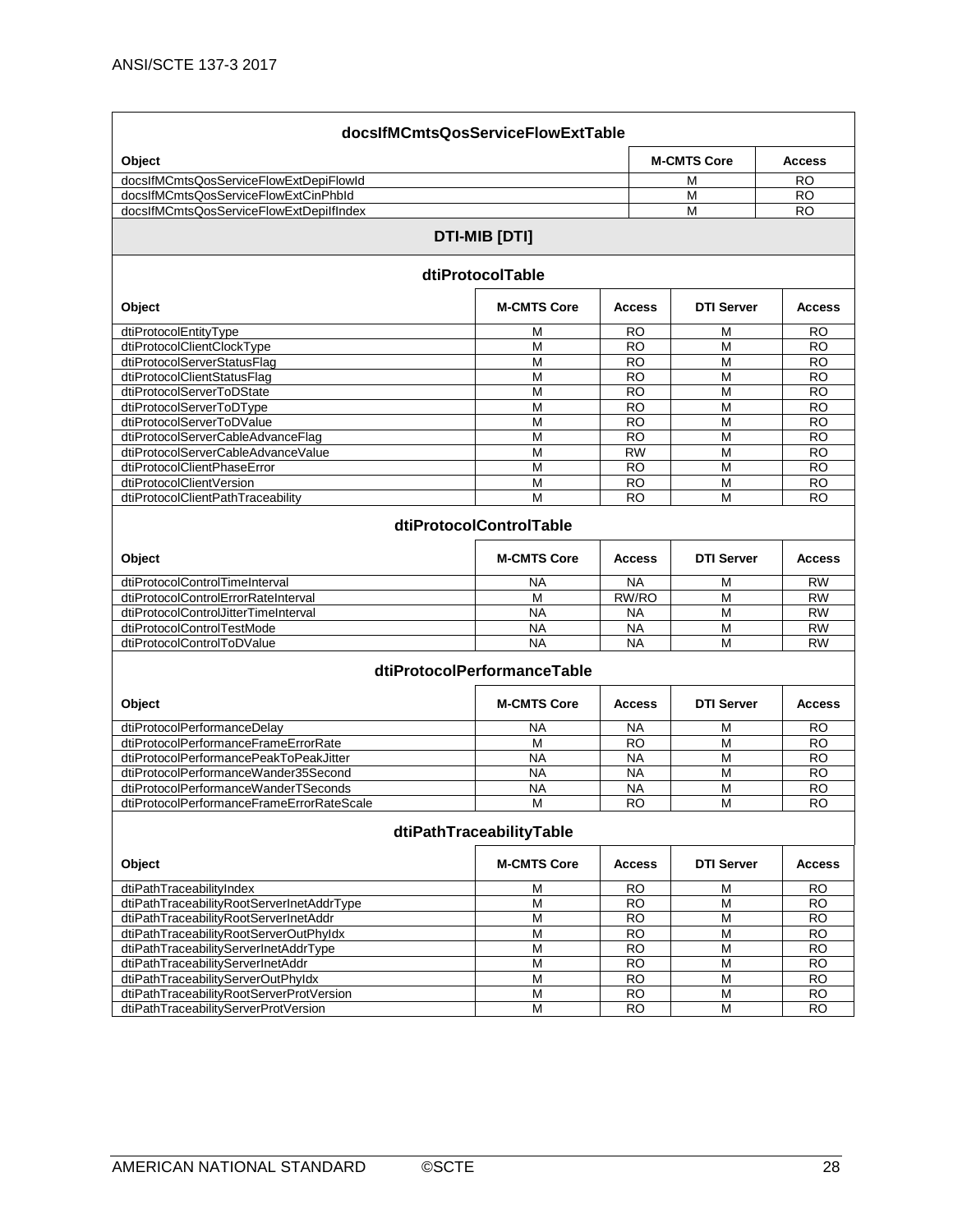|                                             | dtiProtocolClientFsmStatsTable                        |               |                   |               |
|---------------------------------------------|-------------------------------------------------------|---------------|-------------------|---------------|
| Object                                      | <b>M-CMTS Core</b>                                    | <b>Access</b> | <b>DTI Server</b> | <b>Access</b> |
| dtiProtocolClientFsmStatsT3Count            | М                                                     | RO            | M                 | RO            |
| dtiProtocolClientFsmStatsT4Count            | M                                                     | <b>RO</b>     | M                 | <b>RO</b>     |
| dtiProtocolClientFsmStatsT6Count            | M                                                     | <b>RO</b>     | М                 | <b>RO</b>     |
| dtiProtocolClientFsmStatsT7Count            | M                                                     | <b>RO</b>     | M                 | <b>RO</b>     |
| dtiProtocolClientFsmStatsNormalActiveTime   | M                                                     | <b>RO</b>     | M                 | <b>RO</b>     |
| dtiProtocolClientFsmStatsHoldoverActiveTime | M                                                     | <b>RO</b>     | M                 | RO            |
|                                             | <b>dtiServerProperties</b>                            |               |                   |               |
| Object                                      | <b>M-CMTS Core</b>                                    | <b>Access</b> | <b>DTI Server</b> | <b>Access</b> |
| dtiServerRootClockType                      | <b>NA</b>                                             | <b>NA</b>     | M                 | RO            |
| dtiServerHopCount                           | <b>NA</b>                                             | <b>NA</b>     | M                 | <b>RO</b>     |
| dtiServerExternalTimingSource               | <b>NA</b>                                             | <b>NA</b>     | M                 | <b>RO</b>     |
| dtiServerToDSources                         | <b>NA</b>                                             | <b>NA</b>     | M                 | <b>RO</b>     |
|                                             | dtiServerGlobalParameters                             |               |                   |               |
| Object                                      | <b>M-CMTS Core</b>                                    | <b>Access</b> | <b>DTI Server</b> | <b>Access</b> |
| dtiServerGlobalTimeInterval                 | NA                                                    | <b>NA</b>     | M                 | <b>RW</b>     |
| dtiServerGlobalErrorRateInterval            | <b>NA</b>                                             | <b>NA</b>     | M                 | <b>RW</b>     |
| dtiServerGlobalJitterTimeInterval           | <b>NA</b>                                             | <b>NA</b>     | M                 | <b>RW</b>     |
| dtiServerGlobalToDMethod                    | <b>NA</b>                                             | NA            | M                 | <b>RW</b>     |
| dtiServerGlobalToDValue                     | <b>NA</b>                                             | <b>NA</b>     | M                 | <b>RW</b>     |
|                                             | DOCS-CABLE-DEVICE-MIB [RFC 4639]<br>docsDevEventGroup |               |                   |               |
| Objects                                     |                                                       |               | <b>DTI Server</b> | <b>Access</b> |
| docsDevEvControl                            |                                                       |               | М                 | <b>RW</b>     |
| docsDevEvSyslog                             |                                                       |               | M                 | <b>RW</b>     |
| docsDevEvThrottleAdminStatus                |                                                       |               | M                 | <b>RW</b>     |
| docsDevEvThrottleInhibited                  |                                                       |               | М                 | <b>RW</b>     |
| docsDevEvThrottleThreshold                  |                                                       |               | M                 | <b>RW</b>     |
| docsDevEvThrottleInterval                   |                                                       |               | М                 | <b>RW</b>     |
|                                             | docsDevEvControlTable                                 |               |                   |               |
| Objects                                     |                                                       |               | <b>DTI Server</b> | Access        |
| docsDevEvPriority                           |                                                       |               | M                 | N-Acc         |
| docsDevEvReporting                          |                                                       |               | М                 | <b>RW</b>     |
|                                             | docsDevEvControlTable                                 |               |                   |               |
| Objects                                     |                                                       |               | <b>DTI Server</b> | <b>Access</b> |
| docsDevEvIndex                              |                                                       |               | М                 | N-Acc         |
| docsDevEvFirstTime                          |                                                       |               | M                 | <b>RO</b>     |
| docsDevEvLastTime                           |                                                       |               | M                 | <b>RO</b>     |
| docsDevEvCounts                             |                                                       |               | M                 | <b>RO</b>     |
| docsDevEvLevel                              |                                                       |               | M                 | <b>RO</b>     |
| docsDevEvId                                 |                                                       |               | М                 | <b>RO</b>     |
| docsDevEvText                               |                                                       |               | М                 | RO            |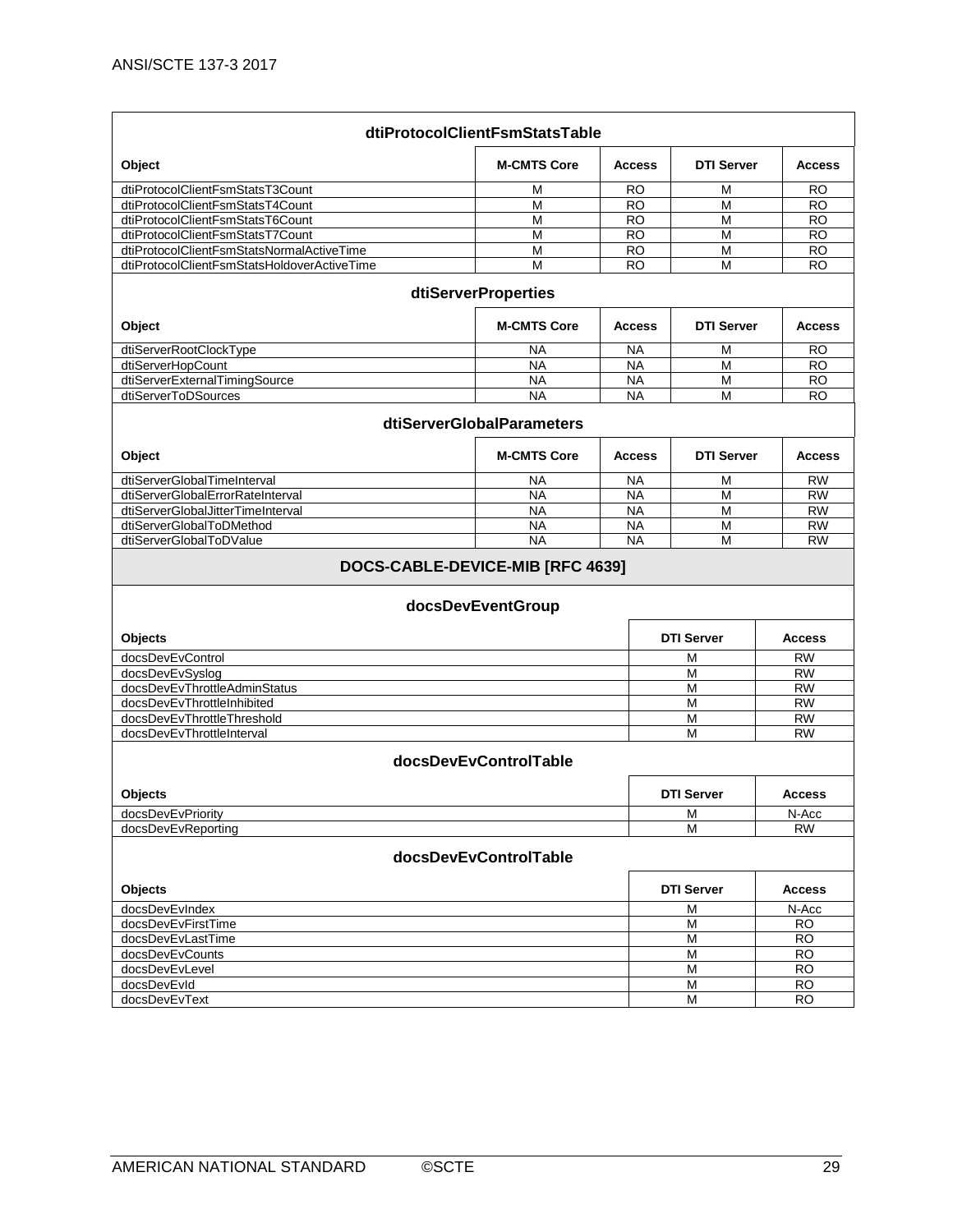| <b>IF-MIB [RFC 2863]</b>                  |                     |               |                         |                        |  |
|-------------------------------------------|---------------------|---------------|-------------------------|------------------------|--|
| interfaces                                |                     |               |                         |                        |  |
| Object                                    | <b>M-CMTS Core</b>  | <b>Access</b> | <b>DTI Server</b>       | <b>Access</b>          |  |
| ifNumber                                  | M                   | <b>RO</b>     | M                       | <b>RO</b>              |  |
| ifTableLastChange                         | $\overline{M}$      | RO            | M                       | <b>RO</b>              |  |
|                                           | <b>ifTable</b>      |               |                         |                        |  |
| Object                                    |                     |               | <b>DTI Server</b>       | <b>Access</b>          |  |
| ifIndex                                   |                     |               | M                       | <b>RO</b>              |  |
| ifDescr                                   |                     |               | M                       | <b>RO</b>              |  |
| ifType                                    |                     |               | M                       | <b>RO</b>              |  |
| ifMtu                                     |                     |               | M                       | $\overline{RO}$        |  |
| ifSpeed                                   |                     |               | $\overline{\mathsf{M}}$ | <b>RO</b>              |  |
| ifPhysAddress                             |                     |               | M                       | <b>RO</b>              |  |
| ifAdminStatus                             |                     |               | M                       | <b>RO</b>              |  |
| <i>ifOperStatus</i>                       |                     |               | M                       | <b>RO</b>              |  |
| ifLastChange                              |                     |               | M                       | $\overline{RO}$        |  |
| ifInOctets                                |                     |               | N-Sup                   | <b>NA</b>              |  |
| ifInUcastPkts                             |                     |               | M                       | <b>RO</b>              |  |
| <i>ifInNUcastPkts</i>                     |                     |               | N-Sup                   | <b>NA</b>              |  |
| ifInDiscards                              |                     |               | N-Sup                   | <b>NA</b>              |  |
| <b>ifInErrors</b>                         |                     |               | M                       | $\overline{RO}$        |  |
| ifInUnknownProtos                         |                     |               | N-Sup                   | <b>NA</b><br><b>NA</b> |  |
| ifOutOctets<br>ifOutUcastPkts             |                     |               | N-Sup<br>M              | $\overline{RO}$        |  |
| ifOutNUcastPkts                           |                     |               | N-Sup                   | <b>NA</b>              |  |
| <i>ifOutDiscards</i>                      |                     |               | N-Sup                   | <b>NA</b>              |  |
| <b>ifOutErrors</b>                        |                     |               | M                       | <b>RO</b>              |  |
| <i>ifOutQLen</i>                          |                     |               | N-Sup                   | <b>NA</b>              |  |
| ifSpecific                                |                     |               | N-Sup                   | <b>NA</b>              |  |
|                                           |                     |               |                         |                        |  |
|                                           | <b>ifStackTable</b> |               |                         |                        |  |
| Object                                    |                     |               | <b>DTI Server</b>       | <b>Access</b>          |  |
| ifStackHigherLayer                        |                     |               | M                       | N-Acc                  |  |
| ifStackLowerLayer<br><b>ifStackStatus</b> |                     |               | M<br>$\overline{M}$     | N-Acc<br>RC/RO         |  |
|                                           |                     |               |                         |                        |  |
| ifMIBObjects                              |                     |               |                         |                        |  |
| Object                                    |                     |               | <b>DTI Server</b>       | <b>Access</b>          |  |
| ifStackLastChange                         |                     |               | M                       | RC/RO                  |  |
|                                           | snmpTraps           |               |                         |                        |  |
| Notification                              |                     |               | <b>DTI Server</b>       | <b>Access</b>          |  |
| linkup                                    |                     |               | M                       |                        |  |
| linkDown                                  |                     |               | M                       |                        |  |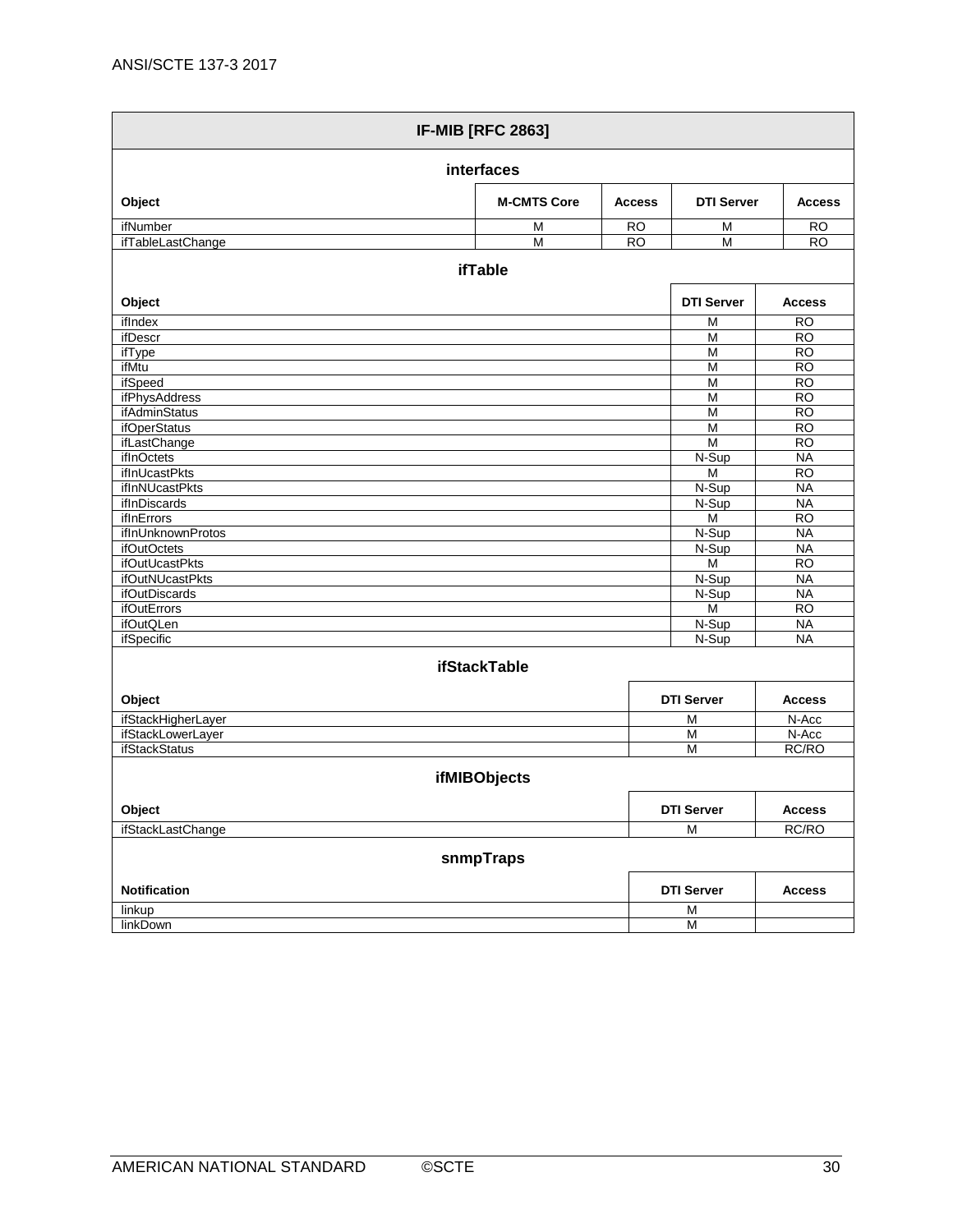|                                            | <b>ENTITY-MIB [RFC 4133]</b> |                        |                         |                        |
|--------------------------------------------|------------------------------|------------------------|-------------------------|------------------------|
|                                            | entPhysicalTable             |                        |                         |                        |
| Object                                     | <b>M-CMTS Core</b>           | <b>Access</b>          | <b>DTI Server</b>       | <b>Access</b>          |
| entPhysicalIndex                           | O                            | N-Acc                  | O                       | N-Acc                  |
| entPhysicalDescr                           | $\overline{\circ}$           | <b>RO</b>              | $\overline{M}$          | <b>RO</b>              |
| entPhysicalVendorType                      | $\overline{\circ}$           | <b>RO</b>              | M                       | <b>RO</b>              |
| entPhysicalContainedIn                     | O                            | RO.                    | M                       | <b>RO</b>              |
| entPhysicalClass                           | O                            | <b>RO</b>              | M                       | <b>RO</b>              |
| entPhysicalParentRelPos                    | O                            | <b>RO</b>              | M                       | <b>RO</b>              |
| entPhysicalName                            | O                            | <b>RO</b>              | M                       | <b>RO</b>              |
| entPhysicalHardwareRev                     | $\circ$                      | <b>RO</b>              | M                       | <b>RO</b>              |
| entPhysicalFirmwareRev                     | O                            | <b>RO</b>              | M                       | RO                     |
| entPhysicalSoftwareRev                     | O                            | $\overline{RO}$        | $\overline{M}$          | $\overline{RO}$        |
| entPhysicalSerialNum                       | $\overline{O}$               | RW/RO                  | M                       | RW/RO                  |
| entPhysicalMfgName<br>entPhysicalModelName | $\circ$<br>$\circ$           | <b>RO</b><br><b>RO</b> | M<br>M                  | <b>RO</b><br><b>RO</b> |
| entPhysicalAlias                           | O                            | RW/RO                  | M                       | RW/RO                  |
| entPhysicalAssetID                         | $\overline{\circ}$           | RW/RO                  | $\overline{\mathsf{M}}$ | RW/RO                  |
| entPhysicalIsFRU                           | $\overline{\circ}$           | <b>RO</b>              | $\overline{\mathsf{M}}$ | <b>RO</b>              |
| entPhysicalMfgDate                         | O                            | <b>RO</b>              | M                       | <b>RO</b>              |
| entPhysicalUris                            | $\circ$                      | RW/RO                  | M                       | RW/RO                  |
|                                            | entAliasMappingTable         |                        |                         |                        |
|                                            |                              |                        |                         |                        |
| Object                                     | <b>M-CMTS Core</b>           | <b>Access</b>          | <b>DTI Server</b>       | <b>Access</b>          |
| entAliasLogicalIndexOrZero                 | O                            | N-Acc                  | O                       | N-Acc                  |
| entAliasMappingIdentifier                  | O                            | <b>RO</b>              | M                       | <b>RO</b>              |
|                                            | entPhysicalContainsTable     |                        |                         |                        |
| Object                                     | <b>M-CMTS Core</b>           | <b>Access</b>          | <b>DTI Server</b>       | <b>Access</b>          |
| entPhysicalChildIndex                      | O                            | <b>RO</b>              | M                       | <b>RO</b>              |
|                                            | <b>SNMPv2-MIB [RFC 3418]</b> |                        |                         |                        |
|                                            | <b>System Group</b>          |                        |                         |                        |
| Objects                                    |                              |                        | <b>DTI Server</b>       | <b>Access</b>          |
|                                            |                              |                        |                         |                        |
| sysDescr                                   |                              |                        | M                       | <b>RO</b>              |
| sysObjectID                                |                              |                        | $\overline{M}$          | R <sub>O</sub>         |
| sysUpTime                                  |                              |                        | M                       | <b>RO</b>              |
| sysContact<br>sysName                      |                              |                        | M<br>M                  | <b>RW</b><br><b>RW</b> |
| sysLocation                                |                              |                        | M                       | <b>RW</b>              |
| sysServices                                |                              |                        | M                       | $\overline{RO}$        |
| sysORLastChange                            |                              |                        | M                       | <b>RO</b>              |
|                                            |                              |                        |                         |                        |
|                                            | sysORTable                   |                        |                         |                        |
| Objects                                    |                              |                        | <b>DTI Server</b>       | <b>Access</b>          |
| sysORIndex                                 |                              |                        | M                       | N-Acc                  |
| sysORID                                    |                              |                        | M                       | <b>RO</b>              |
| sysORDescr                                 |                              |                        | M                       | <b>RO</b>              |
| sysORUpTime                                |                              |                        | M                       | $\overline{RO}$        |
|                                            | <b>SNMP Group</b>            |                        |                         |                        |
| Objects                                    |                              |                        | <b>DTI Server</b>       | <b>Access</b>          |
| snmpEnableAuthenTraps                      |                              |                        | M                       | <b>RW</b>              |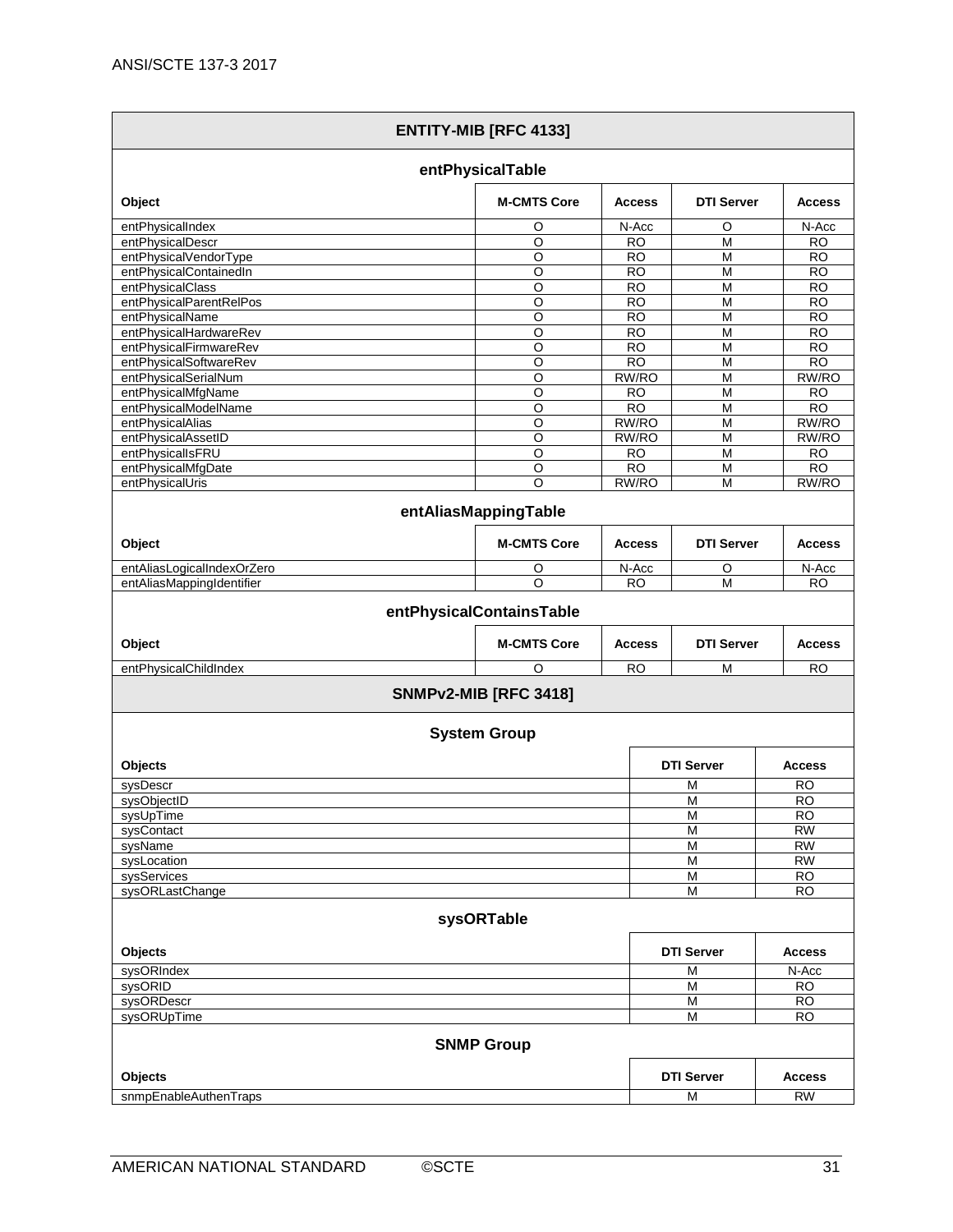| <b>IP-MIB [RFC 2011]</b>                                    |                    |                |  |
|-------------------------------------------------------------|--------------------|----------------|--|
| ipAddrTable                                                 |                    |                |  |
| Objects                                                     | <b>DTI Server</b>  | <b>Access</b>  |  |
| ipAdEntAddr                                                 | M                  | <b>RO</b>      |  |
| ipAdEntIfIndex                                              | M                  | <b>RO</b>      |  |
| ipAdEntNetMask                                              | M                  | <b>RO</b>      |  |
| ipAdEntBcastAddr                                            | M                  | <b>RO</b>      |  |
| ipAdEntReasmMaxSize                                         | M                  | <b>RO</b>      |  |
| <b>IpNetToMediaTable</b>                                    |                    |                |  |
| Objects                                                     | <b>DTI Server</b>  | <b>Access</b>  |  |
| ipNetToMedialfIndex                                         | O                  | RC/RO          |  |
| ipNetToMediaPhysAddress                                     | $\overline{\circ}$ | RC/RO          |  |
| ipNetToMediaNetAddress                                      | O                  | RC/RO          |  |
| ipNetToMediaType                                            | O                  | RC/RO          |  |
| SNMP-VIEW-BASED-ACM-MIB [RFC 3415]                          |                    |                |  |
| vacmContextTable                                            |                    |                |  |
| Objects                                                     | <b>DTI Server</b>  | <b>Access</b>  |  |
| vacmContextName                                             | M                  | <b>RO</b>      |  |
| vacmSecurityToGroupTable                                    |                    |                |  |
| Objects                                                     | <b>DTI Server</b>  | <b>Access</b>  |  |
| vacmSecurityModel                                           | М                  | N-Acc          |  |
| vacmSecurityName                                            | M                  | N-Acc          |  |
| vacmGroupName                                               | M                  | RC/RO          |  |
| vacmSecurityToGroupStorageType<br>vacmSecurityToGroupStatus | M<br>M             | RC/RO<br>RC/RO |  |
| vacmAccessTable                                             |                    |                |  |
| Objects                                                     | <b>DTI Server</b>  | <b>Access</b>  |  |
| vacmAccessContextPrefix                                     | М                  | N-Acc          |  |
| vacmAccessSecurityModel                                     | M                  | N-Acc          |  |
| vacmAccessSecurityLevel                                     | М                  | N-Acc          |  |
| vacmAccessContextMatch                                      | M                  | RC/RO          |  |
| vacmAccessReadViewName                                      | M                  | RC/RO          |  |
| vacmAccessWriteViewName                                     | M                  | RC/RO          |  |
| vacmAccessNotifyViewName                                    | M                  | RC/RO          |  |
| vacmAccessStorageType                                       | М<br>M             | RC/RO          |  |
| vacmAccessStatus<br>vacmViewSpinLock                        | M                  | RC/RO<br>RW/RO |  |
| vacmViewTreeFamilyTable                                     |                    |                |  |
| Objects                                                     | <b>DTI Server</b>  | <b>Access</b>  |  |
| vacmViewTreeFamilyViewName                                  | M                  | N-Acc          |  |
| vacmViewTreeFamilySubtree                                   | M                  | N-Acc          |  |
| vacmViewTreeFamilyMask                                      | M                  | RC/RO          |  |
| vacmViewTreeFamilyType                                      | M                  | RC/RO          |  |
| vacmViewTreeFamilyStorageType                               | M                  | RC/RO          |  |
| vacmViewTreeFamilyStatus                                    | M                  | RC/RO          |  |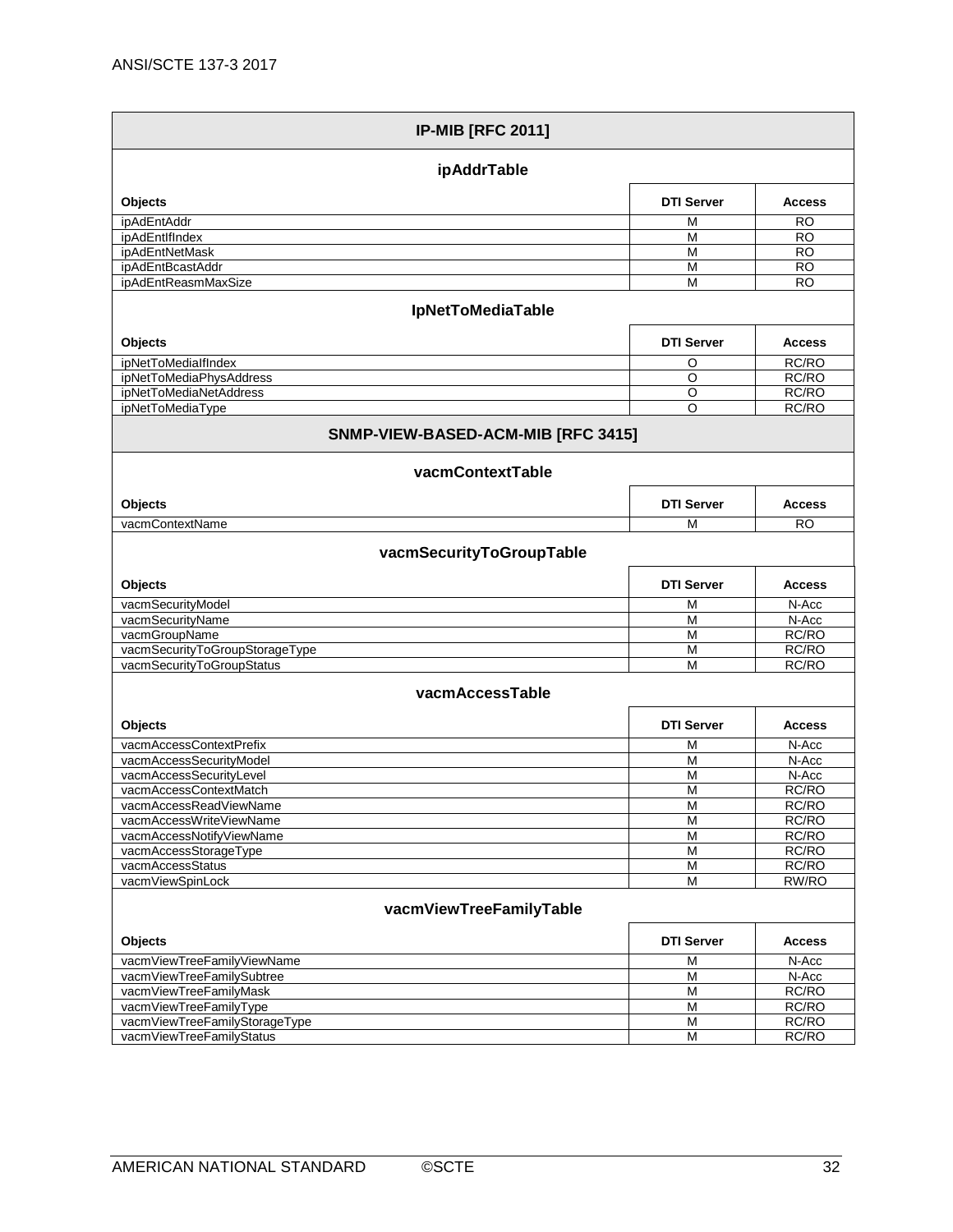| SNMP-COMMUNITY-MIB [RFC 3584]                                 |                   |                |  |  |
|---------------------------------------------------------------|-------------------|----------------|--|--|
| snmpCommunityTable                                            |                   |                |  |  |
| Objects                                                       | <b>DTI Server</b> | <b>Access</b>  |  |  |
| snmpCommunityIndex                                            | м                 | N-Acc          |  |  |
| snmpCommunityName                                             | M                 | RC/RO          |  |  |
| snmpCommunitySecurityName                                     | M                 | RC/RO          |  |  |
| snmpCommunityContextEngineID                                  | M                 | RC/RO          |  |  |
| snmpCommunityContextName                                      | M                 | RC/RO          |  |  |
| snmpCommunityTransportTag                                     | M                 | RC/RO          |  |  |
| snmpCommunityStorageType                                      | M                 | RC/RO          |  |  |
| snmpCommunityStatus                                           | М                 | RC/RO          |  |  |
| snmpTargetExtTable                                            |                   |                |  |  |
| Objects                                                       | <b>DTI Server</b> | <b>Access</b>  |  |  |
| snmpTargetAddrTMask                                           | M                 | RC/RO          |  |  |
| snmpTargetAddrMMS                                             | M                 | RC/RO          |  |  |
| snmpTrapAddress                                               | O                 | ACC-FN         |  |  |
| snmpTrapCommunity                                             | O                 | ACC-FN         |  |  |
| <b>SNMP Management Framework architecture [RFC 3411]</b>      |                   |                |  |  |
| snmpEngine Group                                              |                   |                |  |  |
| Objects                                                       | <b>DTI Server</b> | <b>Access</b>  |  |  |
| snmpEngineID                                                  | М                 | <b>RO</b>      |  |  |
| snmpEngineBoots                                               | M                 | <b>RO</b>      |  |  |
| snmpEngineTime                                                | M                 | <b>RO</b>      |  |  |
| snmpEngineMaxMessageSize                                      | M                 | <b>RO</b>      |  |  |
| <b>SNMP Message Processing and Dispatching MIB [RFC 3412]</b> |                   |                |  |  |
| snmpMPDStats                                                  |                   |                |  |  |
| Objects                                                       | <b>DTI Server</b> | <b>Access</b>  |  |  |
| snmpUnknownSecurityModels                                     | М                 | <b>RO</b>      |  |  |
| snmplnvalidMsgs                                               | M                 | RO             |  |  |
| snmpUnknownPDUHandlers                                        | M                 | RO             |  |  |
| <b>SNMP Applications [RFC 3413]</b>                           |                   |                |  |  |
| Objects                                                       | <b>DTI Server</b> | <b>Access</b>  |  |  |
| snmpTargetSpinLock                                            | M                 | RW/RO          |  |  |
| snmpTargetAddrTable                                           |                   |                |  |  |
| Objects                                                       | <b>DTI Server</b> | <b>Access</b>  |  |  |
| snmpTargetAddrName                                            | M                 | N-Acc          |  |  |
| snmpTargetAddrTDomain                                         | M                 | RC/RO          |  |  |
| snmpTargetAddrTAddress                                        | M                 | RC/RO          |  |  |
| snmpTargetAddrTimeout                                         | M                 | RC/RO          |  |  |
| snmpTargetAddrRetryCount                                      | M                 | RC/RO          |  |  |
| snmpTargetAddrTagList<br>snmpTargetAddrParams                 | M<br>M            | RC/RO<br>RC/RO |  |  |
| snmpTargetAddrStorageType                                     | M                 | RC/RO          |  |  |
| snmpTargetAddrRowStatus                                       | M                 | RC/RO          |  |  |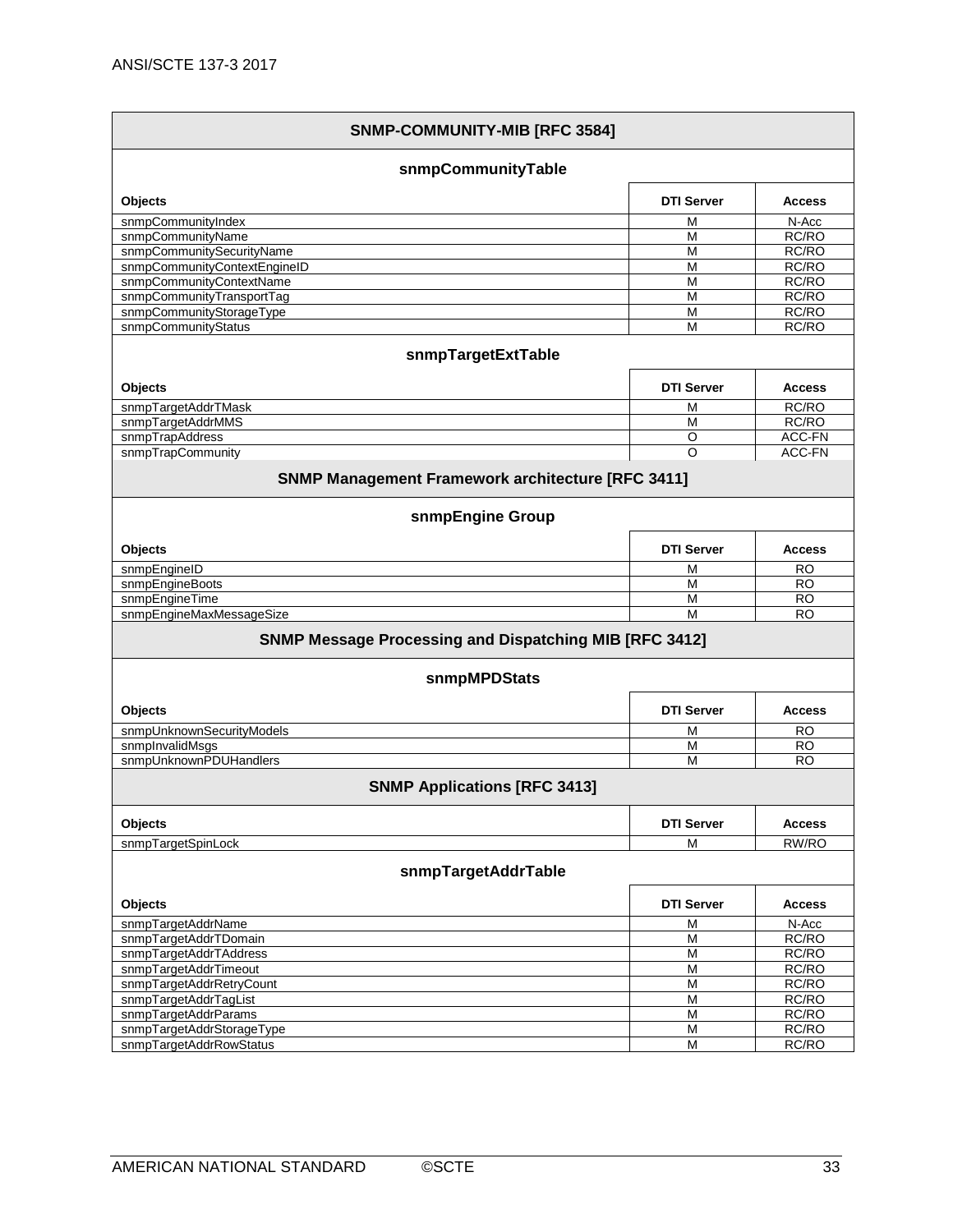| snmpTargetParamsTable             |                   |               |  |
|-----------------------------------|-------------------|---------------|--|
| Objects                           | <b>DTI Server</b> | <b>Access</b> |  |
| snmpTargetParamsName              | M                 | N-Acc         |  |
| snmpTargetParamsMPModel           | M                 | RC/RO         |  |
| snmpTargetParamsSecurityModel     | M                 | RC/RO         |  |
| snmpTargetParamsSecurityName      | M                 | RC/RO         |  |
| snmpTargetParamsSecurityLevel     | $\overline{M}$    | RC/RO         |  |
| snmpTargetParamsStorageType       | M                 | RC/RO         |  |
| snmpTargetParamsRowStatus         | M                 | RC/RO         |  |
| snmpUnavailableContexts           | M                 | RC/RO         |  |
| snmpUnknownContexts               | M                 | RC/RO         |  |
| snmpNotifyTable                   |                   |               |  |
| Objects                           | <b>DTI Server</b> | <b>Access</b> |  |
| snmpNotifyName                    | M                 | N-Acc         |  |
| snmpNotifyTag                     | M                 | RC/RO         |  |
| snmpNotifyType                    | M                 | RC/RO         |  |
| snmpNotifyStorageType             | M                 | RC/RO         |  |
| snmpNotifyRowStatus               | M                 | RC/RO         |  |
| snmpNotifyFilterProfileTable      |                   |               |  |
| Objects                           | <b>DTI Server</b> | <b>Access</b> |  |
| snmpNotifyFilterProfileName       | M                 | RC/RO         |  |
| snmpNotifyFilterProfileStorType   | M                 | RC/RO         |  |
| snmpNotifyFilterProfileRowStatus  | M                 | RC/RO         |  |
| snmpNotifyFilterTable             |                   |               |  |
| Objects                           | <b>DTI Server</b> | <b>Access</b> |  |
| snmpNotifyFilterSubtree           | M                 | N-Acc         |  |
| snmpNotifyFilterMask              | M                 | RC/RO         |  |
| snmpNotifyFilterType              | M                 | RC/RO         |  |
| snmpNotifyFilterStorageType       | M                 | RC/RO         |  |
| snmpNotifyFilterRowStatus         | M                 | RC/RO         |  |
| SNMP-USER-BASED-SM-MIB [RFC 3414] |                   |               |  |
| usmStats                          |                   |               |  |
| Objects                           | <b>DTI Server</b> | <b>Access</b> |  |
| usmStatsUnsupportedSecLevels      | M                 | <b>RO</b>     |  |
| usmStatsNotInTimeWindows          | M                 | <b>RO</b>     |  |
| usmStatsUnknownUserNames          | $\overline{M}$    | RO            |  |
| usmStatsUnknownEngineIDs          | M                 | <b>RO</b>     |  |
| usmStatsWrongDigests              | M                 | RO            |  |
| usmStatsDecryptionErrors          | $\overline{M}$    | RO            |  |
| usmUser                           |                   |               |  |
| Objects                           | <b>DTI Server</b> | <b>Access</b> |  |
| usmUserSpinLock                   | M                 | RW/RO         |  |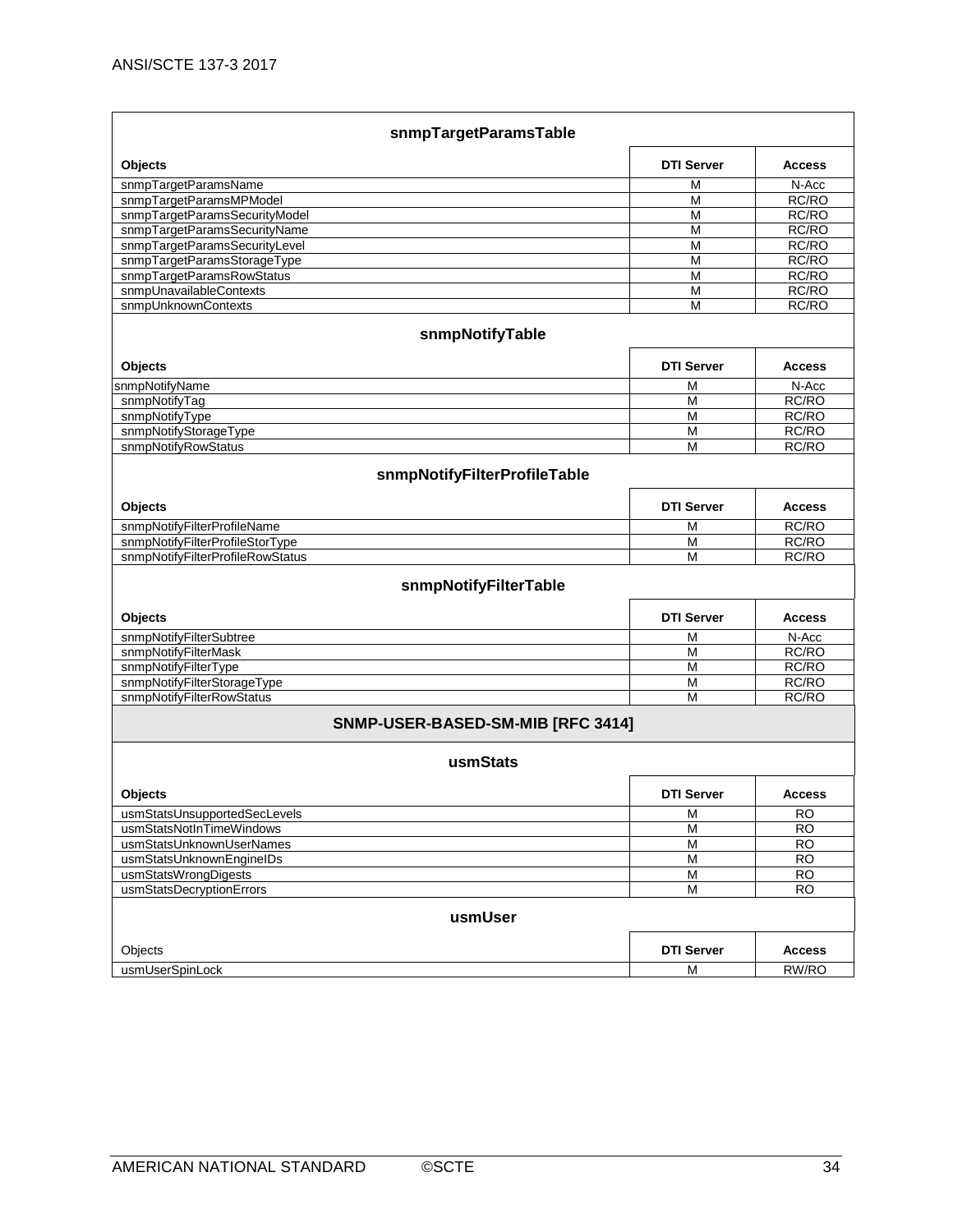| usmUserTable                                     |                    |               |  |
|--------------------------------------------------|--------------------|---------------|--|
| Objects                                          | <b>DTI Server</b>  | <b>Access</b> |  |
| usmUserEngineID                                  | М                  | N-Acc         |  |
| usmUserName                                      | М                  | N-Acc         |  |
| usmUserSecurityName                              | М                  | RC/RO         |  |
| usmUserCloneFrom                                 | M                  | RC/RO         |  |
| usmUserAuthProtocol                              | M                  | RC/RO         |  |
| usmUserAuthKeyChange                             | М                  | RC/RO         |  |
| usmUserOwnAuthKeyChange                          | M                  | RC/RO         |  |
| usmUserPrivProtocol                              | M                  | RC/RO         |  |
| usmUserPrivKeyChange                             | M                  | RC/RO         |  |
| usmUserOwnPrivKeyChange                          | M                  | RC/RO         |  |
| usmUserPublic                                    | M                  | RC/RO         |  |
| usmUserStorageType                               | M                  | RC/RO         |  |
| <b>DOCS-DRF-MIB</b><br>docsDrfDownstreamTable    |                    |               |  |
| Object                                           | <b>M-CMTS Core</b> | <b>Access</b> |  |
| docsDrfDownstreamPhyDependencies                 | М                  | <b>RO</b>     |  |
| docsDrfDownstreamCapabilitiesTable               |                    |               |  |
| Object                                           | <b>M-CMTS Core</b> | <b>Access</b> |  |
| docsIfMCmtsEqamDownstreamCapabFrequency          | NA                 | NA            |  |
| docsIfMCmtsEqamDownstreamCapabBandwidth          | <b>NA</b>          | <b>NA</b>     |  |
| docsIfMCmtsEqamDownstreamCapabPower              | <b>NA</b>          | <b>NA</b>     |  |
| docsIfMCmtsEqamDownstreamCapabModulation         | <b>NA</b>          | <b>NA</b>     |  |
| docsIfMCmtsEqamDownstreamCapabInterleaver        | <b>NA</b>          | <b>NA</b>     |  |
| docsIfMCmtsEqamDownstreamCapabJ83Annex           | <b>NA</b>          | <b>NA</b>     |  |
| docsIfMCmtsEqamDownstreamCapabConcurrentServices | <b>NA</b>          | <b>NA</b>     |  |
| docsIfMCmtsEqamDownstreamCapabServicesTransport  | <b>NA</b>          | <b>NA</b>     |  |
| docsIfMCmtsEqamDownstreamCapabMuting             | <b>NA</b>          | <b>NA</b>     |  |
| docsDrfGroupDependencyTable                      |                    |               |  |
| Object                                           | <b>M-CMTS Core</b> | <b>Access</b> |  |
| docsDrfGroupDependencyPhyParam                   | <b>NA</b>          | <b>NA</b>     |  |
| docsDrfGroupDependencyPhysicalIndex              | <b>NA</b>          | <b>NA</b>     |  |
| docsDrfGroupDependencyGroupID                    | <b>NA</b>          | <b>NA</b>     |  |
| docsDrfGroupDependencyType                       | <b>NA</b>          | <b>NA</b>     |  |
| docsDrfChannelBlockTable                         |                    |               |  |
| Object                                           | <b>M-CMTS Core</b> | <b>Access</b> |  |
| docsDrfChannelBlockPhysicalIndex                 | NA                 | <b>NA</b>     |  |
| docsDrfChannelBlockNumberChannels                | <b>NA</b>          | <b>NA</b>     |  |
| docsDrfChannelBlockCfgNumberChannels             | <b>NA</b>          | <b>NA</b>     |  |
| docsDrfChannelBlockMute                          | <b>NA</b>          | <b>NA</b>     |  |
| docsDrfChannelBlockTestType                      | <b>NA</b>          | <b>NA</b>     |  |
| docsDrfChannelBlockTestIfIndex                   | <b>NA</b>          | <b>NA</b>     |  |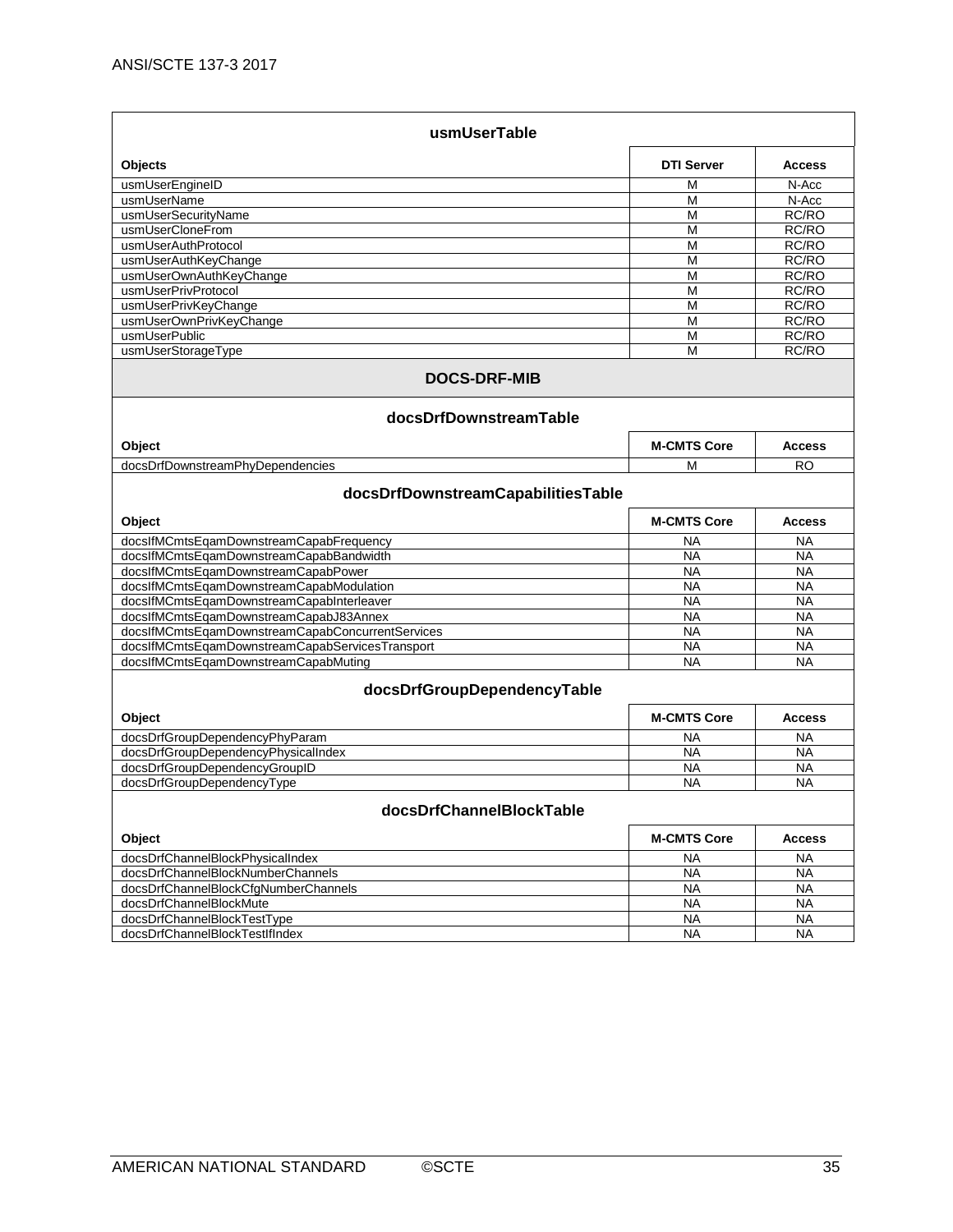## <span id="page-35-0"></span>**A.1 IF-MIB ifTable MIB-Object details**

<span id="page-35-1"></span>

| IF-MIB Object details for<br><b>Cable Device using 1000</b><br><b>Mbps Ethernet</b> | <b>M-CMTS Core</b><br><b>NSI Ethernet-</b><br>100/1000      | <b>CMTS-Downstream</b><br><b>M-CMTS Core,</b><br><b>M-CMTS EQAM</b> | <b>EQAM GigE</b>                                               | <b>DTI/ M-CMTS/</b><br><b>EQAM Client</b>                      |
|-------------------------------------------------------------------------------------|-------------------------------------------------------------|---------------------------------------------------------------------|----------------------------------------------------------------|----------------------------------------------------------------|
| ifIndex                                                                             | (n)                                                         | (n)                                                                 | (n)                                                            | (n)                                                            |
| ifType                                                                              | 6                                                           | 229                                                                 | 6                                                              | other(1)                                                       |
| ifSpeed                                                                             | 100,000,000 -<br>1000,000,000                               | $~-64$ -QAM=30,341,646<br>$-256$ -QAM=42,884,296                    | 1000,000,000                                                   | 5,000,000                                                      |
| ifHighSpeed                                                                         | 100-1000                                                    | $~-64$ -QAM=30<br>~256-QAM=43                                       | 1000                                                           | 5                                                              |
| ifPhysAddress                                                                       | Eth MAC                                                     | Empty-String                                                        | Eth MAC                                                        | Empty-String                                                   |
| ifAdminStatus                                                                       | Up(1), Down(2),<br>Testing(3)                               | Up(1), Down(2),<br>Testing(3)                                       | Up(1), Down(2),<br>Testing(3)                                  | Up(1), Down(2),<br>Testing(3)                                  |
| ifOperStatus                                                                        | Up(1), Down(2),<br>Testing(3), Dormant(5),<br>notPresent(6) | Up(1), Down(2),<br>Testing(3), Dormant(5),<br>notPresent(6)         | Up(1), Down(2),<br>Testing(3),<br>Dormant(5),<br>notPresent(6) | Up(1), Down(2),<br>Testing(3),<br>Dormant(5),<br>notPresent(6) |
| ifMtu                                                                               | 1500                                                        | 1464, (n)                                                           | 1500, (n)                                                      | 256                                                            |
| ifInOctets                                                                          | (n)                                                         | 0                                                                   | (n)                                                            | (n)                                                            |
| <b>ifHCInOctets</b>                                                                 | (n)                                                         | 0                                                                   | (n)                                                            | (n)                                                            |
| <i>ifOutOctets</i>                                                                  | (n)                                                         | (n)                                                                 | (n)                                                            | (n)                                                            |
| <b>ifHCOutOctets</b>                                                                | (n)                                                         | (n)                                                                 | (n)                                                            | (n)                                                            |
| ifInUcastPkts                                                                       | (n)                                                         | 0                                                                   | (n)                                                            | (n)                                                            |
| <b>ifHCInUcastPkts</b>                                                              | (n)                                                         | 0                                                                   | (n)                                                            | (n)                                                            |
| ifInMulticastPkts                                                                   | (n)                                                         | 0                                                                   | (n)                                                            | (n)                                                            |
| <b>ifHCInMulticastPkts</b>                                                          | (n)                                                         | 0                                                                   | (n)                                                            | (n)                                                            |
| <i>ifInBroadcastPkts</i>                                                            | (n)                                                         | 0                                                                   | (n)                                                            | (n)                                                            |
| ifHCInBroadcastPkts                                                                 | (n)                                                         | 0                                                                   | (n)                                                            | (n)                                                            |
| ifInDiscards                                                                        | (n)                                                         | 0                                                                   | (n)                                                            | (n)                                                            |
| ifInErrors                                                                          | (n)                                                         | 0                                                                   | (n)                                                            | (n)                                                            |
| ifInUnknownProtos                                                                   | (n)                                                         | 0                                                                   | (n)                                                            | (n)                                                            |
| ifOutUcastPkts                                                                      | (n)                                                         | (n)                                                                 | (n)                                                            | (n)                                                            |
| ifHCOutUcastPkts                                                                    | (n)                                                         | (n)                                                                 | (n)                                                            | (n)                                                            |
| ifOutMulticastPkts                                                                  | (n)                                                         | (n)                                                                 | (n)                                                            | (n)                                                            |
| <b>ifHCOutMulticastPkts</b>                                                         | (n)                                                         | (n)                                                                 | (n)                                                            | (n)                                                            |
| ifOutBroadcastPkts                                                                  | (n)                                                         | (n)                                                                 | (n)                                                            | (n)                                                            |
| ifHCOutBroadcastPkts                                                                | (n)                                                         | (n)                                                                 | (n)                                                            | (n)                                                            |
| <b>ifOutDiscards</b>                                                                | (n)                                                         | (n)                                                                 | (n)                                                            | (n)                                                            |
| ifOutErrors                                                                         | (n)                                                         | (n)                                                                 | (n)                                                            | (n)                                                            |
| ifPromiscuousMode                                                                   | True(1), false(2)                                           | True(1), false(2)                                                   | True(1), false(2)                                              | True(1), false(2)                                              |

*Table A–2 - IF-MIB ifTable MIB-Object details*